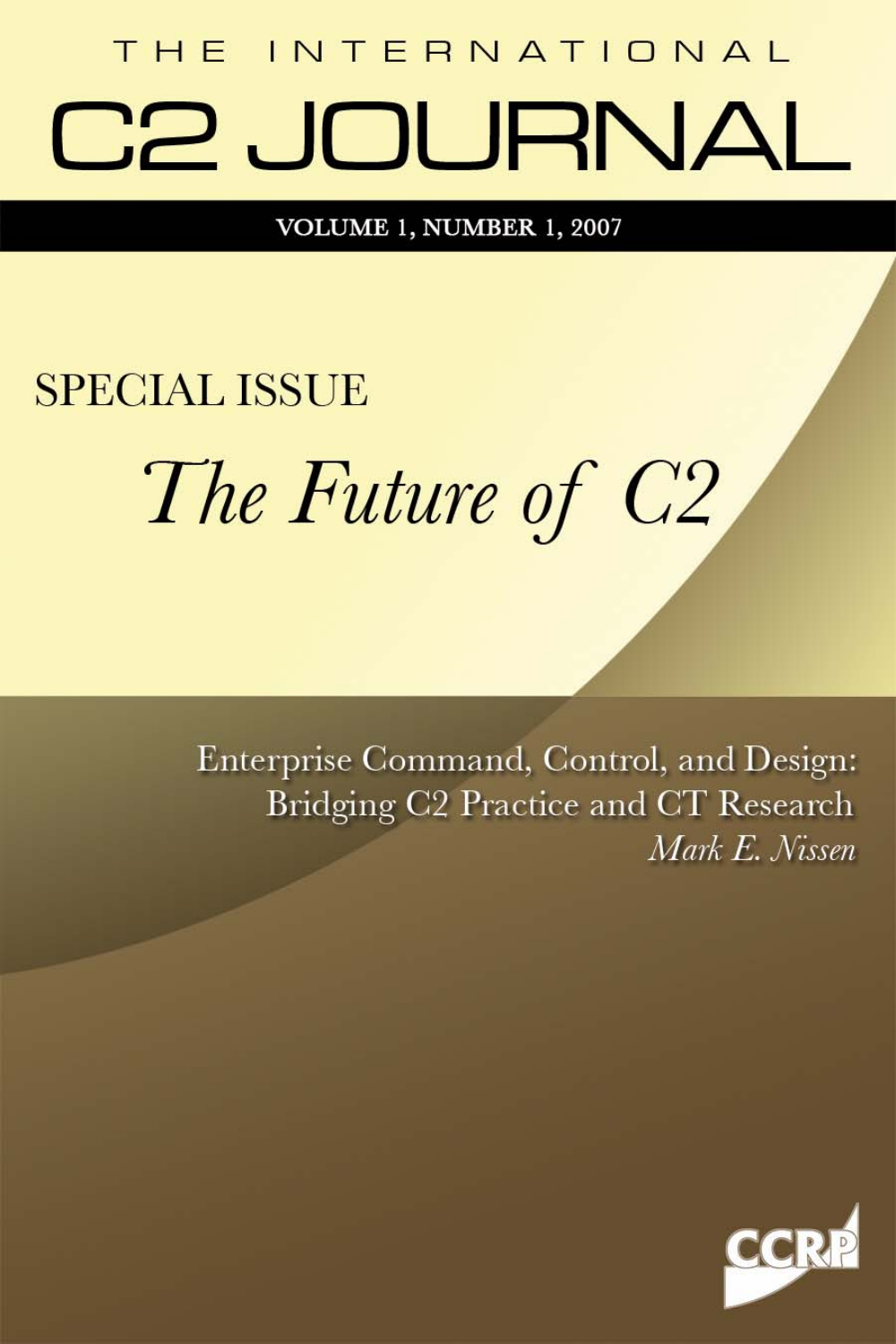#### **THE INTERNATIONAL C2 JOURNAL**

#### **The Editorial Staff**

| David S. Alberts      | Chairman of the Editorial Board |
|-----------------------|---------------------------------|
| <b>Berndt Brehmer</b> | Board Member (SWE)              |
| Reiner Huber          | Board Member (GER)              |
| Viggo Lemche          | Board Member (DEN)              |
| James Moffat          | Board Member (UK)               |
| Mark Nissen           | Board Member (USA)              |
| Ross Pigeau           | Board Member (CAN)              |
| Mink Spaans           | Board Member (NED)              |
| Joseph R. Lewis       | Managing Editor                 |

#### **About the Journal**

The International C2 Journal was created in 2006 at the urging of an international group of command and control professionals including individuals from academia, industry, government, and the military. The Command and Control Research Program (CCRP, of the U.S. Office of the Assistant Secretary of Defense for Networks and Information Integration, or OASD-NII) responded to this need by bringing together interested professionals to shape the purpose and guide the execution of such a journal. Today, the Journal is overseen by an Editorial Board comprising representatives from many nations.

Opinions, conclusions, and recommendations expressed or implied within are solely those of the authors. They do not necessarily represent the views of the Department of Defense, or any other U.S. Government agency.

**Rights and Permissions:** All articles published in the International C2 Journal remain the intellectual property of the authors and may not be distributed or sold without the express written consent of the authors.

#### **For more information**

Visit us online at: www.dodccrp.org Contact our staff at: publications@dodccrp.org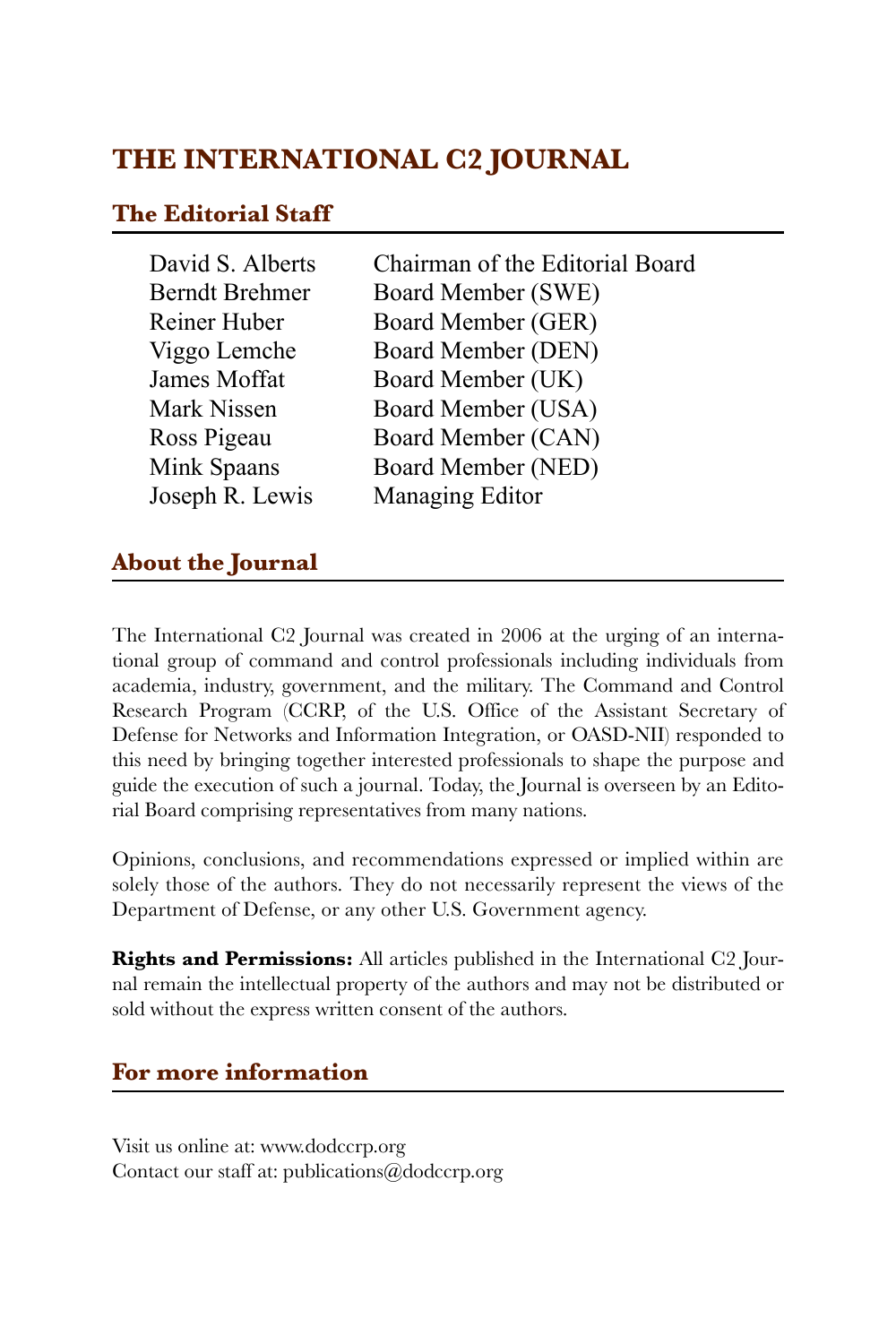### **Enterprise Command, Control, and Design: Bridging C2 Practice and CT Research**

*Mark E. Nissen (Naval Postgraduate School)1*

#### **Abstract**

As the metaphorical *mind* of the enterprise, command and control (C2) involves thinking, planning, sensing, responding, organizing, directing, and monitoring, and hence is comprised largely of activities in the cognitive and social domains. As such, C2 has represented a critical aspect of military planning and execution for millennia, and time-tested approaches to C2 in military organizations and processes remain prevalent in current practice. In contrast to these venerable approaches to military practice, however, scholarly research in the C2 domain remains divergent, and a noticeable chasm exists between well-established research and continuing C2 practice. This is particularly the case with research in the area of long- and well-established Contingency Theory (CT). Using terms appropriate for this audience, the central premise of CT is that no single enterprise design is ideal for all missions, environments, and contexts. Because military organizations have been and will continue to be required to undertake complex missions in a variety of diverse and challenging environments and contexts, one would expect to see C2 approaches that have, in the language of complexity, *requisite variety*, and that enable, in the language of C2 approaches, *enterprise agility*. At the very least, one would expect the military to be exploring non-traditional approaches to C2 vigor-

<sup>1.</sup> The research described in this article is funded in part by the Command and Control Research Program, Center for Edge Power.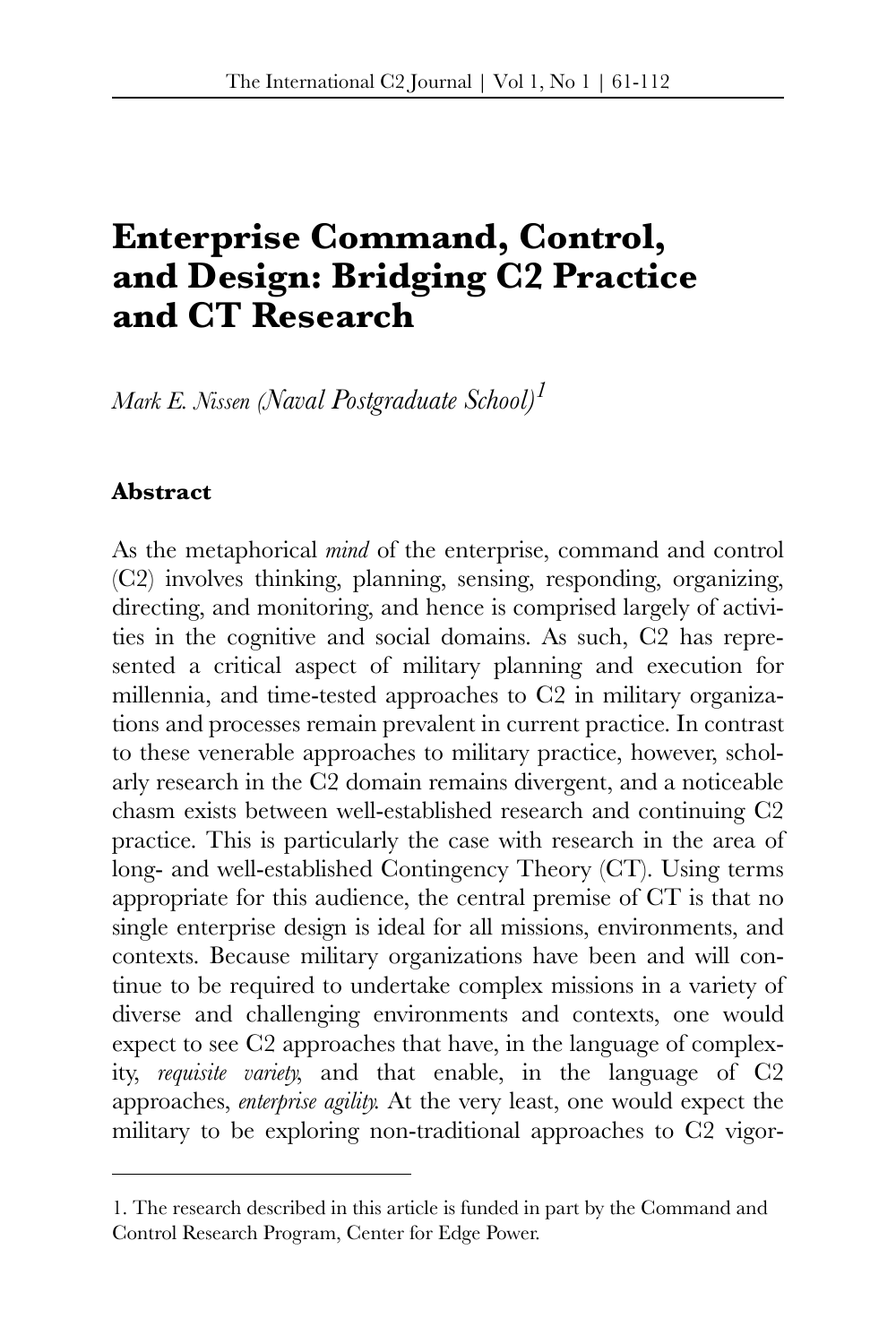ously, and one would expect for it to be making rapid progress. Further, given the abundant theoretical and empirical CT research available for guidance, one would expect leaders and policy makers to *redesign* high-performance enterprises to fit shifting mission, environmental, and contextual circumstances better. Instead one sees that remarkably homogeneous, hierarchical, traditional, and often ill-fitting C2 approaches predominate the practice. The problem is that few CT scholars understand current C2 practice sufficiently well to apply such research directly, and few C2 researchers, analysts, leaders, and policy makers understand CT research sufficiently well to take advantage of the corresponding enterprise design opportunities. Even the fundamental terms used by members of the CT and C2 communities differ. This expository article takes four important steps toward bridging the chasm between C2 practice and CT research: (1) it summarizes the central tenets of CT in terms that can inform C2; (2) it bridges several key terminological gaps between the CT and C2 communities; (3) it highlights state-ofthe-art C2 research that develops new CT knowledge for enterprise design; and (4) it outlines a research agenda that can guide both established and emerging scholars toward effective application to address practical C2 issues. As such, this article can inform the CT researcher as well as the C2 practitioner, and it elucidates a path for applying future CT research to C2 practice.

#### **Introduction**

The term *command and control* (C2) is used in the U.S. military to describe organizations and processes associated with planning, directing, coordinating, and controlling the accomplishment of combat and other missions (e.g., see DoD JCS 2007). As the metaphorical *mind* of the enterprise, C2 involves thinking, sensing, responding, organizing, and monitoring also, and hence is comprised largely of activities in the cognitive and social domains (see Alberts et al. 2001). As such, C2 has represented a critical aspect of military planning and execution for millennia, and time-tested approaches to C2 in military organizations and processes remain prevalent in current practice.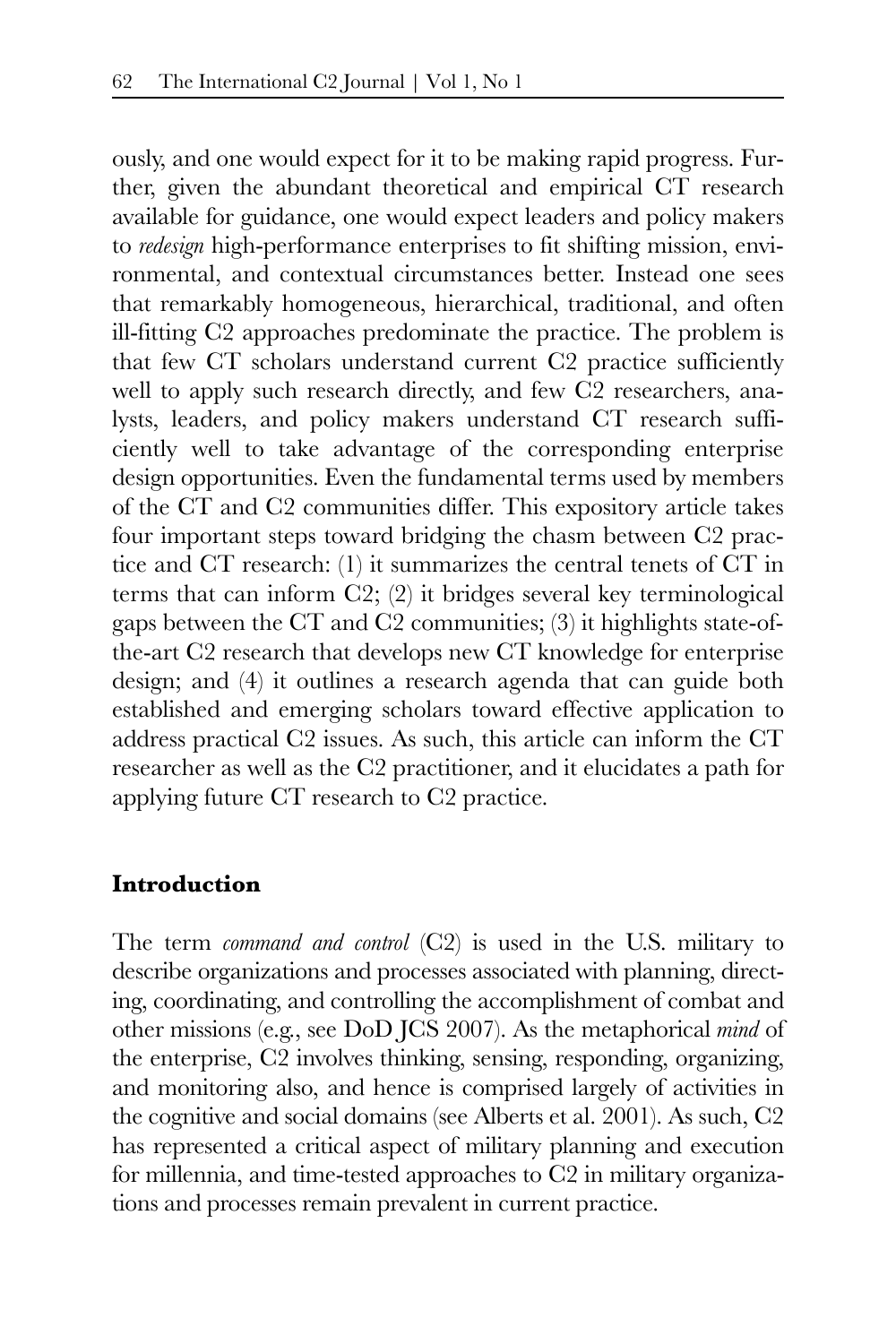Although the term *C2* is associated most traditionally with military organizations and processes, it is important to understand that C2 is not limited to military enterprises. Every enterprise—for-profit corporations, government agencies, non-profit organizations, and military units—requires C2 for direction and performance. For instance, nearly every publicly traded corporation has organizations and processes associated with C2—albeit with different names (e.g., corporate strategy, market planning, business intelligence, competitive tactics, organizational structuring, task assignment, performance monitoring). The same applies to government agencies, nonprofit organizations, and other enterprise forms—again, albeit with different names (e.g., government policy, constituency understanding, organizational assessment, and so forth). Nonetheless, given the primary audience of this journal, we focus on military C2 here.

In contrast to the venerable approaches to military enterprise *practice* noted above, scholarly *research* in the C2 domain remains divergent. Notwithstanding scholarly work dating back to the seventies and before that addresses military C2 directly (e.g., see DSB 1978), considerable scholarly research has been ongoing in other domains (e.g., Decision Making, Leadership, Management, Organization Studies, Social Psychology) that can inform both the research and practice of military C2. The problem here is that most military C2 researchers do not appear to build firmly upon the scholarly literature in these other, applicable domains (cf. Alberts and Hayes 2003), and it is rare for scholars in these other domains to focus on military C2 (cf. Hutchins 1995). Indeed, a noticeable chasm exists between well-established research in the cognitive and social domains and continuing C2 practice. Consider, for example, how the concept *sensemaking* has been and is being developed separately by scholars outside (e.g., see Weick 1995) and inside the military C2 focal domain (e.g., see Alberts and Hayes 2006, 8). Notwithstanding some research by "outside" scholars that focuses on the military (e.g., see Weick and Roberts 1993), such scholars do not appear to have ever been invited into the inside of military C2 practice and policy making; hence concepts such as *sensemaking* are being developed and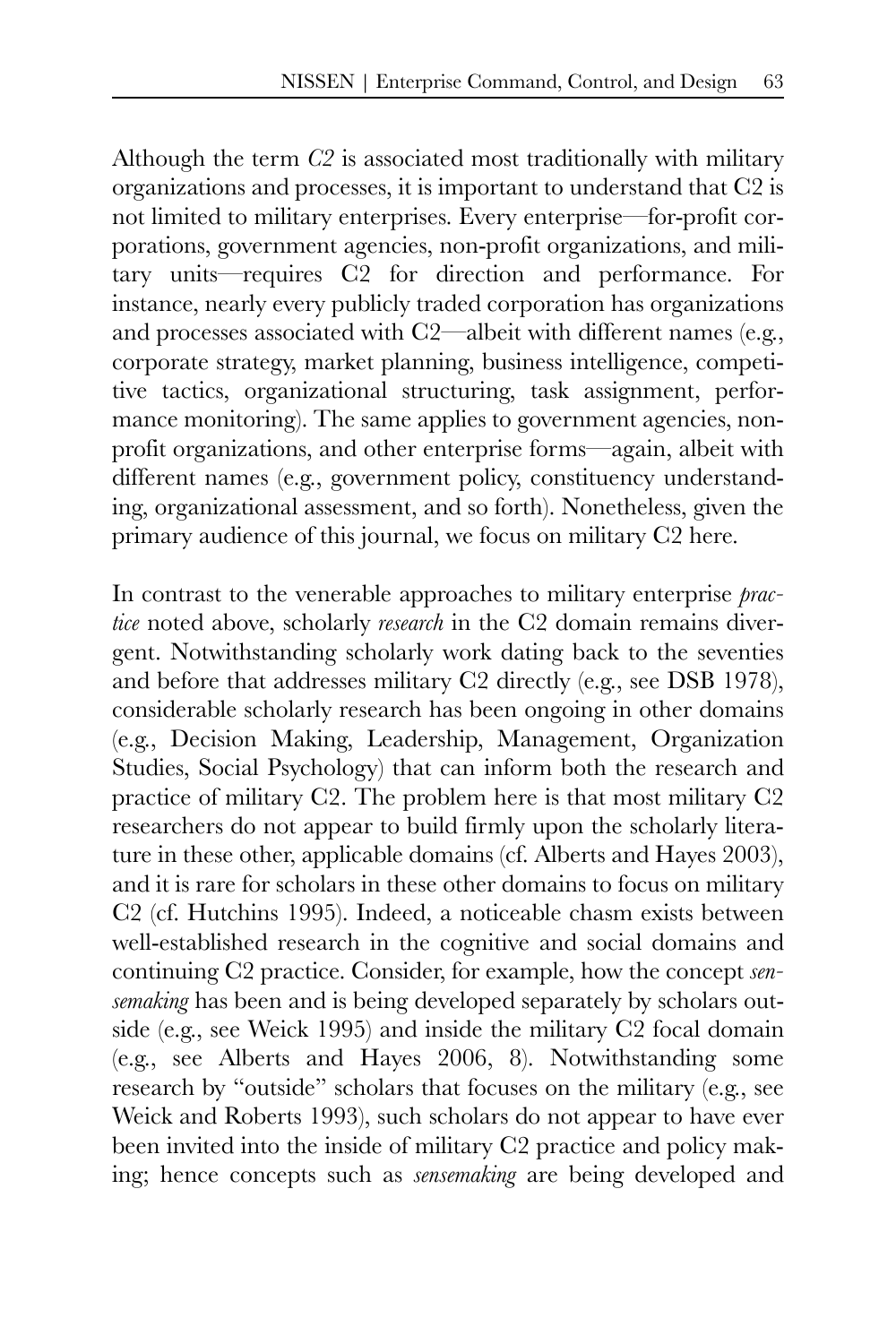refined by "outside" scholars without much input from or consideration of military C2.

Likewise, "inside" scholars within the military (e.g., see CCRP 2007) do not appear to have drawn upon "outside" scholarship in their independent conceptualization of concepts such as *sensemaking*. As the story is told:

Actually our CCRP [Command and Control Research Program] use of "sensemaking" goes back quite a bit and was independently developed from Weick – it came out of a Joint Staff request that we help operational folks "make sense out of a situation" – we held a workshop and "coined" the term "sensemaking" in the workshop report  $-$  by the way our view of sensemaking is somewhat different in what it includes and how it defines components – but the point is – we were not and still are not well connected to the research that was independently going on in the cognitive and social domains – the many groups of researchers were going it alone since they did not interact with one another (Alberts 2007).

Similar stories can be told regarding other concepts (e.g., *situational awareness*) that are developed principally—and independently—by "inside" scholars. Such concepts appear only rarely in scholarly "outside" journal publications (e.g., see Sonnenwald and Pierce 2000). This is the case even though they relate closely to "outside" concepts (e.g., *vigilant EIS*; see Walls et al. 1992), the latter of which appear almost never in "inside" publications.

Although some scholars seek to bridge the chasm between wellestablished research in the cognitive and social domains and continuing C2 practice (e.g., see Levchuk et al. 1999; Nissen 2005; Orr and Nissen 2006; Gateau et al. 2007), such research does not appear prominently in the mainstream "outside" literature, which represents a primary source of reward and recognition in the scholarly academic community. This is particularly the case with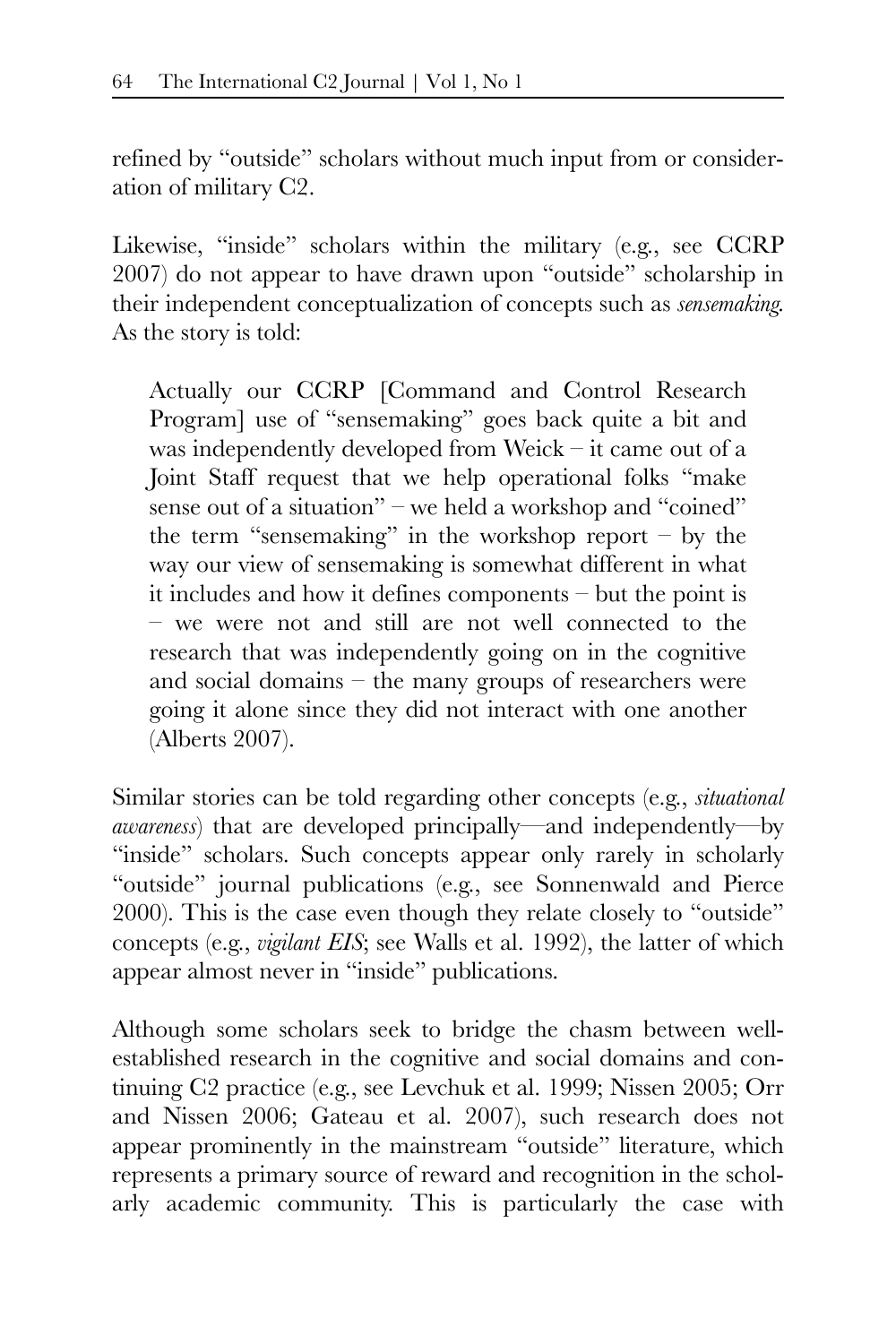research in the area of long- and well-established Contingency Theory (CT) that dates back over 50 years.

Using terms appropriate for this audience, the central premise of CT is that no single enterprise design is ideal for all missions, environments, and contexts (see Donaldson 2001). Where missions, environments and contexts remain stable, understandable, and predictable over time, organizational adaptation and incremental change can refine an enterprise's C2 approach to achieve and maintain excellent *fit* (i.e., appropriate to ensure good enterprise performance). This was the case for NATO in the Cold War missionenvironmental context, for instance, where enterprise C2 organizations and processes developed to address a single, relatively symmetric and known threat.

Alternatively, where missions, environments, and contexts are not stable, understandable, or predictable over time, organizational adaptation and incremental change are often insufficient to maintain even adequate fit (i.e., unable to ensure even acceptable enterprise performance). This is arguably the case for the U.S. military in the Global Terror mission-environmental context, for instance, where enterprise C2 organizations and processes struggle still to address the many, relatively asymmetric, and emergent threats.

As noted with the concepts above, here the concept *fit* is wellentrenched in the "outside" literature (esp. CT), but it does not appear prominently within military C2 publications. Likewise, the CT notion of maintaining fit incrementally over time is referred to via different terminology in "inside" publications (e.g., *incremental improvement, non-disruptive innovation*; Alberts 2007), and military C2 publications do not appear to draw from or build upon long- and well-established CT. Further, somewhat recent concepts apparent from the "inside" literature (e.g., *disruptive innovation, transformational change*) appear to recognize the inadequacy of incremental change to maintain fit with abruptly shifting environmental conditions, but as above, they do not appear to draw from or build upon CT.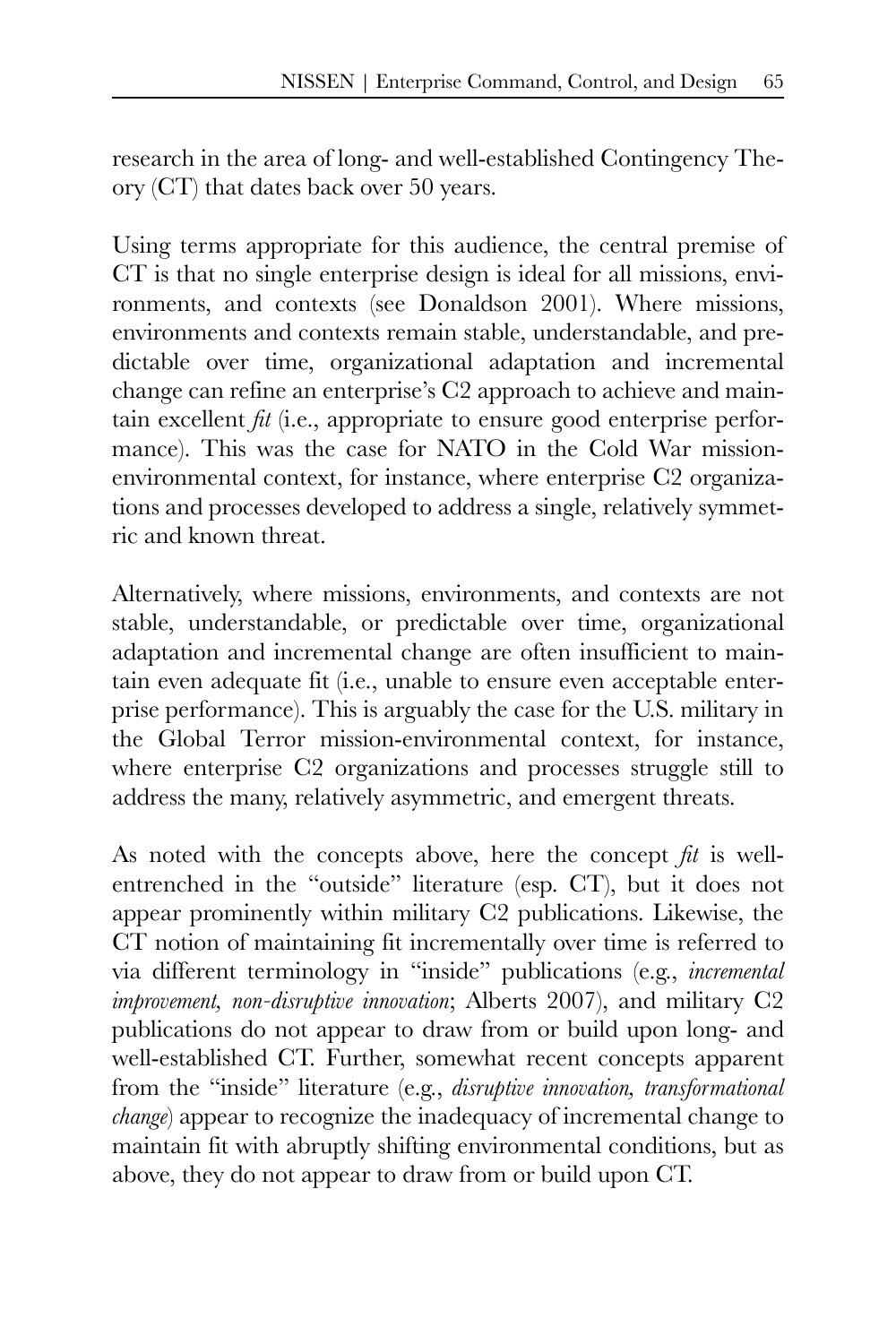Because military organizations have been and will continue to be required to undertake complex missions in a variety of diverse, challenging, and unpredictable environments and contexts, one would expect to see C2 approaches that have, in the language of complexity, *requisite variety* (e.g., see Ashby 1960), and that enable, in the language of C2 approaches, *enterprise agility* (e.g., see Alberts and Hayes 2003). At the very least, one would expect the military to be exploring non-traditional approaches to C2 vigorously, and one would expect for it to be making rapid progress. Although the military is clearly looking toward non-traditional approaches (e.g., networkcentric warfare, effects-based planning, distributed operations), progress appears to be uncomfortably slow, and as above, it does not appear to be informed well by the robust and extensive literature developed through "outside" scholarship.

Further, given the abundant theoretical and empirical CT research available for guidance (e.g., see the excellent review and extensive list of references in Donaldson 2001; see the integrated model and extensive list of references in Scott 2003; see the direct C2 domain application and focused list of references in Gateau et al. 2007), one would expect leaders and policy makers to *redesign* high-performance enterprises to fit shifting mission, environmental, and contextual circumstances better. Instead one sees that remarkably homogeneous, hierarchical, traditional, and often ill-fitting C2 approaches predominate the practice.

The problem here is that few CT scholars understand current C2 practice sufficiently well to apply such research directly. Likewise, few C2 researchers, analysts, leaders, and policy makers understand CT research sufficiently well to take advantage of the corresponding enterprise design opportunities. Even the fundamental terms used by members of the CT and C2 communities differ. For instance, the "outside" CT literature refers principally to *organizations* when discussing *design*, but the idea of designing organizations does not appear prominently in "inside" publications, and there is little evidence that "inside" scholars even address an organization's design as an independent variable (e.g., subject to decision making, under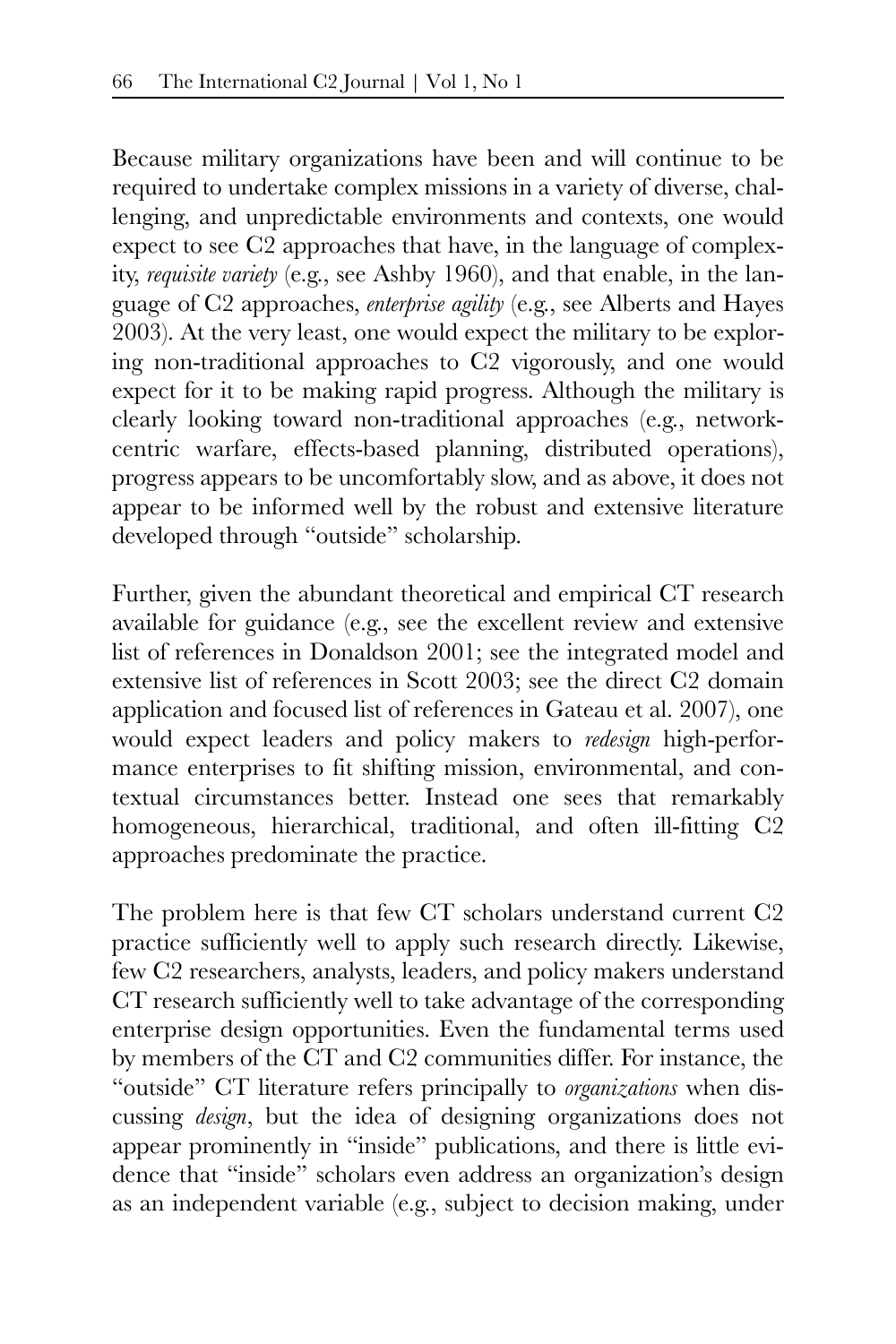some control). Likewise, the "inside" C2 literature refers to *enterprises* when discussing *C2 approaches* (e.g., Alberts and Hayes 2006; 2007), but only a dearth of the (clear) linkages with organizational design can be found in either literature. Indeed, integrating these two, divergent literatures represents the focus of scholarly research that has begun emerging only comparatively very recently (e.g., see Nissen 2005; Orr and Nissen 2006; this present article), yet remains a compelling and challenging task.

This expository article takes four important steps toward bridging the chasm between C2 practice and CT research: (1) it summarizes the central tenets of CT in terms that can inform C2; (2) it bridges several key, terminological gaps between the CT and C2 communities; (3) it highlights state-of-the-art C2 research that develops new CT knowledge for enterprise design; and (4) it outlines a research agenda that can guide both established and emerging scholars toward effective application to address practical C2 issues. As such, this article can inform the CT researcher as well as the C2 practitioner, and it elucidates a path for applying future CT research to C2 practice.

Nonetheless, there are limits to the amount of progress that can be made through a single article such as this, and hence limits to how much of the chasm between CT research and C2 practice can be bridged via this single study. It remains for other researchers—both "inside" and "outside" the military C2 community—to build upon the progress made through this present study, and to publish related articles that continue bridging the chasm.

In the balance of this article, we summarize key background information pertaining to Contingency Theory, and then outline the principal dimensions of enterprise design with a CT perspective. We illustrate in turn the enterprise design approach via state-of-theart techniques associated with computational enterprise modeling and experimentation, and then conclude with key findings, implications, conclusions, and suggestions for future research along the lines of this investigation.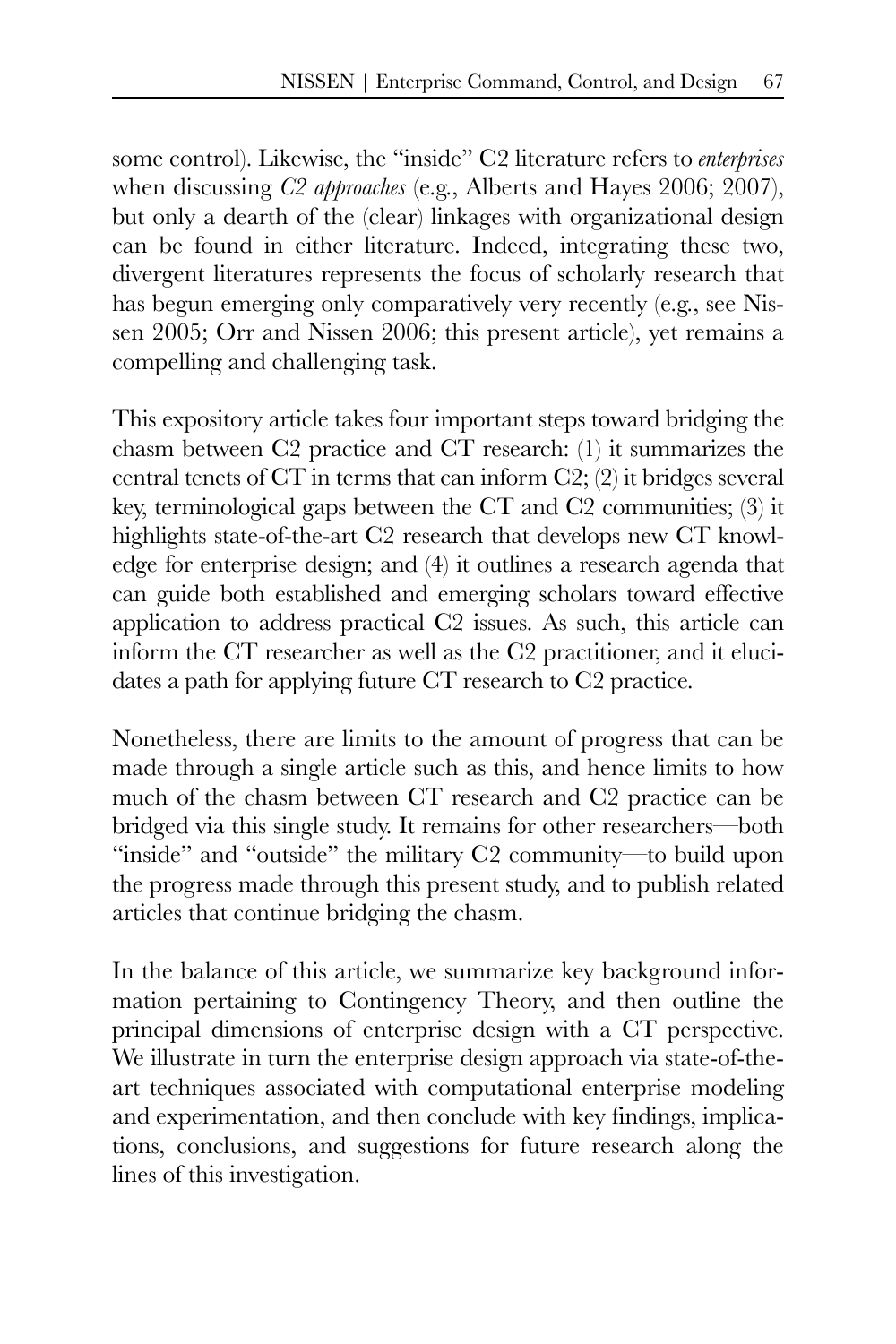#### **Background**

In this section, we summarize important background material on CT. Using terms and concepts that appear centrally and prominently in the scholarly CT literature, we expose the unfamiliar reader to them—while reminding the familiar reader also—and we devote considerable space to articulating three very illustrative albeit simplistic—CT models. Each of these models illustrates how design knowledge embedded within a theoretical model can be used to organize best in the context of a particular *contingency* (i.e., a critical consideration). The idea is for the reader to understand the fundamentals of CT sufficiently well to appreciate the power and potential of its application to military C2 via enterprise design, but also to understand the limitations of CT research to date in terms of effective C2 application.

We begin by summarizing the roots of CT briefly. We then outline the classic, two-dimensional CT models of Perrow and Duncan to illustrate how analysis of organizational technology and environment, respectively, can be used to identify the best fitting organizational form.2 In terms of enterprise design, identifying an appropriate organizational form represents an extremely important step. By "form," we refer to the high-level design and structure of an organization. This involves design decisions such as: centralization of power, authority, and information flows; formalization of roles and jobs; differentiation in terms of hierarchical levels and specialized units, departments, and functions; nature and degree of task interdependence; methods of coordination; and others.

Indeed, selecting an appropriate organizational form—with its attendant design decisions—may represent the most important enterprise design step, for the choice of organizational form tends to

<sup>2.</sup> Throughout this background section, we use the term *organization* extensively instead of *enterprise*. This is consistent with most of the scholarly literature that we cite and draw from. We introduce and define the enterprise, and relate it to the organization, in the next section.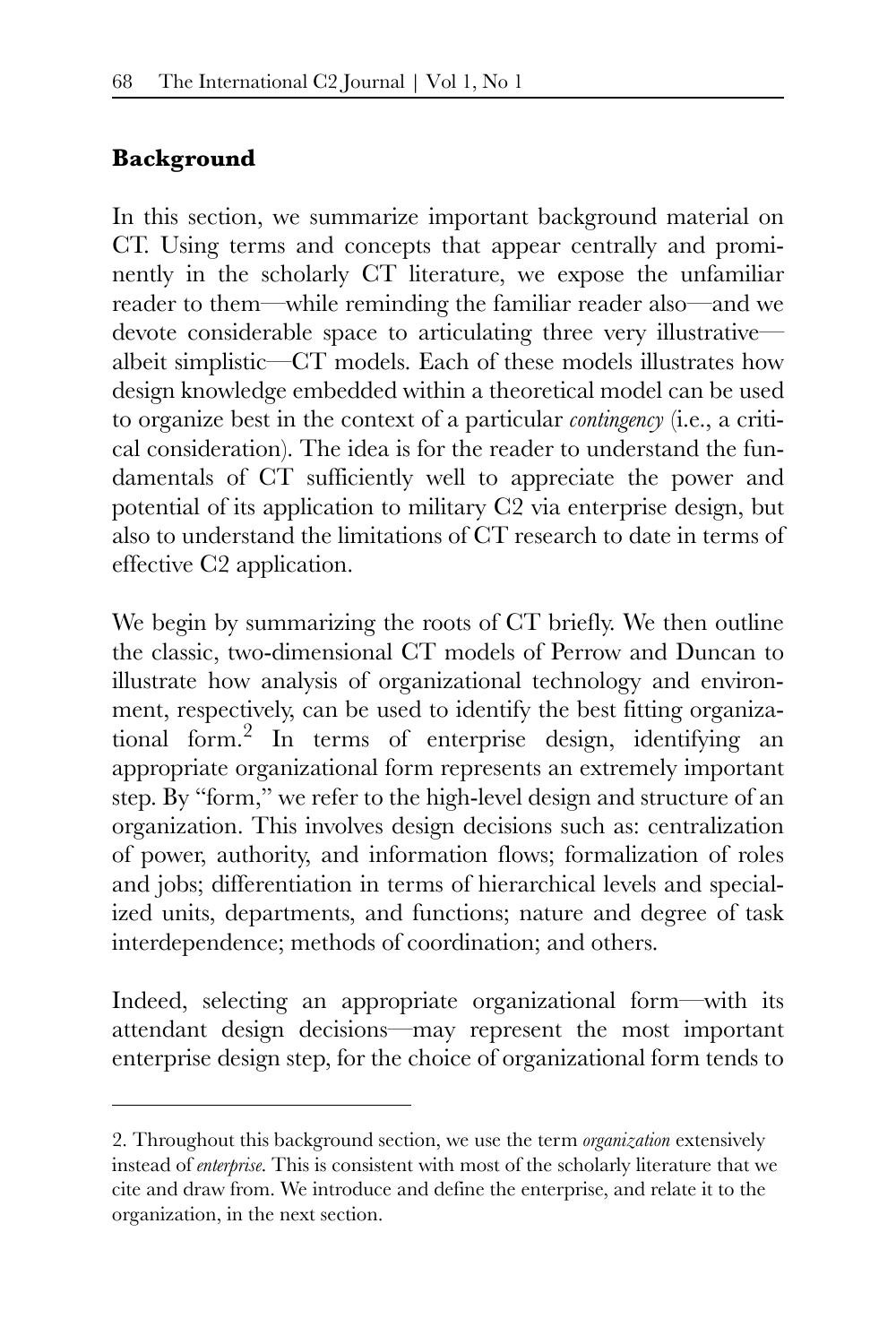dominate other enterprise design decisions that one makes. Nonetheless, enterprise design involves more than simply selecting an appropriate organizational form—important as this step may be and the set of design decisions pertaining to organizational form represents only one of multiple enterprise design elements, all of which must be considered and analyzed in an integrated manner. We address this latter point in the enterprise design section that follows this background discussion.

#### *CT Roots*

For more than a half century, Contingency Theory has retained a central place in management and organization research. Beginning with the seminal works by Burns and Stalker (1961), Woodward (1965), Lawrence and Lorsch (1967), and others, management and organization theories have been guided by the understanding that no single enterprise design is best in all circumstances. Rather, an array of various contingency factors (e.g., enterprise age, environment, size, strategy, technology) have been shown to impact enterprise performance and hence competitive advantage. Thus, the competitive performance of an enterprise is dependent upon how well it is designed to *fit* (i.e., be appropriate for) its contingency factors (Leweling and Nissen 2007).

Indeed, myriad empirical studies (e.g., Argote 1982; Donaldson 1987; Hamilton and Shergill 1992, 1993; Keller 1994; cf. Mohr 1971; Pennings 1975) have confirmed and reconfirmed that poor organizational fit degrades enterprise performance, and many diverse organizational forms (e.g., Bureaucracy, see Weber 1947; M-Form, see Chandler 1962; Clan, see Ouchi 1981; Network, see Miles and Snow 1978; Platform, see Ciborra 1996; Virtual, see Davidow and Malone 1992) and configurations (e.g., Machine Bureaucracy, Simple Structure, Professional Bureaucracy, Divisionalized Form, Adhocracy, see Mintzberg 1979) have been theorized to enhance fit across alternate contingency factors. For instance, both *technology* and *environment* have been studied extensively as par-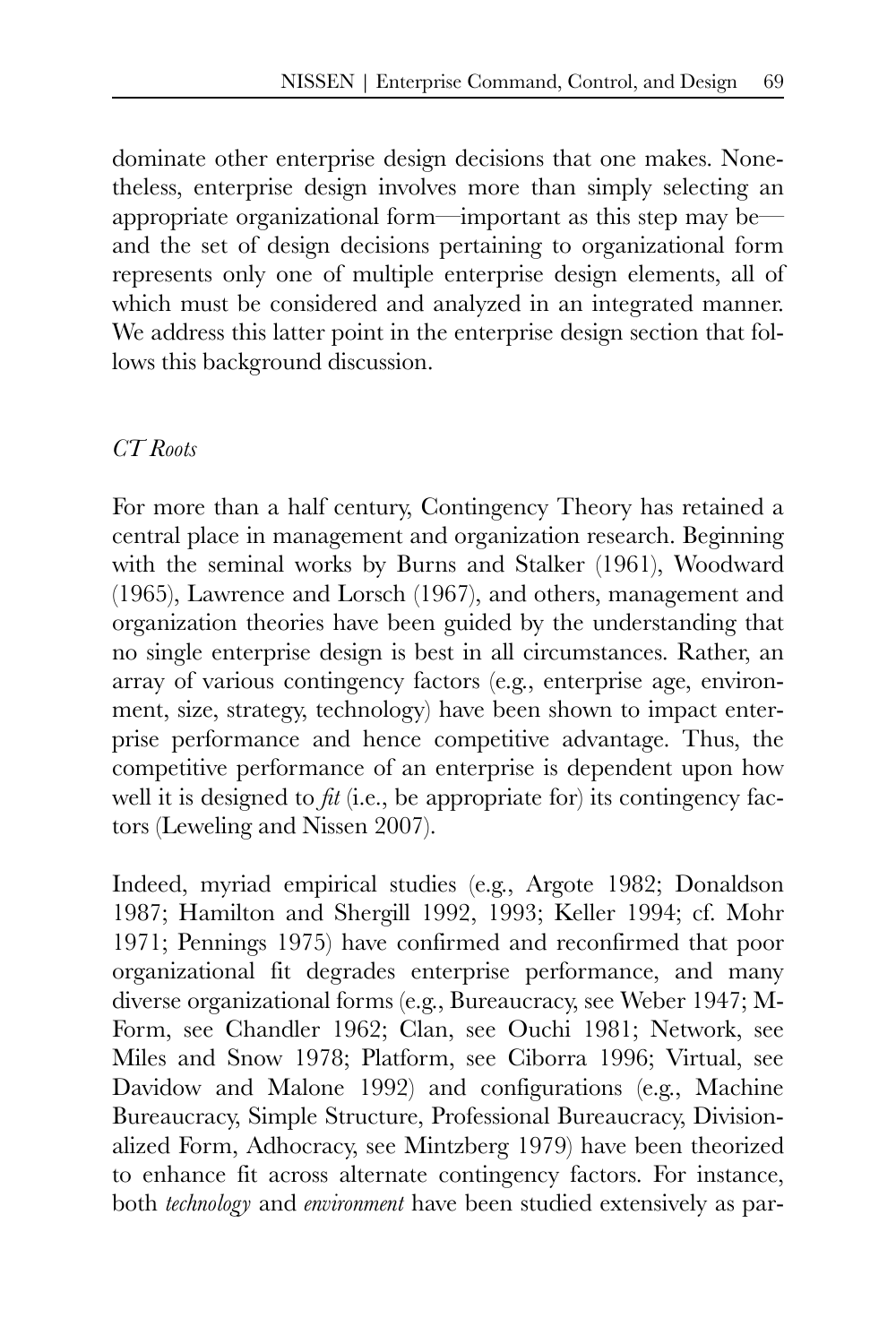ticularly powerful contingency factors (e.g., Burns and Stalker 1961; Galbraith 1973, 1977; Harvey 1968; Woodward 1965), which have direct influence over the most appropriate organizational form.

#### *Perrow's Model*

This first description of a two-dimensional CT model, although it is relatively simplistic, equips us to appreciate how design knowledge embedded in a theoretical model can be used to organize best for a particular contingency (i.e., to achieve the best fit): *technology* in this case.

In Perrow's (1967) classic work, the contingency *organizational technology*—"actions that an individual performs upon an object with or without the aid of tools or mechanical devices in order to make some change in that object" (p. 195)—is analyzed to identify the most appropriate organizational form. Here, organizational technology is characterized in terms of two independent dimensions: *task variability* and *problem analyzability*. Task variability pertains to the number or frequency of exceptional cases encountered in the work, which can be viewed also in terms of perceived familiarity of the technology. Perrow labels the two polar values for this dimension "routine" and "high"; for clarity, we use more simply the labels "low" and "high" in this article. Technology with relatively low task variability would be associated with a manufacturing assembly line, for instance, where very little variation in work tasks exists and very few exceptions are encountered. Alternatively, relatively high task variability might be associated instead with technology used for management consulting, for instance, where every set of customer needs and corresponding organizational responses would be expected to differ.

Problem analyzability pertains to the structured nature of search required to solve work problems, which can be viewed also in terms of how routine the analysis of such problems is perceived to be. Perrow labels the two polar values for this dimension "analyzable" and "ill-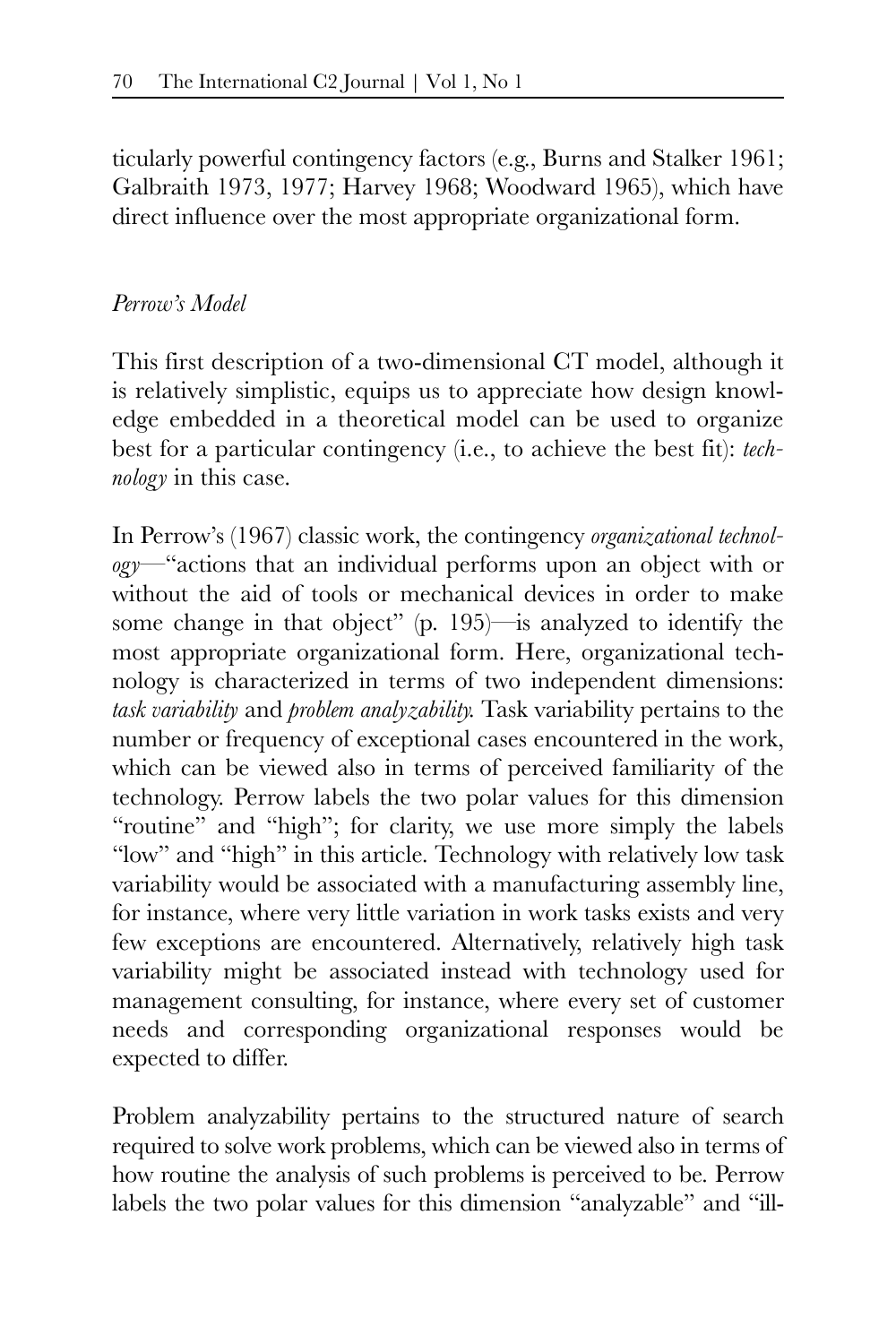defined"; for clarity, we use more simply the labels "structured" and "unstructured" in this article. Structured problems have routine and well-understood problem-solving approaches established in the organization. Many diagnostic tests performed by automobile mechanics conform to this characterization, for instance. Unstructured problems, by contrast, can require novel search to even identify one or more appropriate problem-solving approaches. Strategic planning in an enterprise conforms to this characterization, for instance.

**Table 1. Technological Contingency Relationships.**  (adapted from Perrow 1967)

| Problem analyzability:<br>Task variability\ | Structured  | Unstructured      |
|---------------------------------------------|-------------|-------------------|
| Low                                         | Routine     | Craft             |
| High                                        | Engineering | <i>Nonroutine</i> |

These two dimensions are orthogonal, and combining them creates a four-cell table of contingencies, with a different organizational form theorized to fit best in each; that is, analysis of organizational technology in terms of these two dimensions is used to identify the most appropriate organizational form. This is characterized in Table 1 via our adaptation of the corresponding contingency design knowledge. Task variability is dichotomized via two rows of the table, and problem analyzability is split into two columns. Entries in the four cells of the table prescribe the preferred organizational form for each joint contingency. For instance, where task variability is low and problem analyzability is structured, the contingency relationship suggests that a form called *Routine Organization* would represent the best fit with such technology. A routine organizational form might be found in a mass-production manufacturing firm, for example. As another instance, where task variability is high but problem analyzability remains structured, the *Engineering Organization* would be most appropriate in terms of technological fit. As sug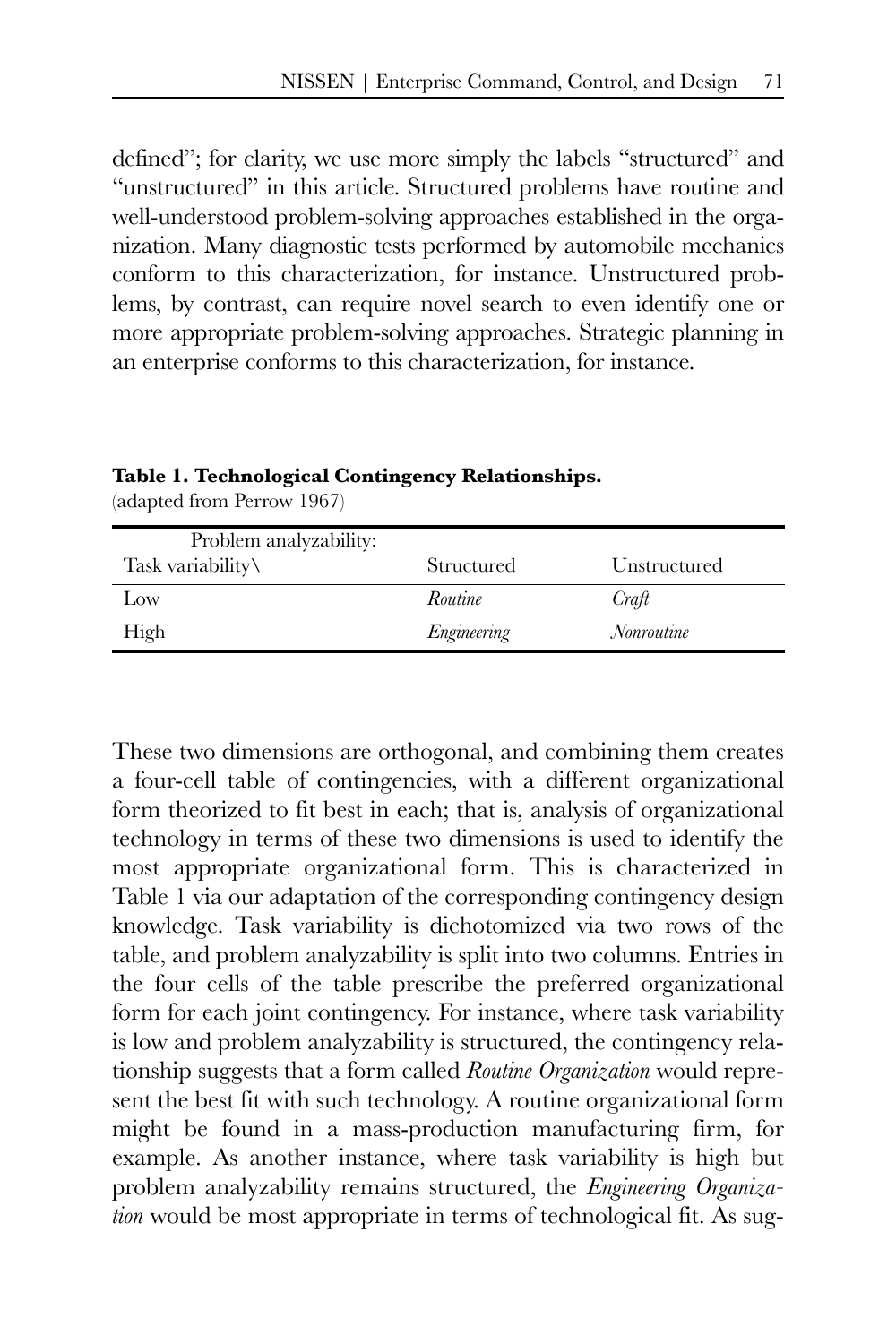gested by the name, an engineering organizational form would be found where technological artifacts (e.g., aircraft, buildings, computers) are designed and developed, for example.

The other two organizational forms in the table follow accordingly, and pertain to contexts in which problem analyzability of the technology is unstructured. Where task variability is low (and problem analyzability is unstructured), the contingency relationship suggests that a form called *Craft Organization* would represent the best fit with such technology. As suggested by the name, a craft organizational form might be found where custom products or services are provided, for example. Instead, where task variability is high (and problem analyzability is unstructured), the contingency relationship suggests that a form called *Nonroutine Organization* would represent the best fit with such technology. Advanced research and development organizations would correspond well to this characterization, for example.

It is important to understand that each of the four organizational forms included in the table represents a general *class*, within which myriad different, specific instances can be developed. Nonetheless, as noted above, selecting the appropriate class represents an extremely important design step. Consider by analogy four general classes of aircraft: space shuttle, fighter-attack jet, cargo jet, and ultra light. Clearly, no single class of aircraft would offer the best performance across all mission-environmental contexts (e.g., a space shuttle could not land on an aircraft carrier; an ultra light could not fly into space; a cargo jet could not fit into the trunk of a family car), and selecting the most appropriate class represents an extremely important design step. Indeed, if an inappropriate class is selected (e.g., space shuttle for attack missions from an aircraft carrier), then the designer can do little to overcome this poor decision. The same applies to selection of the most appropriate class of organizational form in terms of enterprise design: if an inappropriate class is selected (e.g., Routine Organization for unstructured, high variability technology), then the designer can do little to overcome this poor decision.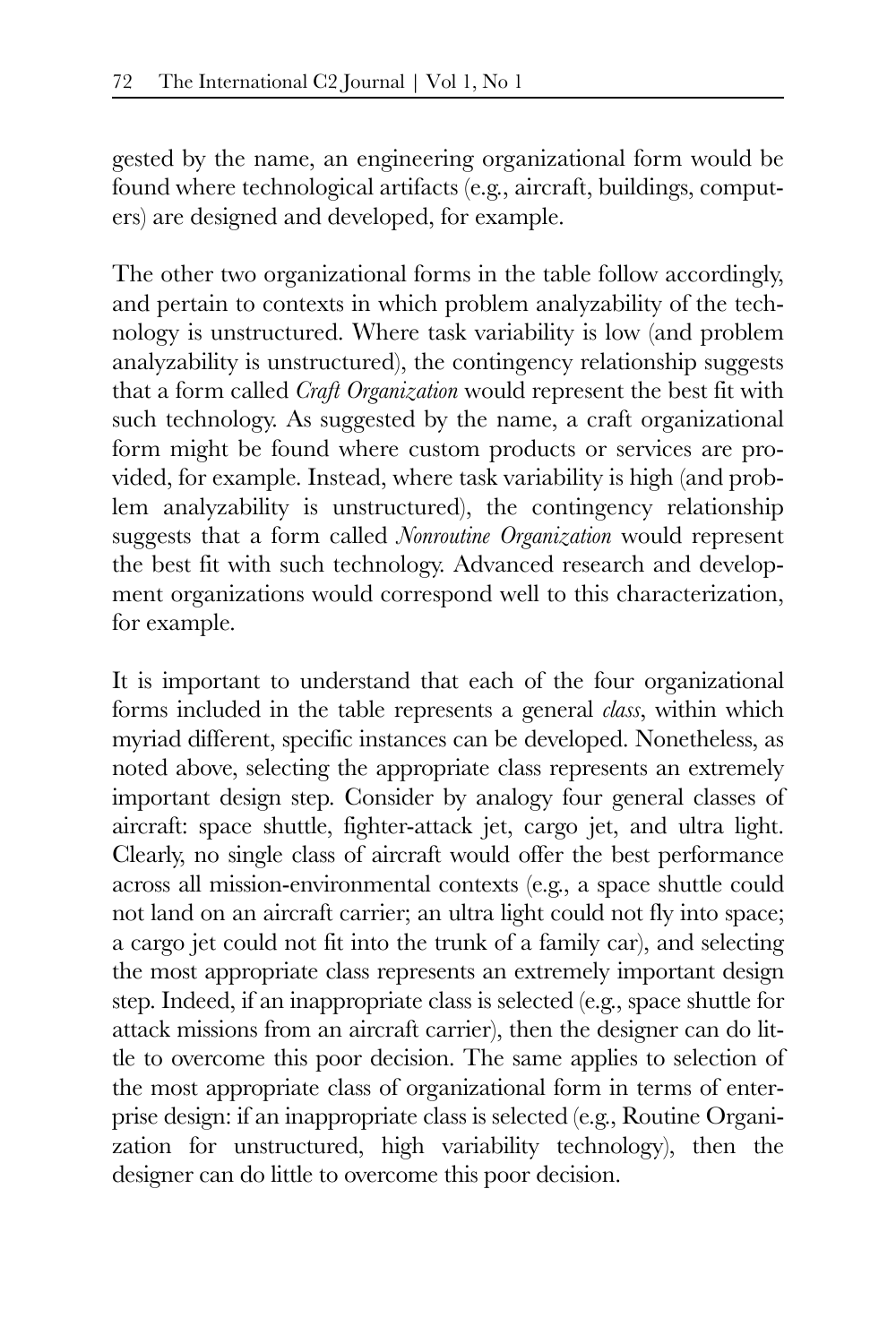The central point is that the technology contingency can be characterized according to two independent dimensions, and based upon design knowledge embedded within the model, the best-fitting organizational form, *as a class*, can be identified through analysis of the four corresponding cells of Table 1. Because selection of an appropriate organizational form tends to dominate the enterprise design process, this represents an extremely important step. By articulating four alternate organizational forms that correspond to the two technology contingency dimensions, scholars have facilitated the process of enterprise design: the leader or policy maker can use the design knowledge formalized via this table to select the most appropriate organizational form for a given—or shifting—technology.

This being said, clearly the simple, two-dimensional model described here provides inadequate descriptive power and fidelity to apply directly to the C2 domain. Operational C2 practice in the field requires more than just two relatively high-level dimensions to describe with good fidelity, and good fidelity description represents a critical step in organizing for effective C2. Still, this description begins to elucidate how design knowledge embedded in even a simple theoretical model can be used to guide organization for a particular contingency: *technology* in this case.

#### *Duncan's Model*

This next description of a two-dimensional CT model is relatively simplistic also, but as above, it equips us to appreciate how design knowledge embedded in a theoretical model can be used to organize best for a particular contingency (i.e., to achieve the best fit): *environment* in this case.

In Duncan's (1979) early work, the contingency *organizational environment* is analyzed to identify the most appropriate organizational form. Similar to the manner described above for Perrow's model of organizational technology, here organizational environment is characterized in terms of two independent dimensions: *complexity* and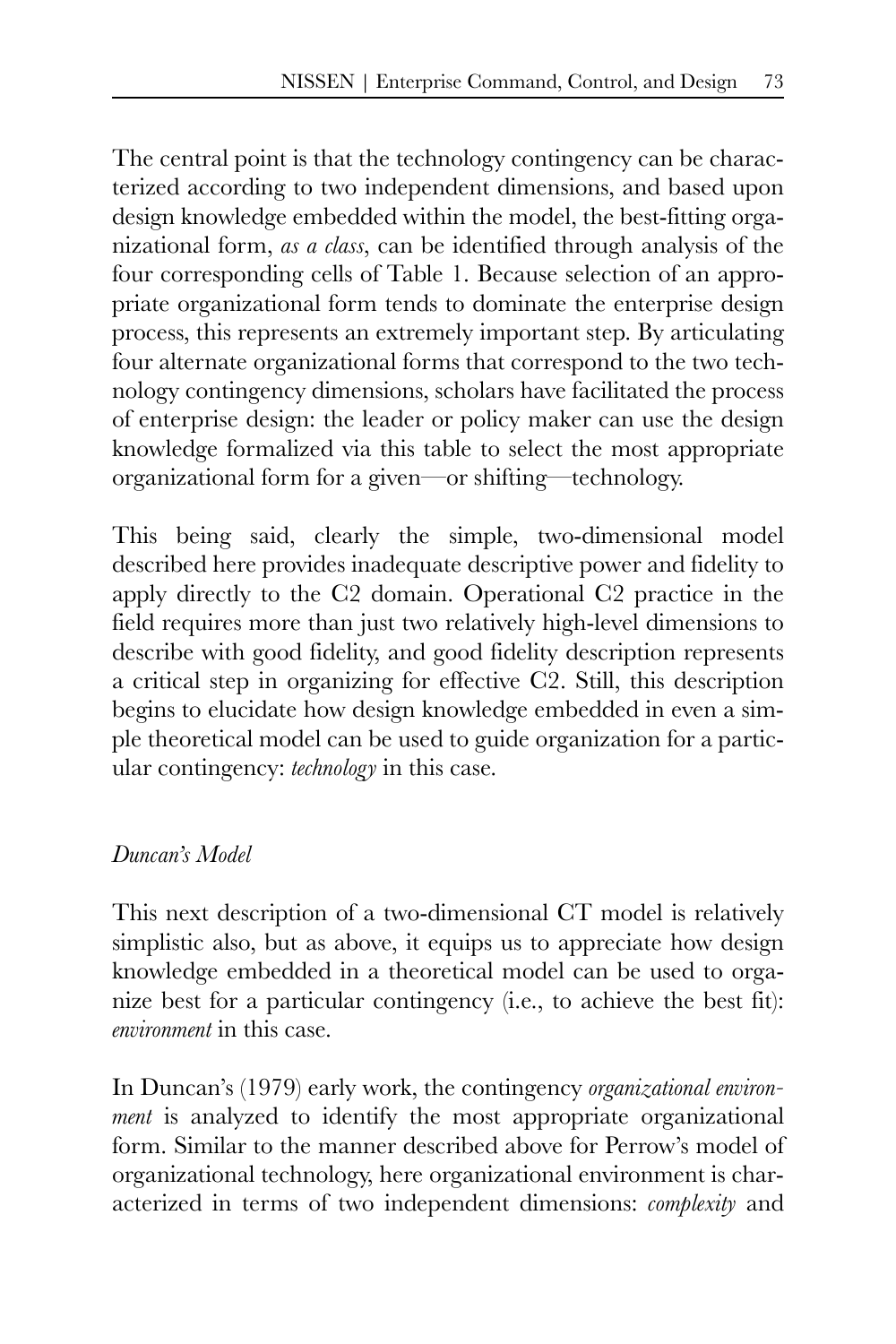*change*. Complexity pertains to the relative number and similarity of factors in the environment that must be considered by organizational leaders. A relatively simple environment might be represented well by that surrounding a lower level production department within the operating core of a manufacturing firm, for instance: it needs to consider only adjacent departments such as Materiel (e.g., for input materials) and Marketing (e.g., for orders), and it can focus principally on a single issue (esp. *production*). Alternatively, a relatively complex environment might be represented instead by a city planning department, for instance: it must consider inputs from a large and diverse cross section of stakeholders (e.g., residents, business owners, environmentalists) and issues (e.g., crime, pollution, traffic, tax revenues, legislation, education).

Change in turn pertains to the relative stability of environmental factors that must be considered by organizational leaders. In a relatively static environment, the kinds of factors noted in either example above (e.g., input materials from the Materiel Department, crime and pollution issues confronting planners) would remain roughly the same across time, whereas in a relatively dynamic environment, such factors would vary longitudinally. As with the technological framework above, these two dimensions are orthogonal, and combining them creates a four-cell table of joint contingencies, with a different *class* of organizational form theorized to fit best in each. This is characterized in Table 2.

#### **Table 2. Environmental Contingency Relationships.**

(adapted from Duncan 1979)

| Complexity:        | Simple           | Complex             |
|--------------------|------------------|---------------------|
| $Change \setminus$ |                  | (segmented)         |
| <b>Static</b>      | Functional       | Decentralized       |
| Dynamic            | Mixed Functional | Mixed Decentralized |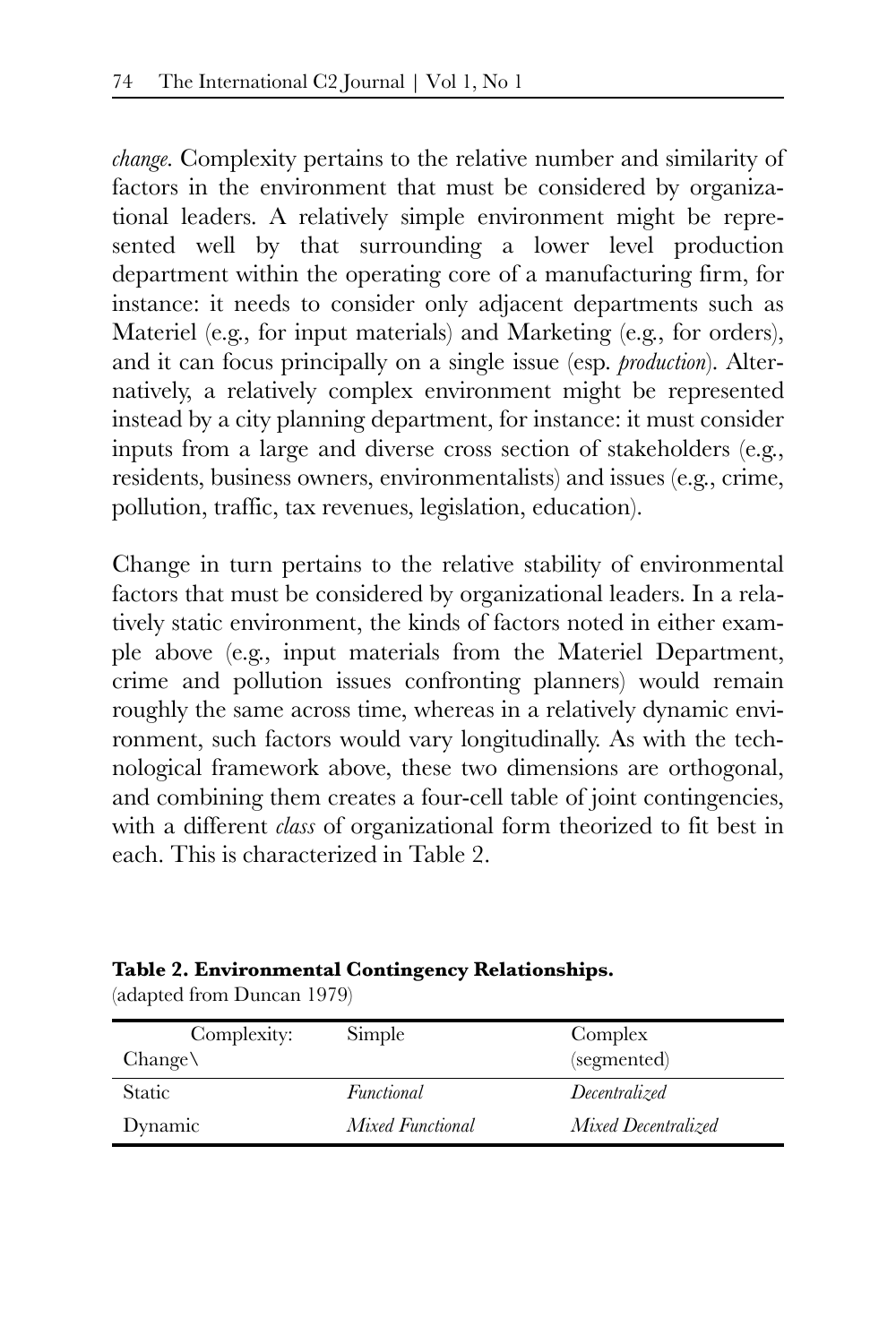Where the environment is simple and static, for instance, a Functional Organization is called for as the class offering best fit. The Functional Organization class is characterized generally by specific departments or like units of workers possessing relatively homogeneous skills (e.g., in engineering, marketing, accounting) and performing relatively similar kinds of work (e.g., engineering, marketing, accounting tasks). Alternatively, where the environment is simple but dynamic, the Mixed-Functional Organization is called for as the class offering best fit. This Mixed-Functional Organization is similar in most respects to its Functional Organization counterpart. The key difference centers on the existence and extent of lateral relations (e.g., for communication and coordination between functional departments such as Marketing, Engineering, and Manufacturing). Lateral relations can range in formality and complexity from direct contact between functional managers, for instance, on the simple end, through formal liaison positions and cross-functional teams as an intermediate approach, to relatively complex matrix-organization structures (e.g., see Galbraith 1977).

The other organizational forms in the table follow accordingly, and pertain to contexts in which the organizational environment is complex. Here, however, the contingency model includes an additional consideration: the extent to which the environment can be *segmented* into separate, nearly independent parts (e.g., different geographical regions, product lines, market areas). Where segmentation in a static, complex environment can be achieved, a Decentralized Organization is called for as the class offering best fit. The Decentralized Organization class is characterized by relatively autonomous units operating in different segments. Companies that split into multiple product divisions or strategic business units, government agencies that organize into geographical offices, religious denominations that empower individual churches to operate independently, and like enterprises conform to many characterizations of decentralized forms in this class.

Alternatively, for reasons similar to those noted above for the simple environment, in a dynamic, complex environment (again, where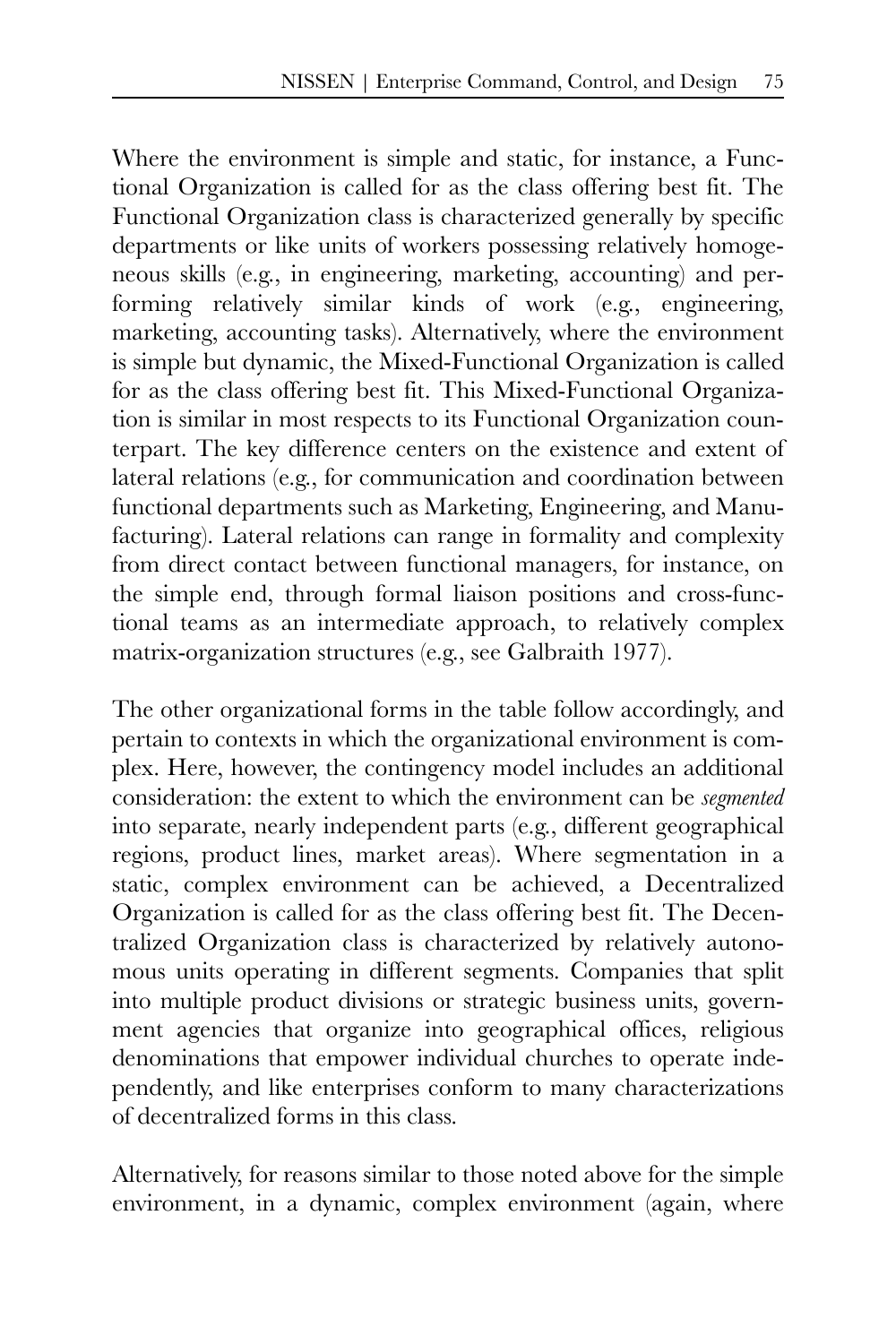segmentation can be achieved), a Mixed-Decentralized Organization (i.e., Decentralized Organization with lateral relations) corresponds best as a class to the contingency. Hence a fundamental difference can be seen between the simple and complex (segmented) environment: some kind of functional organization (e.g., with or without lateral relations) is called for in the former case, whereas some kind of decentralized organization (again, with or without lateral relations) is called for in the latter case.

Where the environment is complex but cannot be segmented, the best fitting classes of organizational forms correspond exactly to those in the simple environment (i.e., Functional Organization in the static environment, Mixed-Functional Organization in the dynamic one). Because these cells repeat those shown for a simple environment above, and hence offer nothing new to the discussion, we omit them from the table.

As above, the central point is that the environment contingency can be characterized according to two independent dimensions, and based upon design knowledge embedded within the model, the best fitting organizational form, *as a class*, can be identified through analysis of the four corresponding cells of Table 2. As above also, because selection of an appropriate organizational form tends to dominate the enterprise design process, this represents an extremely important step. By articulating four alternate organizational forms that correspond to the two environment contingency dimensions, scholars have facilitated the process of enterprise design: the leader or policy maker can use the design knowledge formalized via this table to select the most appropriate organizational form for a given—or shifting—environment.

As above, this being said, clearly the simple, two-dimensional model described here provides inadequate descriptive power and fidelity to apply directly to the C2 domain. Here too, operational C2 practice in the field requires more than just two, relatively high-level dimensions to describe with good fidelity, and good fidelity description represents a critical step in organizing for effective C2. Still, this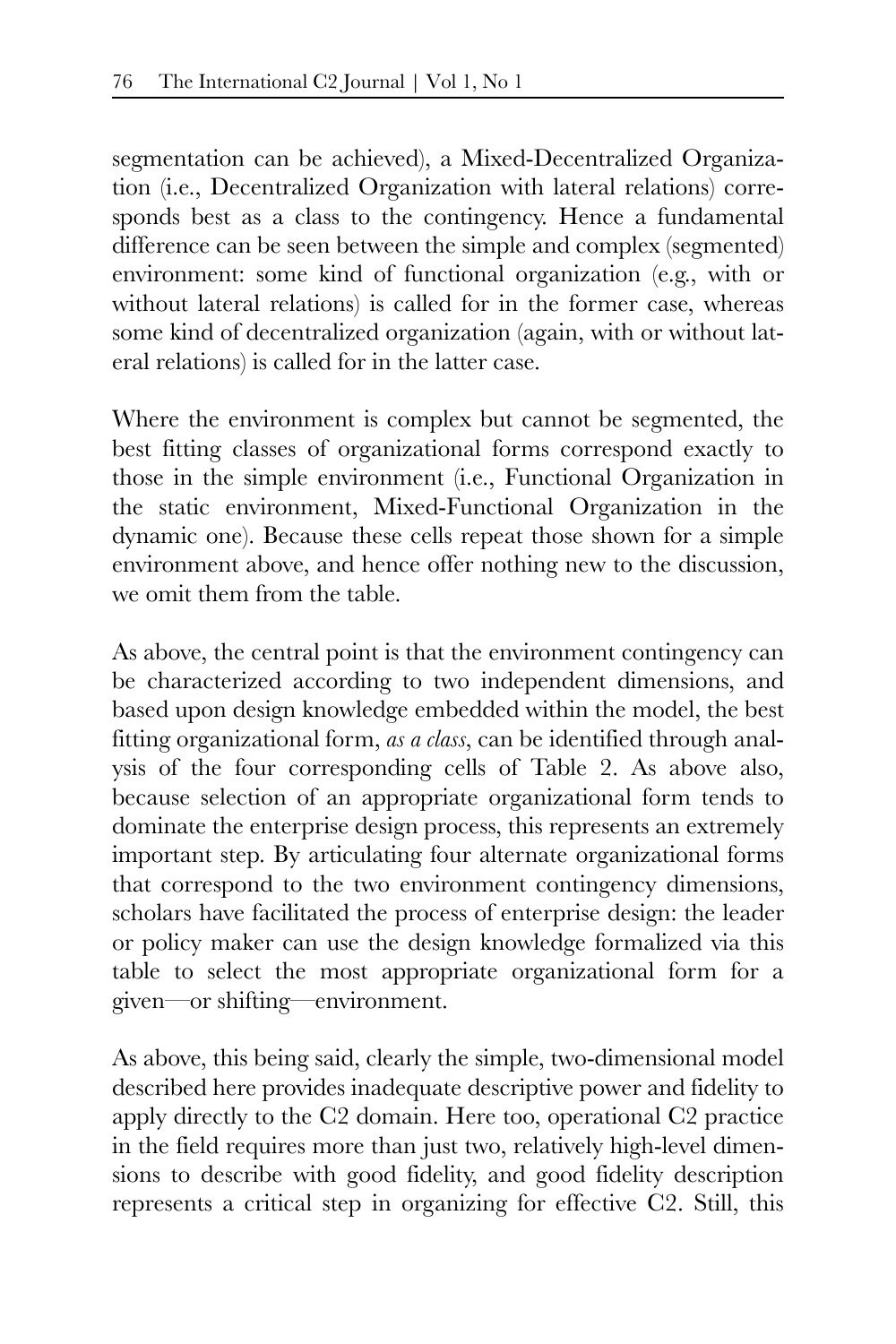description continues to elucidate how design knowledge embedded in even a simple theoretical model can be used to guide organization for a particular contingency: *environment* in this case.

The astute reader is undoubtedly asking him or herself about combining these two models; that is, what if the enterprise designer combines both the technology and environment contingencies to select an appropriate organizational form? Although such combination increases the complexity of the design process appreciably (e.g., increasing the number of alternate organizational forms to be considered fourfold: from  $2^2 = 4$  to  $2^4 = 16$ , it represents a straightforward extension. Indeed, as we discuss enterprise design more specifically in the next section, we show how relatively large numbers of contingency dimensions are integrated into the design process.

#### **Enterprise Design**

In terms of military C2, the central notion of enterprise design involves determining the best C2 approach for a given mission-environmental context. Hence *enterprise design* can be thought of as a structured and rational method to determine the best C2 approach. As such, enterprise design contrasts clearly with extant, popular, and simple methods such as *trial and error* (e.g., simply making what appear to be the best decisions at a given time, and watching to see how well they turn out), *imitation* (e.g., simply copying the approach employed by some other military, government, commercial, nonprofit, or other enterprise), or *inertia* (e.g., simply staying with an existing C2 approach because it is familiar and has worked relatively well in the past). In contrast, by drawing from design knowledge embedded within CT models, enterprise design is driven by theory. Through integrated analysis of multiple contingency dimensions, it can enable better enterprise designs than are attainable generally via other, less structured and rational methods.

In the previous section we focus on selecting the best organizational form, for this decision tends to dominate the enterprise design pro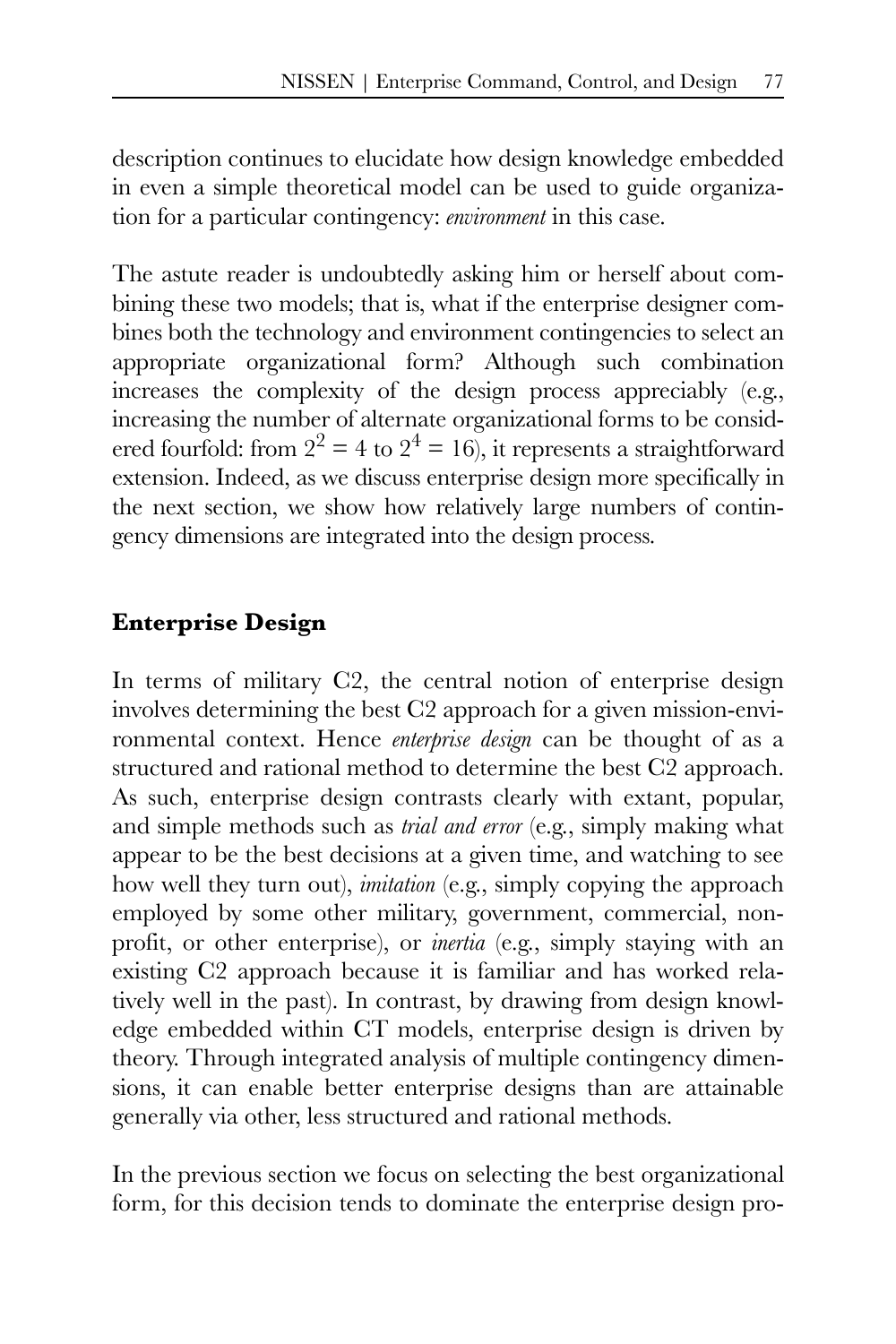cess. However, as noted above, organizational form represents only one of several design elements that must be considered. Drawing from the Leavitt Diamond (Leavitt 1965), for example, we understand how other design elements such as work processes, personnel systems and technologies must be designed also for appropriateness in a given mission-environmental context. Indeed, identifying the most appropriate organizational forms, work processes, people and technologies represents an *integrated* design problem: not only must each element be designed to fit well with the mission-environmental context at hand, but all of the various elements must also be arranged to fit well with one another. This is the essence of enterprise design.

Returning to our aircraft-design analogy, one must do more than simply select the most appropriate class of aircraft for a particular mission (e.g., space shuttle for trips to the International Space Station); the nature of the engines (e.g., solid-rocket boosters, orbital thrusters), fuselage (e.g., thermal tiles, small wings), payload (e.g., robotic arm, zero-gravity scientific experiments), and other elements must be designed to fit well with the mission-environmental context at hand, and they must also be arranged to fit well with one another. This is the essence of aircraft design.

This section focuses on approaching the enterprise design problem rationally and through the use of state-of-the-art computational tools. We first define the object of our design activity: the *enterprise*. We then summarize the implications of the rational view that we maintain via a design perspective. The discussion turns next to a higher dimensionality CT model, which reveals how the comparatively simple, two-dimensional CT models from above have been extended to reflect 14 dimensions. The discussion reveals also, however, that even a 14-dimensional model remains somewhat simplistic in terms of practical C2 application, yet it highlights the implications of both dimensional orthogonality and complexity in terms of enterprise design. Finally, we introduce computational modeling and experimentation as an approach to ameliorate the problem of inadequate model dimensionality coupled with very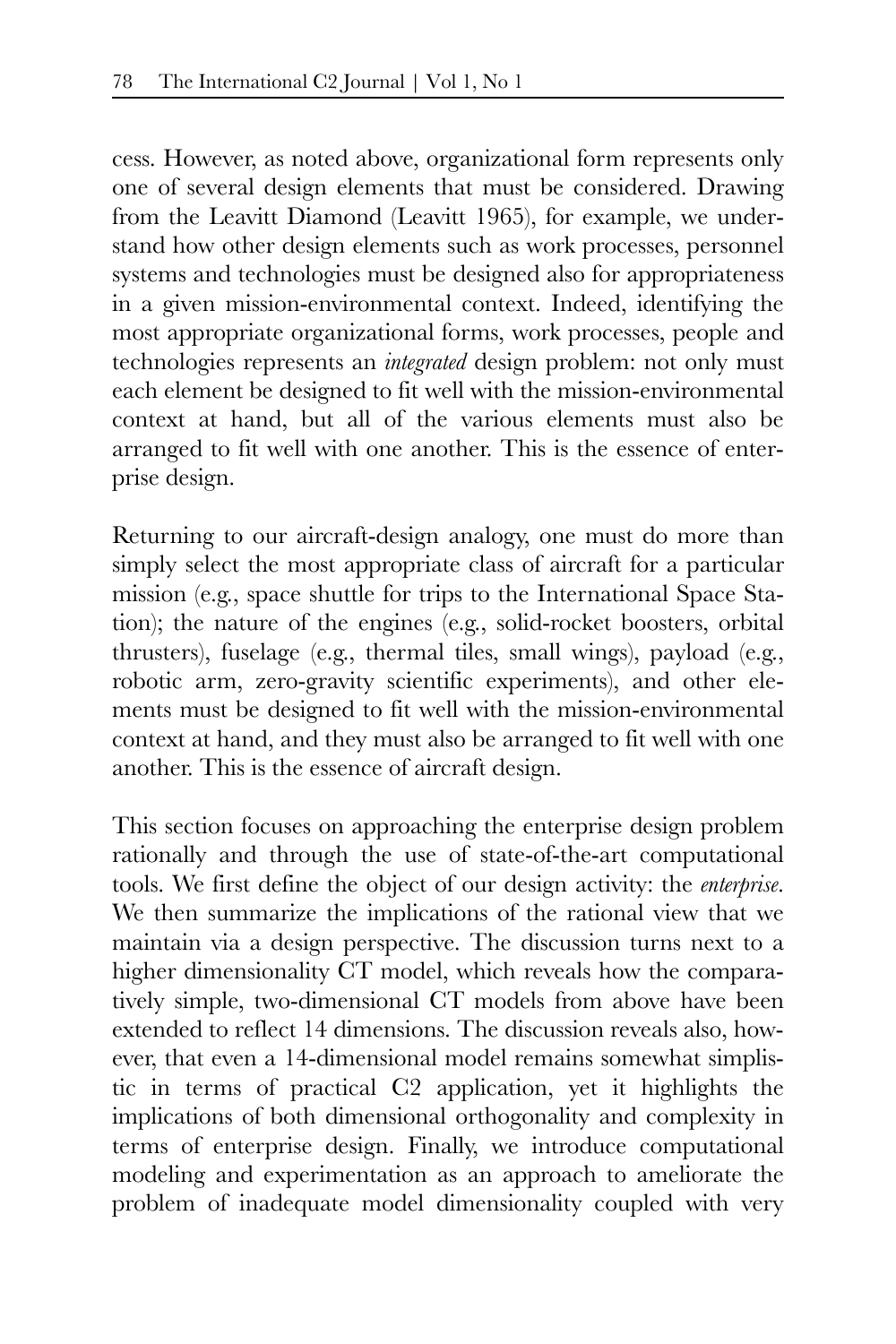large design spaces. This takes us to the state of the art in applying CT to C2, and equips the reader to appreciate the insightful enterprise design illustration presented in the subsequent section.

#### *Enterprise Defined*

Because many people use the term *enterprise* differently, we begin by defining the term in this section. Drawing first from the C2 literature, Alberts and Hayes (2006, 34) do not define *enterprise* per se, but they discuss the enterprise in terms of "…an entity or association of entities," and they focus on "command and control (or management) of a given undertaking." These same authors (2007, 14) describe the enterprise in terms of "… both military forces and civil organizations" also. Like most military C2 researchers, these authors refer implicitly to enterprises as being relatively large in terms of size (e.g., large numbers of people and tasks). Drawing next from the sociology of organizations literature, Scott (2003, 129-132) discusses various levels of collectivities (e.g., individuals, groups, organizations, populations, fields) in a manner that provides for considerable range of description, and that allows for wide variation in terms of size. Combining these descriptions, and with a focus on design, in this article we define *enterprise* as:

an organized collectivity of human action focused on a substantial undertaking (e.g., greater than can be accomplished by a single individual).

As such, we use this term to subsume other types of collectivities, including *non-profit organizations, business firms, multinational corporations, organizational departments, military units, task forces and coalitions, government agencies, unions, guilds, sports teams, churches, families*, and even *social movements*. Hence this definition may appear to be somewhat broader than that of Alberts and Hayes (e.g., including business firms, churches, families), but it is consistent in that these types of collectivities would fall neatly into their term *civil organizations*.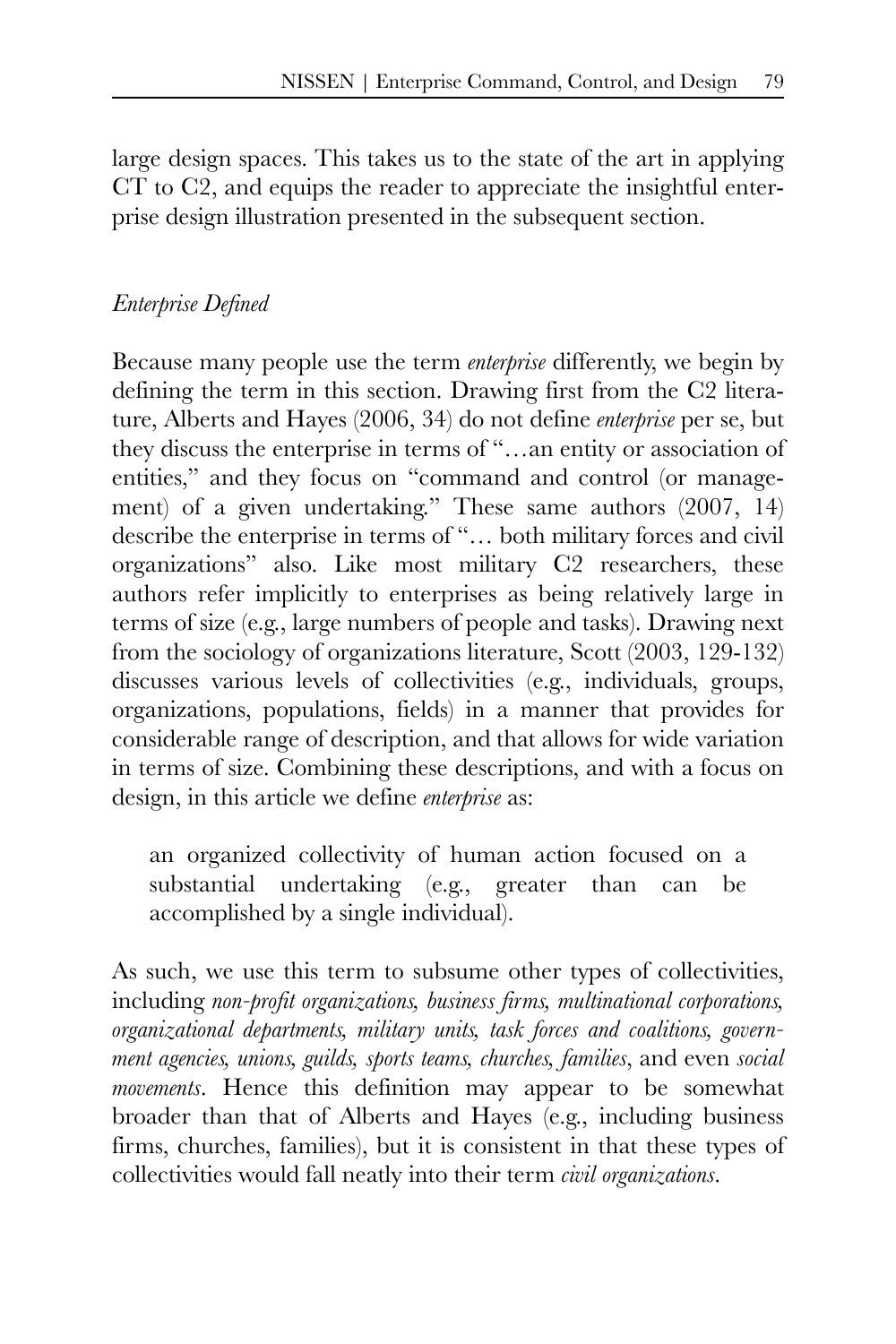Further, although this definition could include potentially dyads, triads, and even very small groups of people, the corresponding design issues would be trivial when compared to relatively large collectivities—particularly coalitions of potentially different military, government, commercial, non-profit and other organizations working together as an enterprise (e.g., consider a combined or joint task force). Hence we do not imply—or rule out—any particular enterprise size with this definition, but the context in which enterprise design offers the greatest potential is consistent with extant military C2 research: where enterprises are relatively large, and their missions and environments are relatively complex.

Likewise, this definition is consistent with Scott's levels of analysis, for it extends up to the level that Scott refers to as *organizational sets*, but does not include higher levels such as *populations, fields, industries, nations, cultures* or *societies*. With this, the *enterprise* represents a relatively broad, common, and high-level concept, and our usage here can be grounded in both the C2 and organizations literatures (i.e., familiar to "inside" and "outside" researchers, respectively).

#### *Design as a Rational Perspective*

When drawing from the management and organizations literatures as above, some views of organizational fit and performance place enterprise leaders in a relatively passive position (e.g., relatively powerless), whereas others outline definitive, rational steps that (knowledgeable and empowered) leaders can take to improve organizational fit. When discussing enterprise design—as a method to determine the best C2 approach—it is useful to situate the corresponding design steps in terms of these divergent views, for such situating can help "inside" and "outside" researchers to communicate effectively.

In the former view, organizational ecologists (e.g., see Hannan and Freeman, 1977; Aldrich, 1979) suggest that certain organizational forms have *inherently* better or poorer fit with their environments—at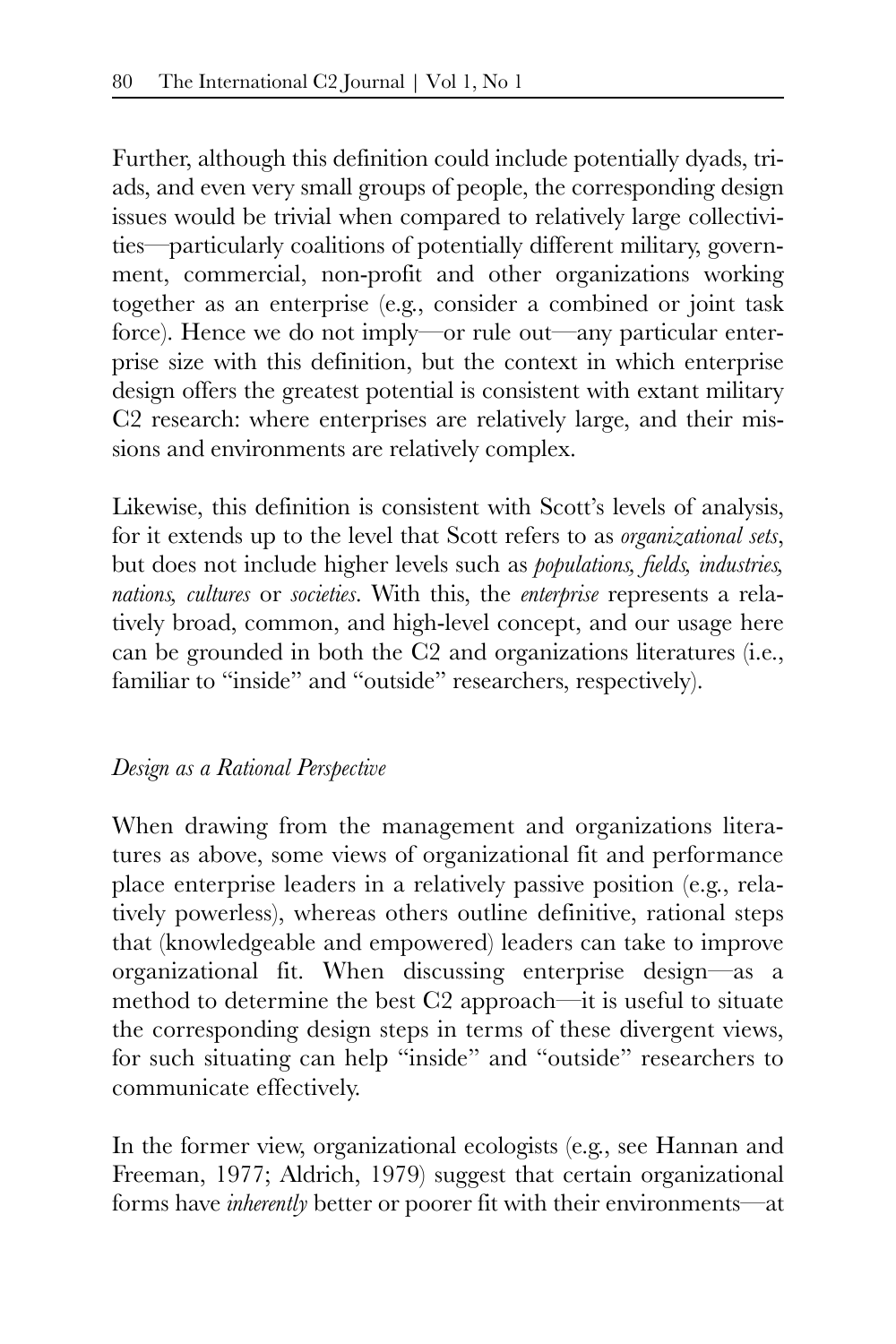certain periods in time—than other forms do, and hence some forms will perform better in such environments than others will. In this view, enterprise leaders have negligible influence over the environment, and have limited capability to transform the enterprise to reflect a different design. Hence there is little that can be done to address the misfit situation. Here, an organizational form (and indeed a "population" of organizations sharing similar forms) that becomes inferior in terms of environmental fit is destined to extinction, and the most prudent action that an enterprise leader can take is to either continue cashing his or her checks until the enterprise dies, or switch to lead a competing, better fitting organizational form. Many military C2 leaders and policy makers appear to accept their current organizational form (e.g., centralized, hierarchical, bureaucratic) as fixed. Such leaders and policy makers would be described adequately by this view, and by neglecting organizational form as an enterprise design decision, they miss the opportunity to affect enterprise performance—and hence competitive advantage—through a well-fitting organizational form.

Alternatively, in the latter view, contingency theorists (e.g., see Burton and Obel 1998; Donaldson 2001; others cited above) indicate that leaders can and should take action to bring misfit enterprises into better fit with their environments. In this view, leaders can influence the environment via enterprise performance, have the capability to effect enterprise transformation, and can transition between two or more different organizational forms. Hence there is much that can be done to address the misfit situation. In this view, an enterprise with a particular organizational form that becomes inferior in terms of environmental fit can be redesigned and changed (i.e., "transformed" in military C2 parlance) to improve fit, and the most prudent action that an enterprise leader can take is to lead the redesign and change efforts to create a better fitting organizational form. Continuing with our example from above, a leader or policy maker who *redesigns* the enterprise—or, more commonly, who authorizes and guides enterprise redesign by subordinates—to fit shifting mission, environmental, and contextual circumstances better, for example, would be described adequately by this view.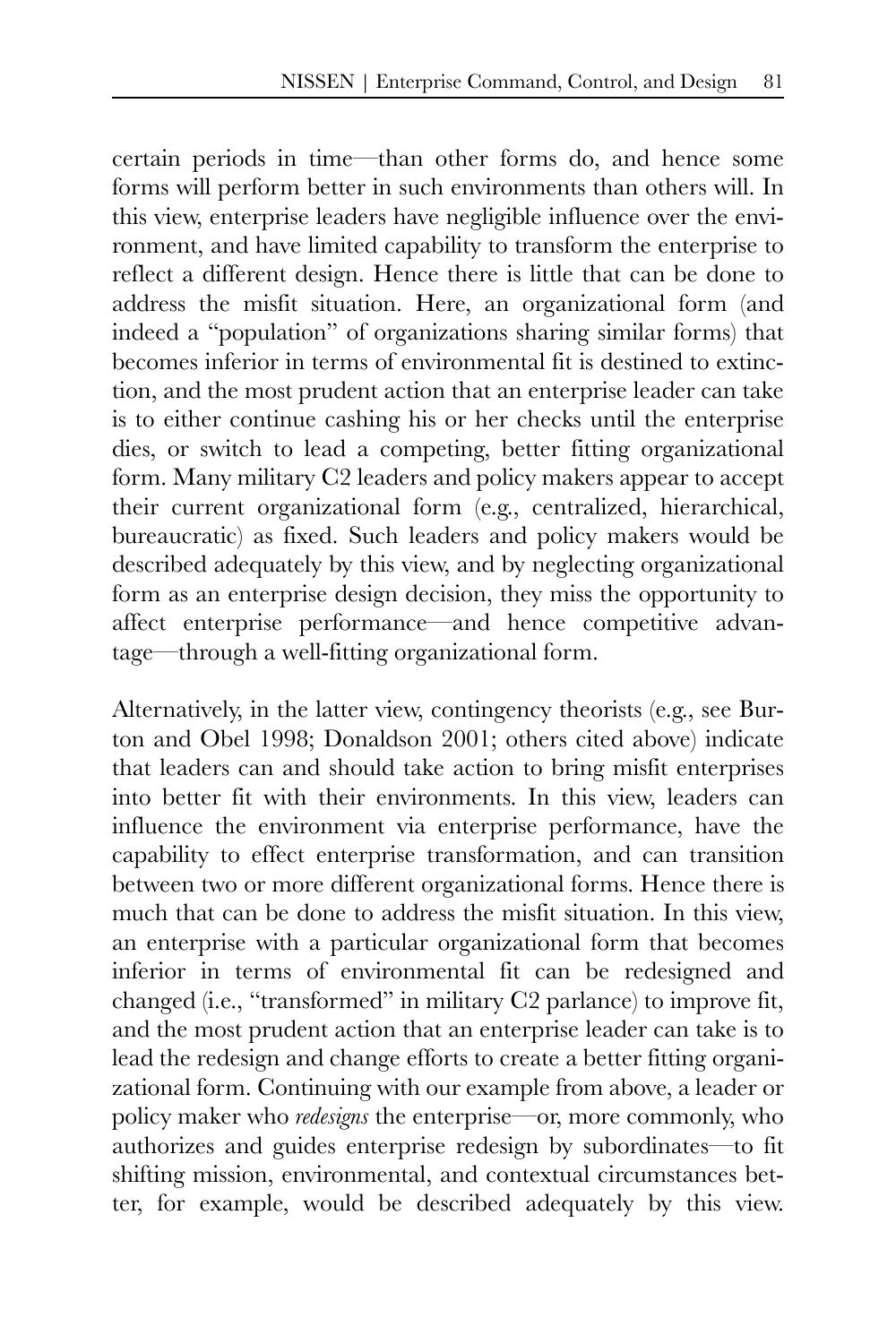Clearly, in this article we adopt the latter perspective, and outline how enterprises can be designed—and redesigned—to fit well in the context of whatever contingencies they encounter.

By emphasizing design as such, we take an inherently rational view of the enterprise (Scott 2003). The argument is that such collectivity can be described usefully in terms of aggregate, goaldirected behaviors, and that leaders can arrange the design elements of an enterprise (e.g., organization structures, work processes, personnel systems, technologies) in a purposeful manner that improves fit with one or more contingencies (e.g., mission, environment, others). As a design science (van Aken 2004), we are discussing a method that is prescriptive and that represents the same kind of purposeful, goal-driven, problem-solving activity associated broadly with the design of aircraft, buildings, computers, information systems, and other artifacts (Hevner et al. 2004): it "is concerned with how things ought to be, with devising structure to attain goals" (Simon 1996, 133).

*Enterprise design* addresses the purposeful actions that enterprise leaders can take to improve fit with respect to various mission-environmental contexts. Even though enterprise design addresses animate, thinking, non-deterministic collectivities of people—which differ clearly from the parts and artifacts associated with design of aircraft, buildings, computers, information systems, and the like—such collectivities can be analyzed prescriptively, through purposeful, goaldriven, problem-solving activities.

Simon (1996, 111) elaborates on design:

The intellectual activity that produces material artifacts is no different fundamentally from the one that prescribes remedies for a sick patient or the one that devises a new sales plan for a company or a social welfare policy for a state. Design, so construed, is the core of all professional training; it is the principal mark that distinguishes the professions from the sciences. Schools of engineering, as well as schools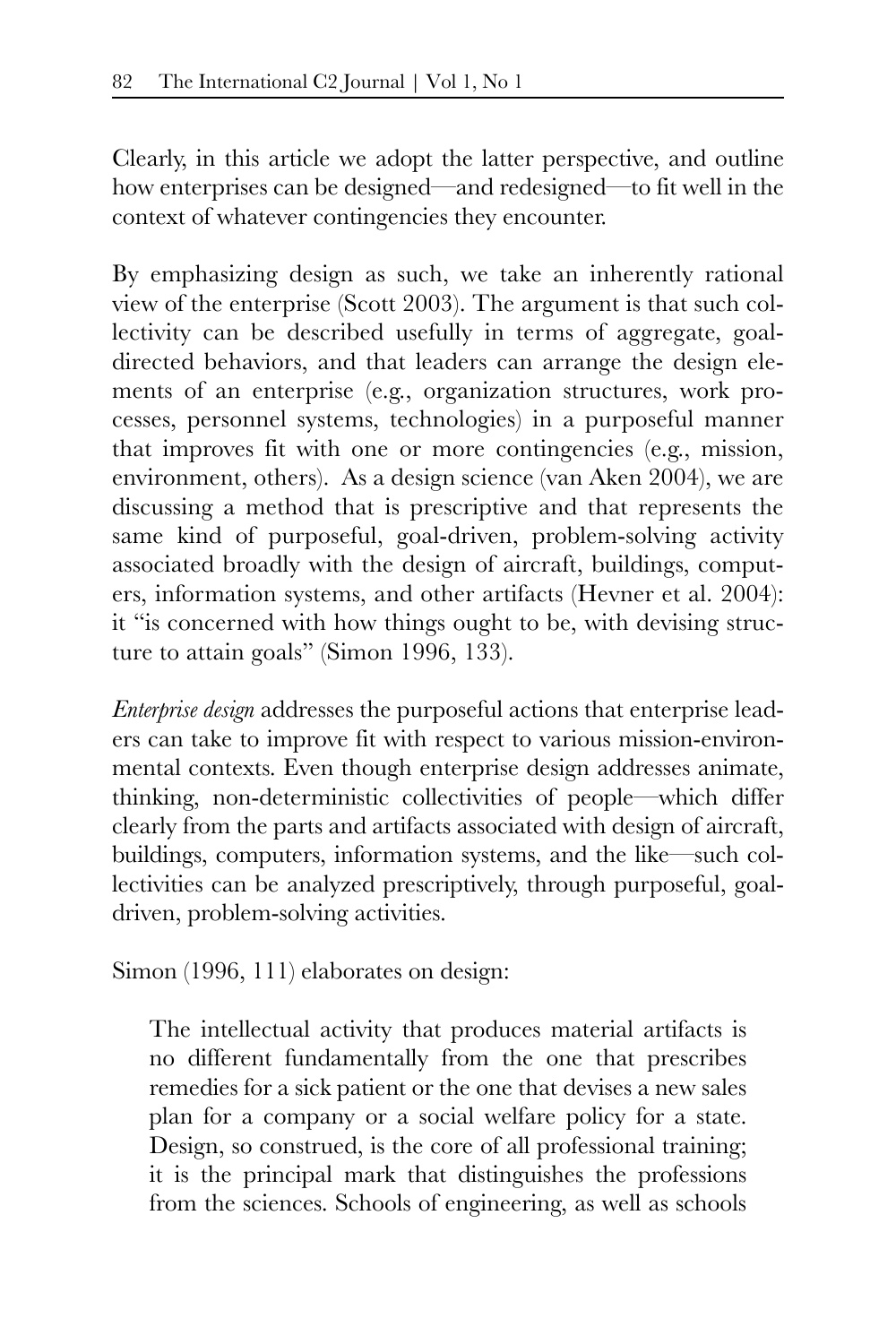of architecture, business, education, law, and medicine, are all centrally concerned with the process of design.

Mintzberg (1979, 65) elaborates further in the context of organizations: "… design means turning those knobs that influence how the organization functions—how material, authority, information, and decision processes flow through it." When a C2 leader or policy maker effects changes in how material, authority, information, and decision processes flow through an enterprise, he or she is engaged in enterprise design, and when such a leader or policy maker seeks to transform an enterprise to correct a misfit situation, he or she is adopting a rational design perspective that can be understood by the CT researcher.

#### *Higher Dimensionality Design*

Building upon the rational design perspective characterized above, as well as the simple, two-dimensional CT models described in the previous section, Burton et al. (2006) outline a step-by-step design method that applies well to the enterprise. Extending the former two-dimensional models extensively, these scholars describe design in terms of 14 dimensions (e.g., *goals, strategy, structure, process, people*), which increase the power and C<sub>2</sub> applicability of CT-based enterprise design considerably. Unlike the comparatively very simple models from above, modeling in 14 dimensions provides much greater descriptiveness and fidelity to characterize operational C2 in the field.

Extending the prior models further, this method also equips us to appreciate how design knowledge embedded in a theoretical model can be used to organize best for a *set of contingencies* (i.e., to achieve the best fit): *goals, strategy, structure, process, people,* and nine others in this case. However, in contrast with using design knowledge embedded within the comparatively simple, two-dimensional, theoretical models described above, trying to leverage such design knowledge characterized via 14 dimensions becomes a very complex activity.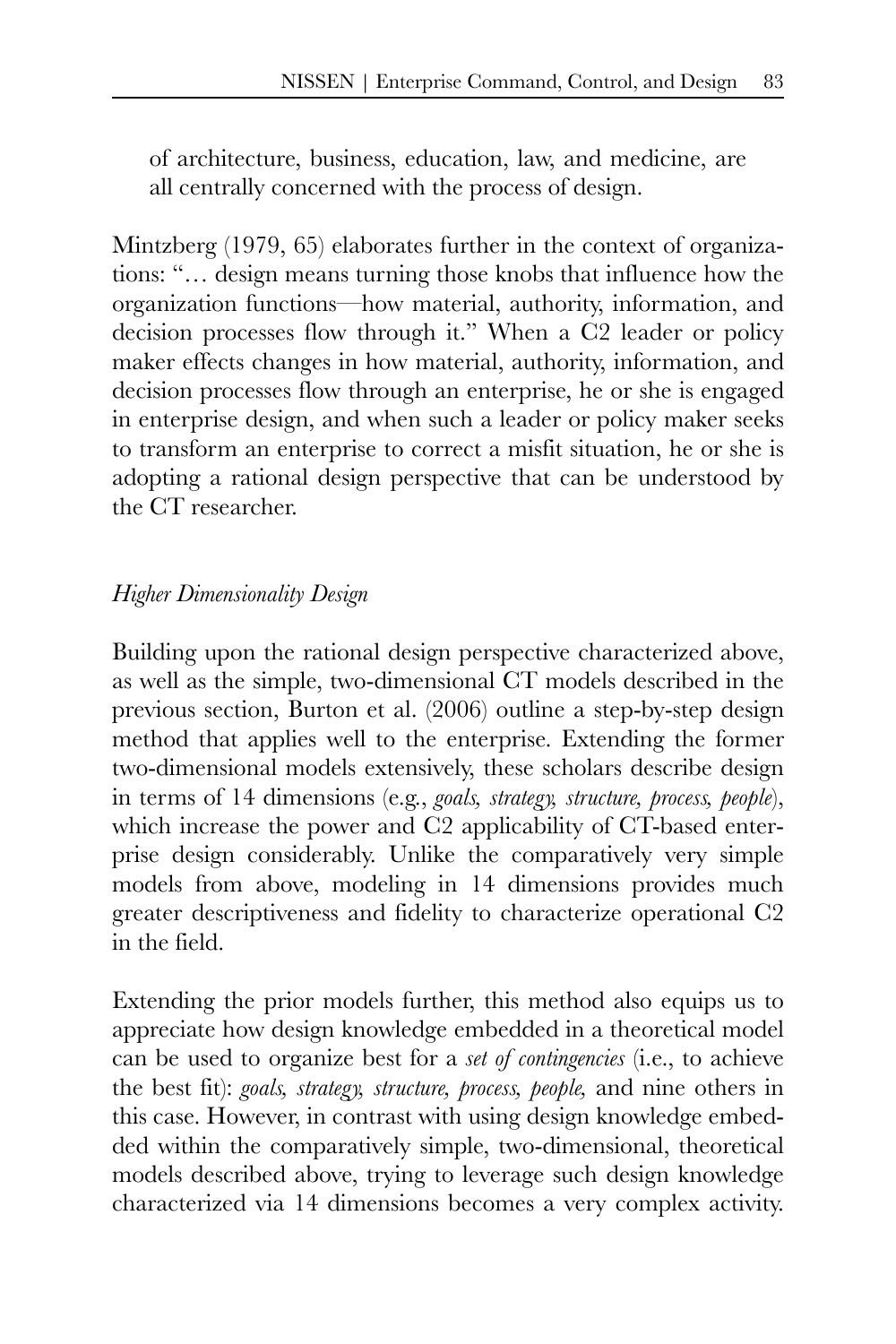Hence enterprise design power and C2 applicability comes at the price of complexity.

Table 3 summarizes the 14 dimensions articulated by Burton et al. (2006) from above, and it includes dimensional values corresponding to four different, high-level enterprise designs (i.e., labeled "Design 1," "Design 2," "Design 3," "Design 4"). As with the simple, two-dimensional models above, each dimension represents a design consideration. For instance, the first dimension *goal* pertains to what the leader or policy maker is seeking to accomplish via the enterprise. As an extension to the simple models from above, both of which include only two possible values for each dimension, this model specifies four alternate values for each dimension. Specifically, the four *goal* values pertain to the leader's or policy maker's relative emphasis on enterprise *efficiency* and *effectiveness*: (a) one class of goals would place relatively high emphasis on effectiveness; (b) another would emphasize efficiency instead; (c) a third would seek to achieve both goals simultaneously; and (d) a fourth would seek to achieve neither goal. These are the dimensional values listed in Row 1 of the table.

Such enterprise goals would correspond, respectively, for instance, to: (a) a developing enterprise caught in a particularly volatile and hostile environment, in which it seeks efficacy and is comparatively less concerned about cutting costs; (b) an established enterprise enjoying a relatively stable and predictable environment, in which it seeks price leadership through low costs; (c) an enterprise that is required to compete in terms of innovation (i.e., effectiveness) and price (i.e., efficiency) simultaneously; and (d) a complacent enterprise such as a monopoly, which has little incentive to pursue either efficacy or efficiency. Hence in this model, one step of design involves identifying the high-level goal of the enterprise, and different enterprise designs are theorized to fit different goals relatively better or worse than others.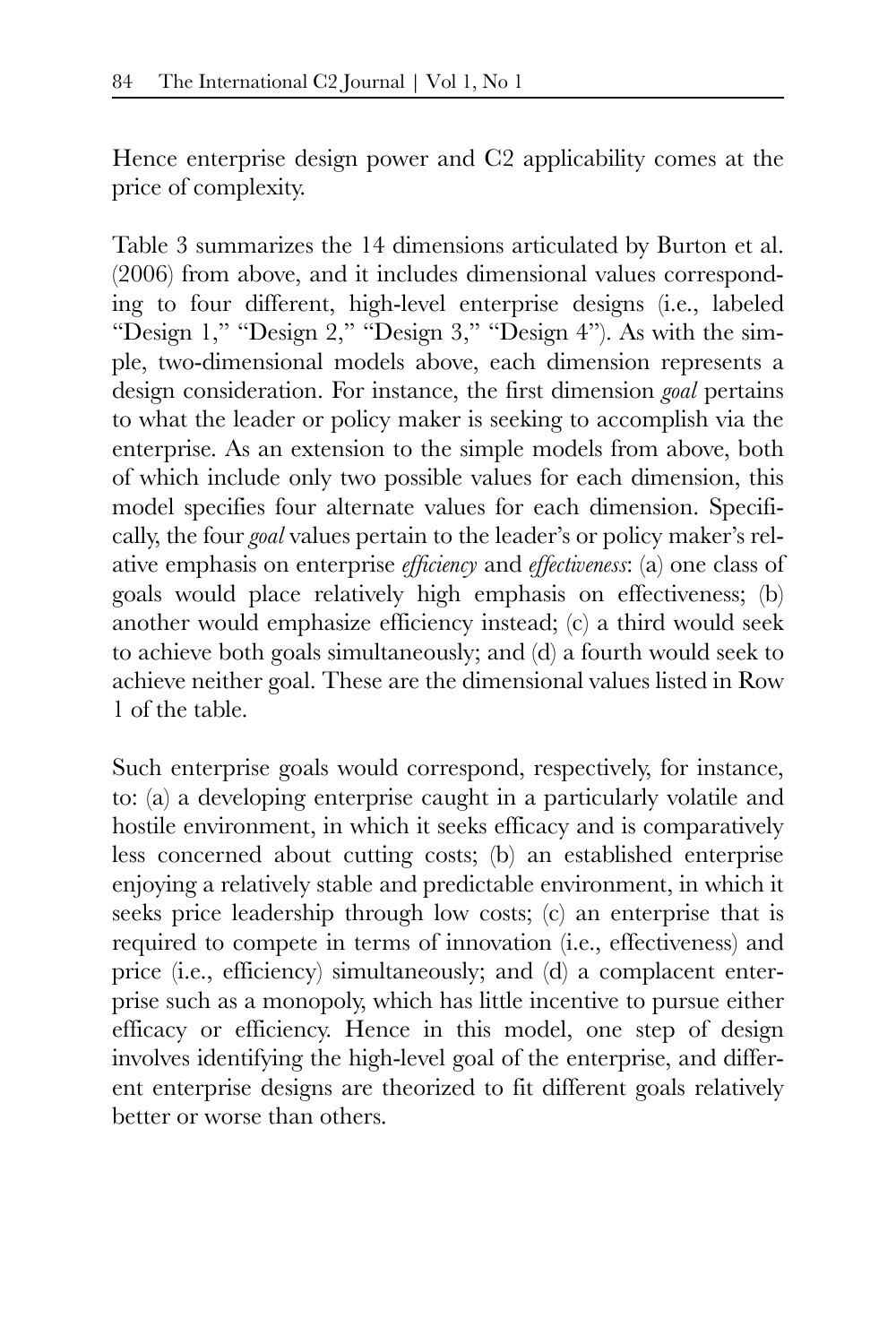| Design             |                       |               |                |              |
|--------------------|-----------------------|---------------|----------------|--------------|
| Dimension          | Design 1              | Design 2      | Design 3       | Design 4     |
|                    |                       |               |                |              |
| Goal               | Effectiveness         | Efficiency    | <b>Both</b>    | Neither      |
| Strategy           | Prospector            | Defender      | Analyzer       | Reactor      |
| Environment        | <b>Locally Stormy</b> | Varied        | Turbulent      | Calm         |
| Form               | Divisional            | Functional    | Matrix         | Simple       |
| Complexity         | Flat                  | Tall          | Symmetric      | <b>Blob</b>  |
| Geographic dist    | Multidomestic         | International | Transnational  | Global       |
| Knowledge exch     | Cellular              | Informated    | <b>Network</b> | Ad-hoc       |
| <b>Task Design</b> | Fragmented            | Complicated   | Knotty         | Orderly      |
| People             | Laboratory            | Factory       | Office         | Shop         |
| Leadership Style   | Leader                | Manager       | Producer       | Maestro      |
| Climate            | Developmental         | Internal      | Rational Goal  | Group        |
| Coordination       | Market                | Machine       | Mosaic or Clan | Family       |
| Information sys    | People                | Data          | Relationship   | Event        |
| Incentives         | Bonus                 | Skill Pay     | Profit Sharing | Personal Pay |

#### **Table 3. Enterprise Design Dimensions.**

(adapted from Burton et al. 2006)

The same applies to the other 13 dimensions summarized in the table. For instance the second dimension *strategy* includes four alternate values as listed in Row 2 of the table (i.e., "Prospector," "Defender," "Analyzer," "Reactor"; see Miles and Snow 1978). As above, one step of design involves identifying and understanding the high-level strategy of the enterprise, and different enterprise designs are theorized to fit different strategies relatively better or worse than others.

Further, the goals and strategies of an enterprise are clearly interrelated, hence the two dimensions must be considered *together*. Here, the effectiveness goal is theorized to fit best with the Prospector strategy, and so forth with the other goals and strategies listed in Rows 1 and 2 of the table. The same applies also to the dimension *enterprise environment* (i.e., the goal "Effectiveness" fits best with the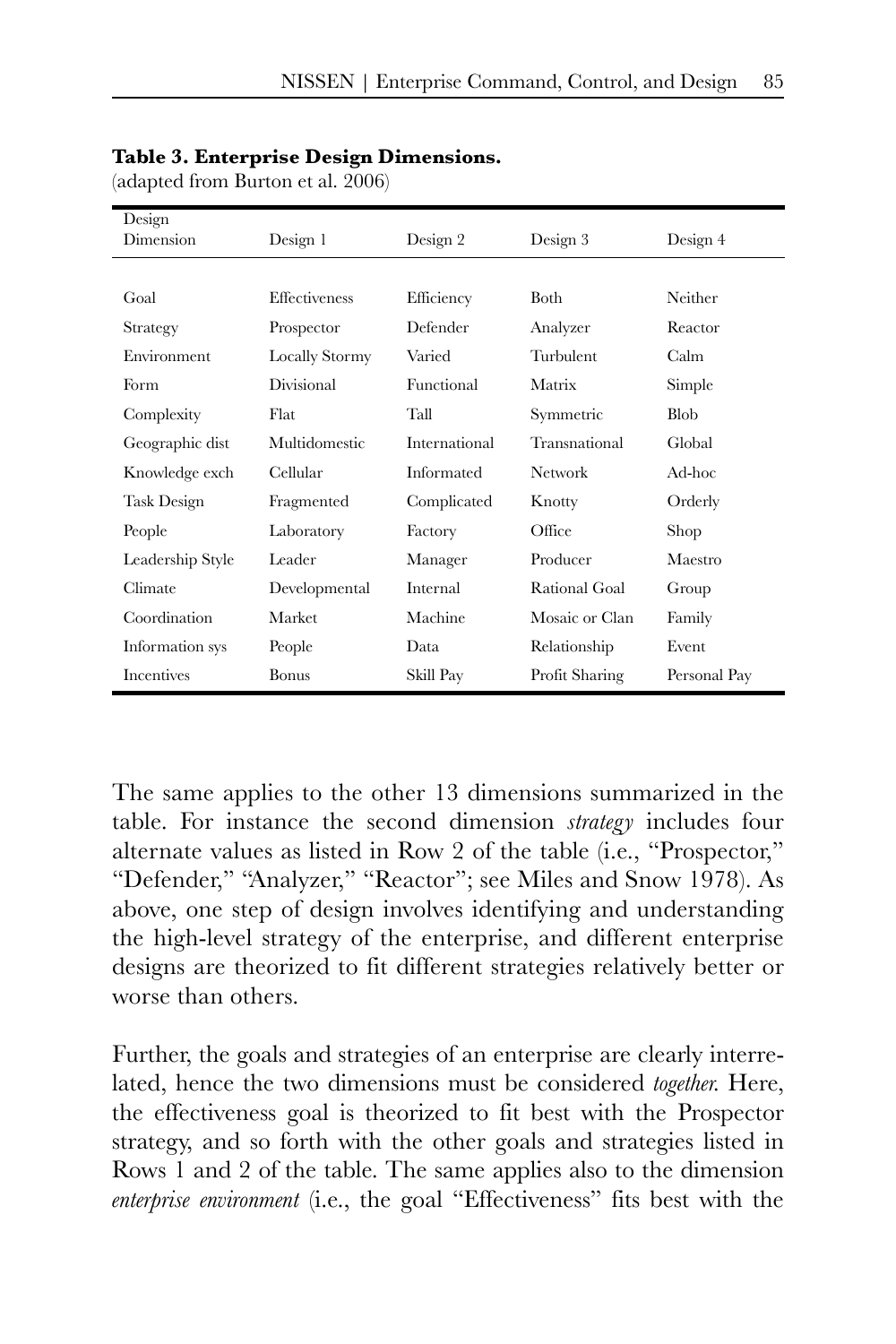strategy "Prospector," which in turn fits best with the environment "Locally Stormy"). Moreover, as above, the organizational form labeled "Divisional" fits best with the dimensional values "Effectiveness," "Prospector" and "Locally Stormy", and such a pattern of fit follows for all 14 dimensions included in the table. In the end, once someone has specified values for all 14 of these dimensions, he or she has rendered a high-level enterprise design.

To reiterate, notice that both the Perrow and Duncan models conceptualize contingent design knowledge in terms of only *two* dimensions (i.e., *task variability* and *problem analyzability, complexity* and *change*), whereas this Burton model conceptualizes it via *fourteen* dimensions. Hence this latter and more recent model is much more comprehensive than either of the two prior models is, and by including design dimensions such as *enterprise environment* and *task design* in Table 3, this latter model effectively subsumes both the Perrow and Duncan models. The central point is that 14 different contingency dimensions from the CT literature are integrated into a single model, and based upon design knowledge embedded within the model, the best fitting enterprise design can be identified through analysis of Table 3.

#### *Dimensional Orthogonality Effects*

A key limitation of the Burton theoretical model arises in terms of interrelationships between the 14 design dimensions summarized in Table 3. Recall that the models developed by Perrow and Duncan presume *orthogonal* (i.e., independent) dimensions. Specifically, in both of the prior models, the combination of two, orthogonal dimensions—each with two possible dimensional values—produces four (i.e.,  $2^2 = 4$ ) alternate classes theorized to provide the best fit with the technology or environment contingency, respectively. In this respect, the *design space* (i.e., set of all possible design alternatives) for either model includes four classes (e.g., Routine, Craft, Engineering, or Nonroutine organization in the Perrow model; Functional,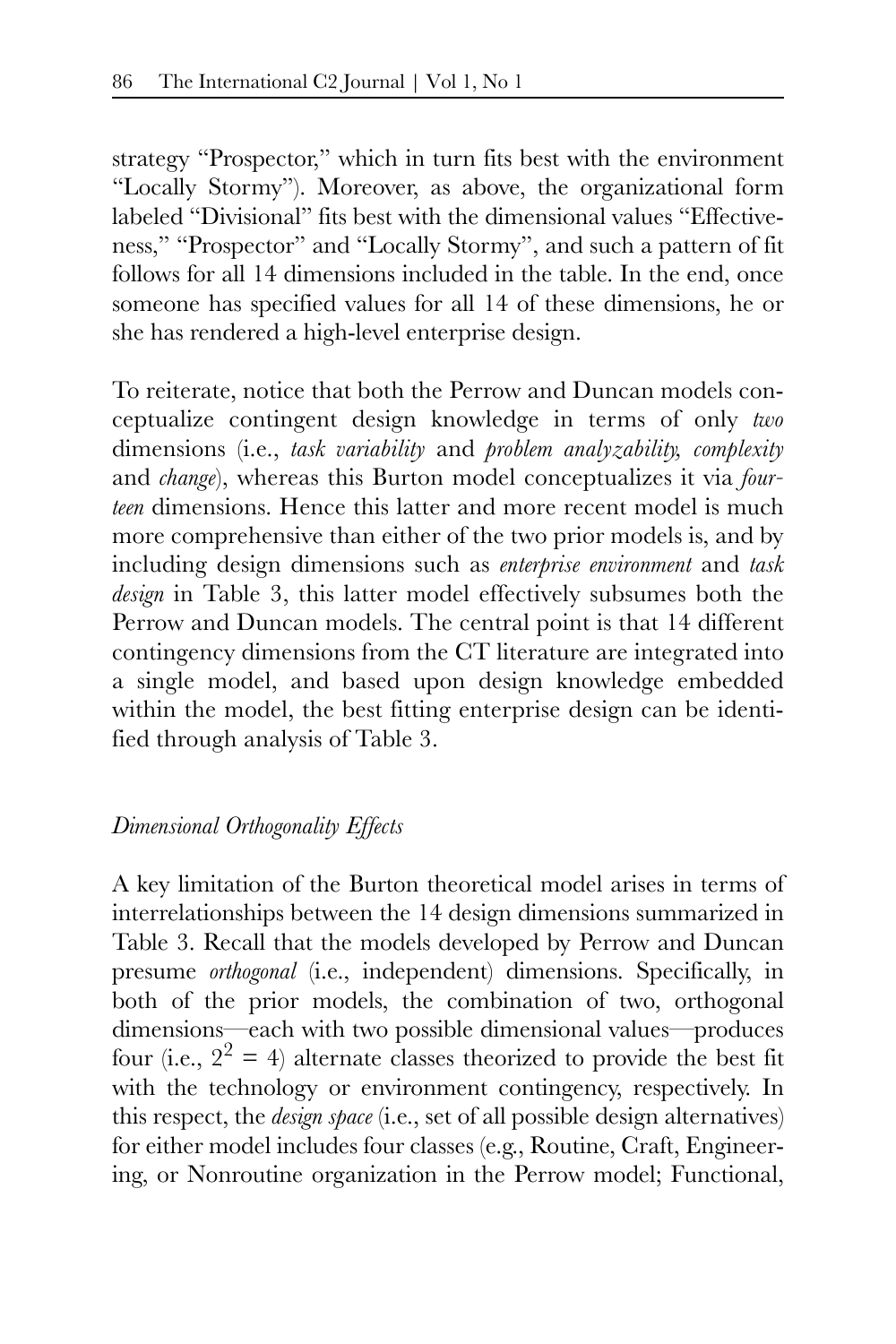Mixed Functional, Decentralized, or Mixed Decentralized Organization in the Duncan model).

Alternatively, notice from Table 3 how, in the Burton model, the 14 design dimensions *are not presumed to be orthogonal*. Rather, all 14 dimensions of the Burton model *are presumed to covary uniquely* and hence to be collinear. Indeed, as theorized in this model, the effectiveness goal, for instance, fits *only* with the Prospector strategy, which fits *only* with the Locally Stormy environment, which fits *only* with the Divisional configuration, and so forth through the whole list of 14 design dimensions and values listed in the "Design 1" column of Table 3. Likewise, the Efficiency goal, as another instance, fits *only* with the Defender strategy, which fits *only* with the Varied environment, which fits *only* with the Functional configuration, and so forth through the whole list of 14 design dimensions and values listed in the "Design 2" column of Table 3; the same applies to the design dimensions and values listed under the "Design 3" and "Design 4" columns.

Because all 14 design dimensions are presumed to covary uniquely, despite the presence of 14 dimensions, the corresponding design space includes only *four* classes (i.e., those labeled "Design 1," "Design 2," "Design 3," and "Design 4"). This renders a design space no larger than those pertaining to the two-dimensional models. Even though the 14 dimensions of this theoretical model enable much greater descriptiveness and fidelity for application to C2 practice, the model's presumed dimensional non-orthogonality constrains the design space beyond reasonable argument; that is, the model is too simplistic with this presumption.

In contrast to the presumed dimensional non-orthogonality of Burton's model, if we draw more directly from the two-dimensional models above, and apply their same, orthogonal view of contingency dimensions to the Burton model, then the design space grows exponentially to include over 268 million (i.e.,  $4^{14}$  = 268,435,456) different designs; that is, if each of the 14 dimensions is treated independently, and each can take on four values, then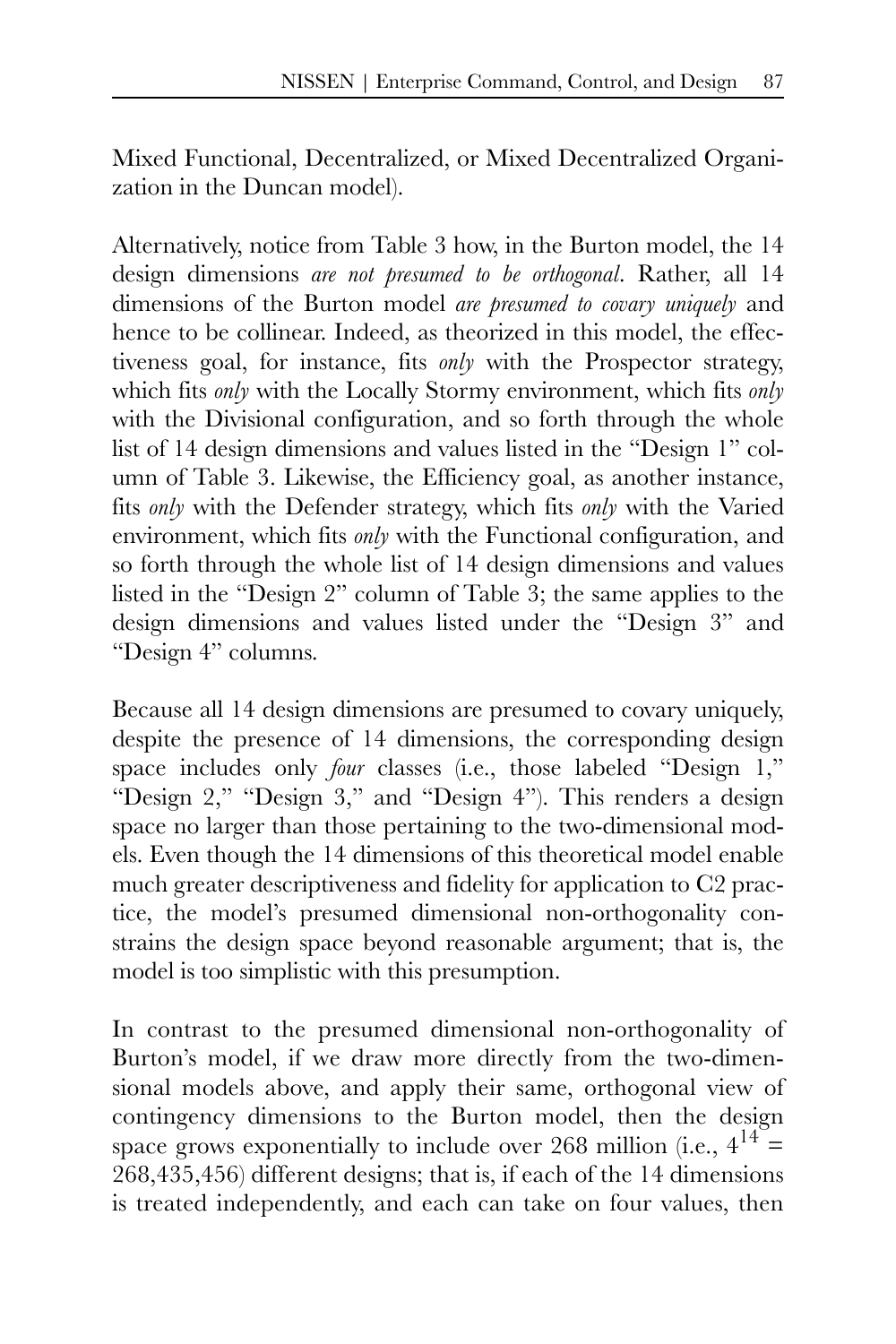over a quarter billion different designs could be described via this theoretical model. This creates a different problem than those of inadequate descriptiveness and fidelity (i.e., ascribed to the twodimensional models) or overly constrained design space (i.e., ascribed to the 14-dimensional, non-orthogonal model): the 14 dimensional, orthogonal model becomes intractable for design purposes. A quarter billion represents a huge number of different enterprise designs to articulate, evaluate, and choose from. Hence a major challenge of higher dimensionality design pertains to the enormous design spaces involved.<sup>3</sup>

Nonetheless, this set of 14 dimensions is well-rooted in the CT literature; it provides much greater descriptiveness and fidelity to characterize operational C2 in the field; and it equips us to appreciate how design knowledge embedded in a theoretical model can be used to organize best for a *set of contingencies* (i.e., to achieve the best fit): *goals, strategy, structure, process, people,* and nine others in this case. This increases the power of CT research to inform and guide C2 practice. To reiterate from above, however, the price of power and C2 applicability is complexity, with this potentially huge design space presenting a problem for enterprise design. As described below, our use of computational modeling and experimentation helps to ameliorate this problem.

#### *Computational Modeling and Experimentation*

Computational modeling and experimentation have been described as a "bridge method" (Nissen and Buettner 2004) that spans the chasm between analytical and laboratory methods and their fieldresearch counterparts. It combines some of the best aspects of each method (e.g., internal validity and reliability from analytical and laboratory research, external validity and generalizability from field

<sup>3.</sup> As a note, the NATO SAS-050 study produced a C2 conceptual model that many find useful with hundreds of variables and non-orthogonal variables related to C2 approach and performance.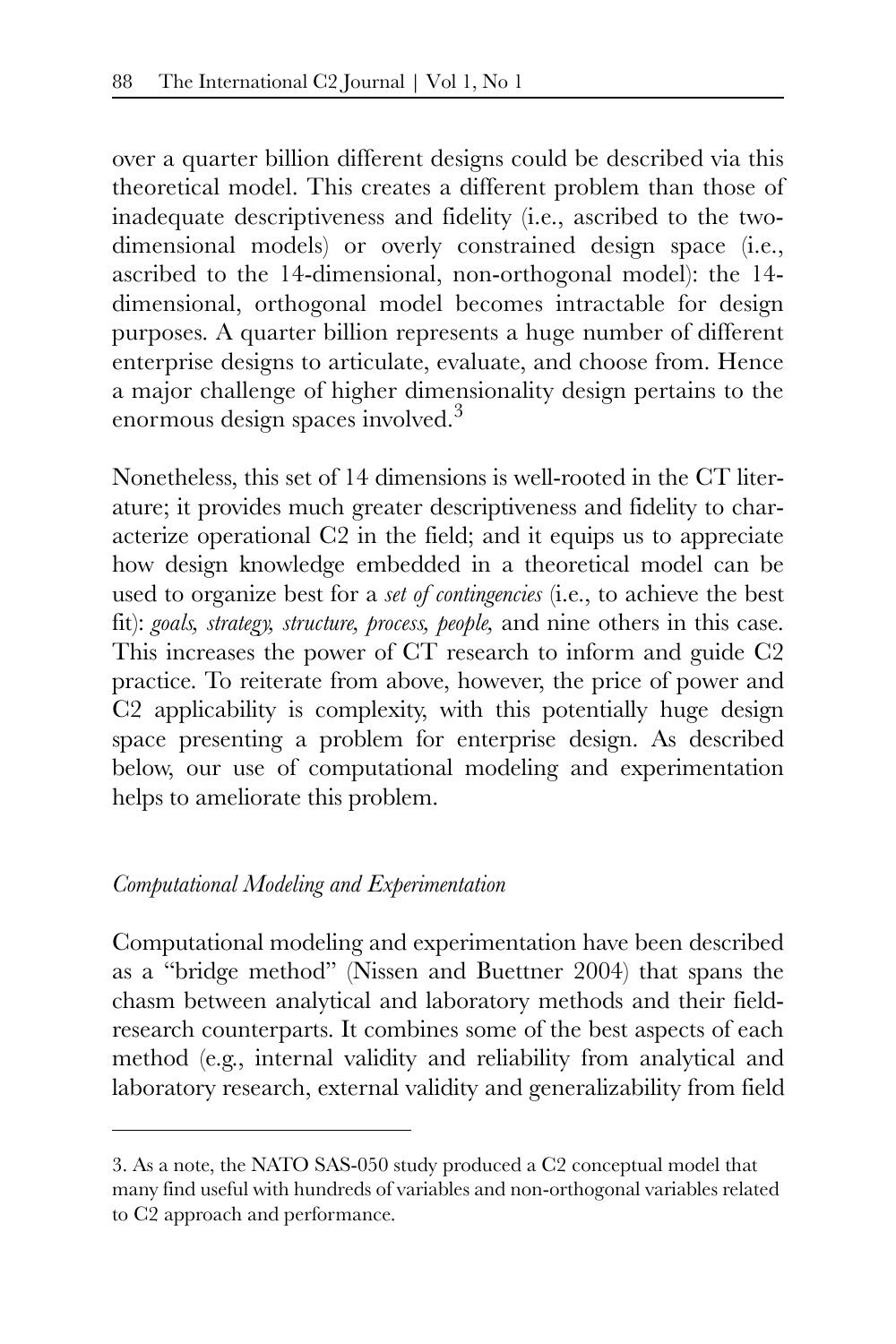research), and enables one to leverage the power of computational models to explore even very large design spaces. Briefly, the process begins with some computational environment that enables the representation and emulation of various enterprise designs and behaviors. After the important step of validation—ensuring that the emulated behavior and performance of computational models match those of corresponding enterprises in the field—one can develop and calibrate models to characterize any number of different enterprise designs.

Notice the similarity between this approach and the manner in which many complex, physical artifacts are designed today. For instance, before building an aircraft to perform some mission, the designer will generally create virtual prototypes of various classes of aircraft (e.g., space shuttle, fighter-attack, cargo jet, others) via computational modeling, and then analyze the comparative behavior and performance of each computationally. Because such computational models have been validated and shown to reflect the behavior and performance of physical aircraft in flight, one has considerable confidence that results of different computational aircraft designs will compare well to the corresponding physical counterparts in flight.

For another instance, before building a bridge across some chasm, the designer will generally create virtual prototypes of various classes of bridges (e.g., suspension, arch, truss, others) via computational modeling, and then analyze the comparative behavior and performance of each computationally. Because such computational models have been validated and shown to reflect the behavior and performance of physical bridges in the field, one has considerable confidence that results of different computational bridge designs will compare well to the corresponding physical counterparts spanning chasms. The same approach applies to the design of computers, houses, automobiles, factories, ships, and myriad other complex physical artifacts. Our use of computational modeling and experimentation for enterprise design builds upon the success of virtual prototyping for design in these other domains.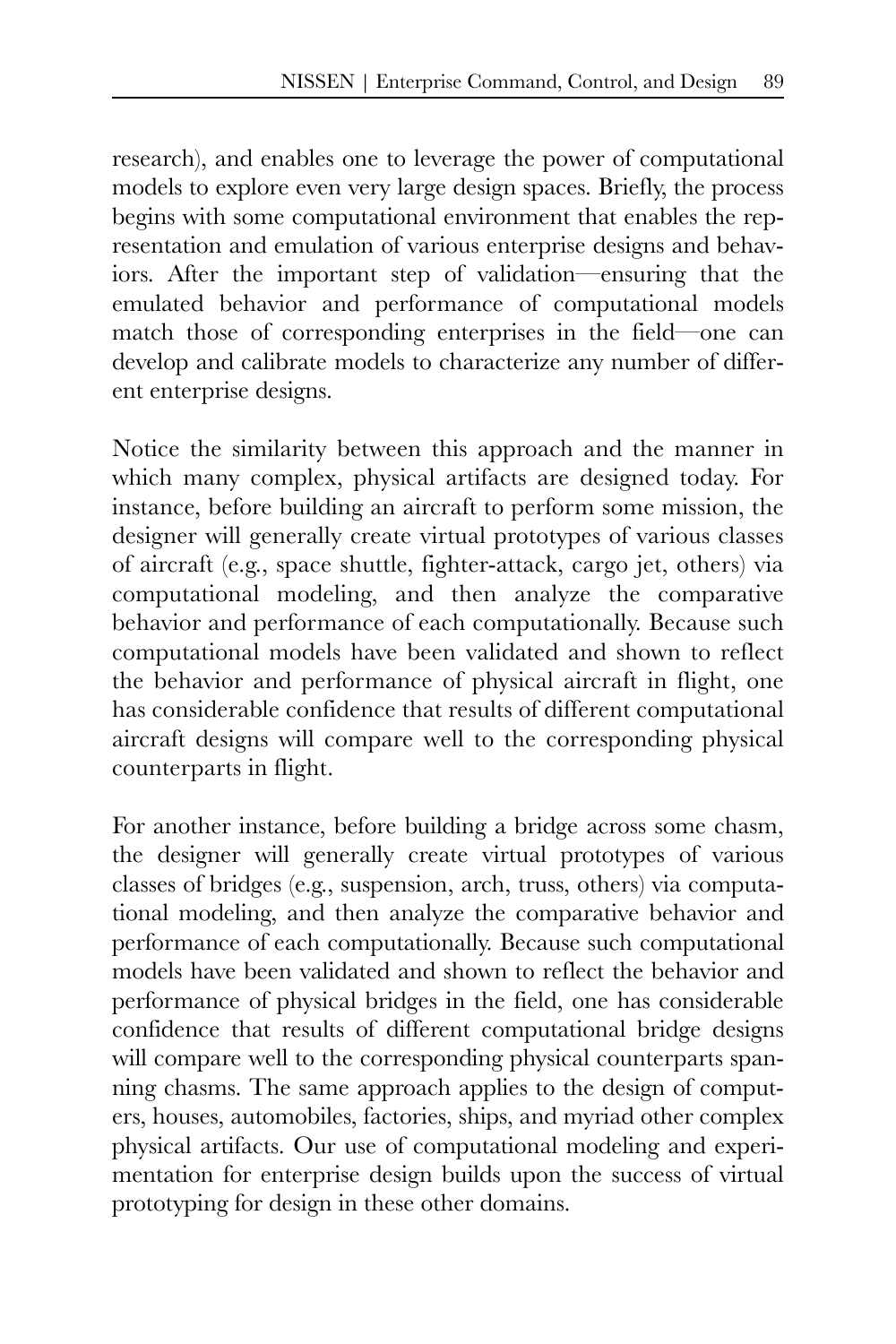Drawing from our discussion above, for example, one could develop a computational model for each of Burton's four enterprise designs (e.g., Design 1, Design 2), or for any other enterprise design that can be specified in terms of the computational model. Continuing with these examples for simplicity, one could then compare the relative behavior and performance of each computational enterprise model across a variety of different mission-environmental contexts, and analyze the comparative behavior and performance of each computationally. The best fitting design would correspond to the one exhibiting superior performance. Notice a contrast here. Burton's CT model has *theoretical* design knowledge embedded within it: four alternate designs (e.g., Design 1, Design 2) that are *theorized* to provide the best fit and hence performance; alternatively, running the computational model establishes *empirical* design knowledge: linkages that are *established* between any number of enterprise designs and their relative performance.

Further, because computational models can execute very quickly, a great many different enterprise designs can be examined across a great many different mission-environmental contexts within a relatively short period of time. This enables one to evaluate many different enterprise designs within the design space, and to home in relatively quickly on those that offer superior performance. Further, each computational model can be varied discretely—one model parameter and one design dimension at a time—through a series of controlled experiments to determine which design dimensions exert the greatest influence over particular performance factors of interest. This is the basis of computational experimentation: controlled experiments using computational models of enterprises to learn which design dimensions are most influential over performance. In some cases, the number of influential design dimensions can be reduced to a relatively small set, which contracts the effective design space considerably.

For instance, when examining the design space associated with the Burton model—even when extending its 14 dimensions to presume orthogonality, and hence to increase the design space to include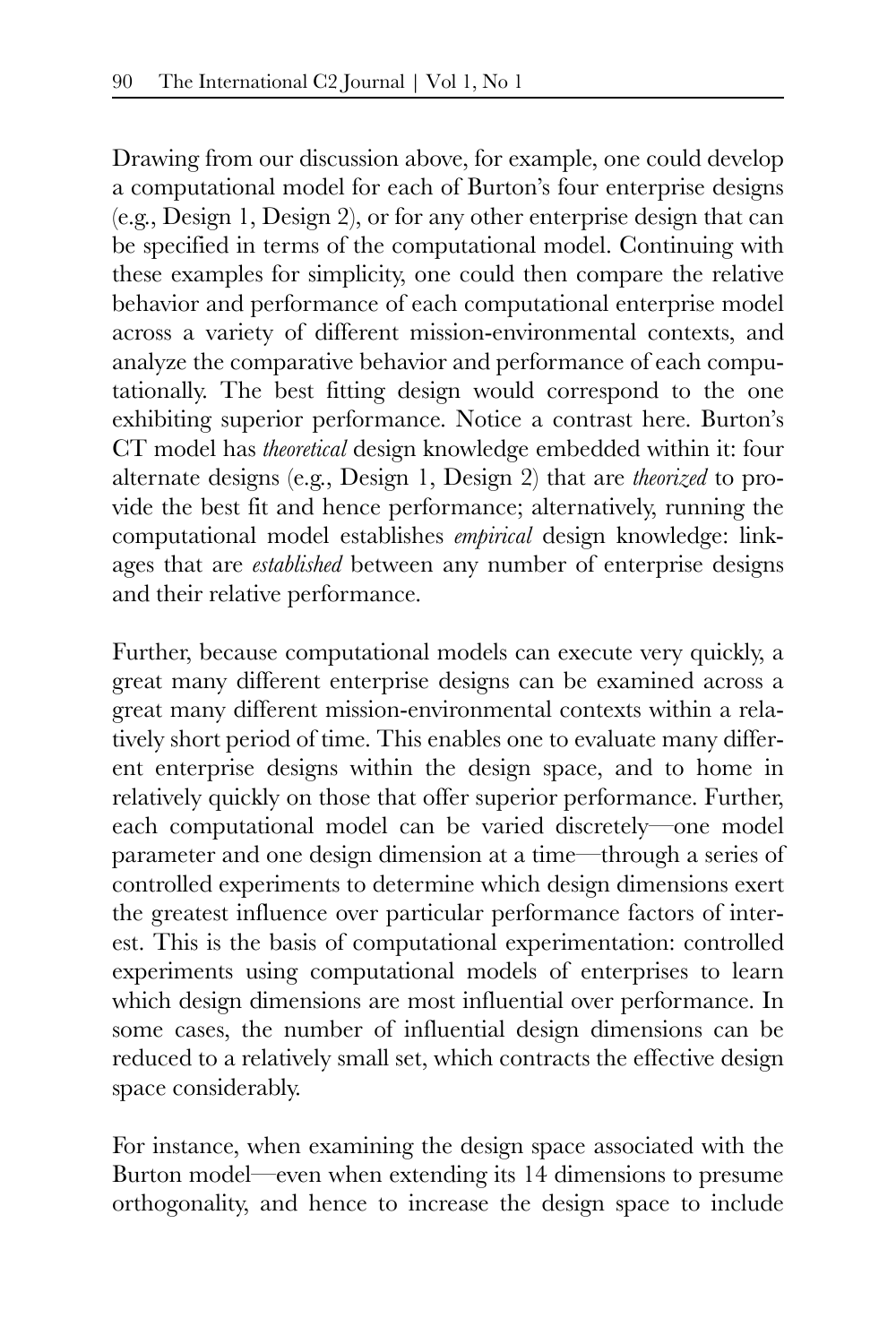over a quarter billion different designs—computational experimentation may reveal that only three, say, of the fourteen are highly influential over performance. By focusing principally on just these three, one can effectively reduce the design space to a very tractable number ( $4^3$  = 64) of different designs. Notice how this represents a dramatic reduction from the 268 million designs estimated above with respect to this same Burton model (again, presuming orthogonality), yet it suggests a far richer enterprise design space than that articulated by Burton (i.e., comprised of only four designs). In essence, computational modeling and experimentation enable one to prune huge regions of the design space, and hence remove them from consideration.

Then, by looking specifically at how each model parameter affects enterprise behavior and performance, one can work backward, in a goal-directed manner, from the kinds of performance characteristics needed to be effective (and/or efficient) in a particular mission-environmental context to the specific arrangement of corresponding design elements to achieve the best fitting enterprise design. In other words, the enterprise leader or policy maker could examine the contingency dimensions that exist or are anticipated to exist with the greatest impact on enterprise performance, and in turn design or redesign the enterprise to fit such contingencies well. Notice how this effectively integrates CT with a computational enterprise design approach.

Further, as above with the design of physical artifacts, where the computational models have been validated and shown to reflect the behavior and performance of operational enterprises in the field, one has considerable confidence that results of different computational enterprise models will compare well to the corresponding counterparts in operation. Hence the enterprise leader or policy maker can have considerable confidence that an enterprise design shown to be effective (and/or efficient) through analysis of computational experimentation will prove to be similarly effective (and/or efficient) when implemented via an operational enterprise in the field.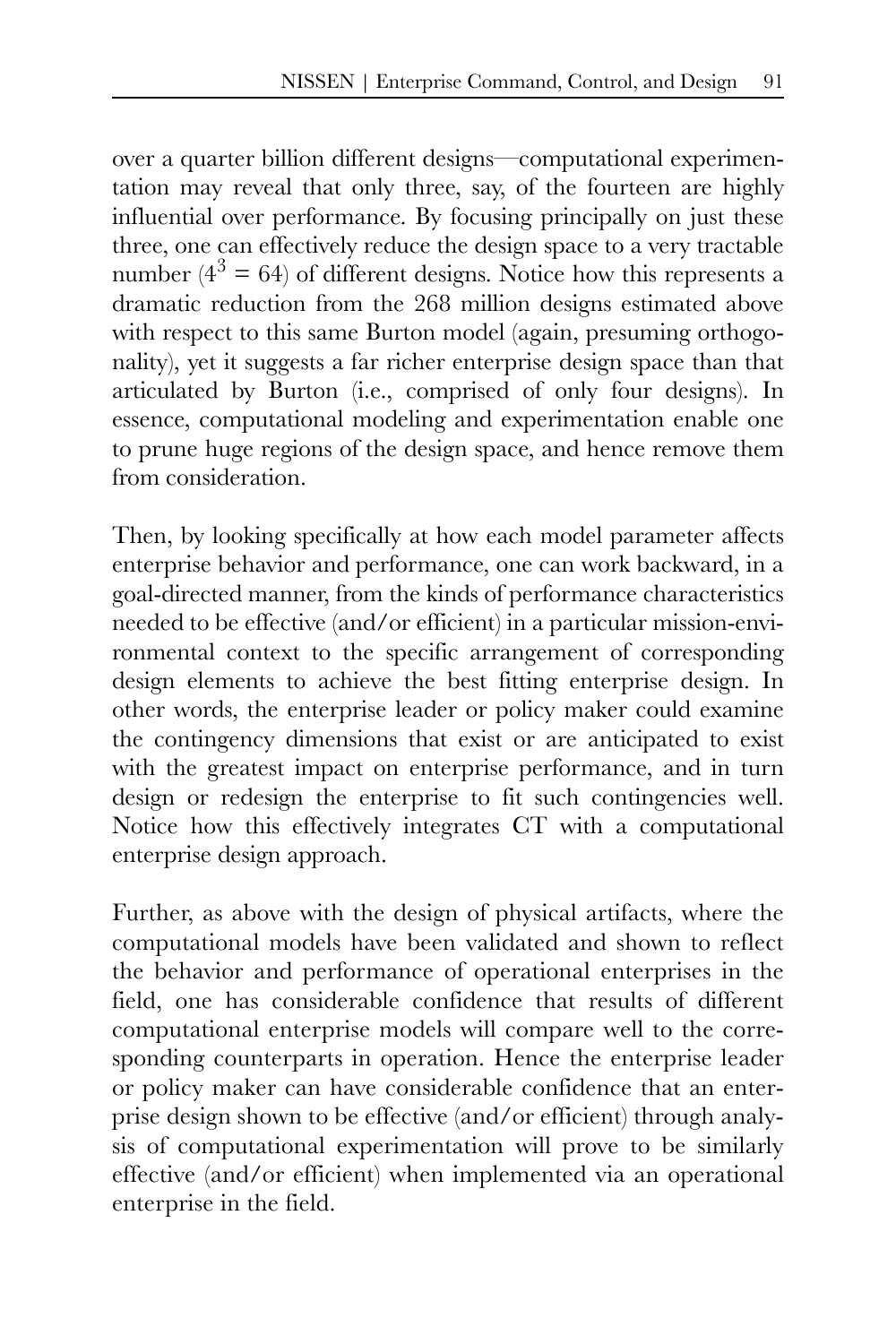#### **Illustrative Research**

In this section, we motivate and outline illustrative research that pushes the state of the art in enterprise design as characterized above. We begin by motivating this research, and placing it in context with the three CT models and rational design approach discussed in the preceding sections. We then summarize how six archetypal, enterprise designs are parameterized via computational models, and describe how the behavior and performance of each is emulated using our computational environment to assess the comparative performance across two different mission-environmental contexts (i.e., contingencies). To reiterate from above, unlike the *theoretical* CT models described above, this establishes *empirical* linkages between different enterprise designs and their relative performance with respect to alternate contingencies.

#### *Research Motivation and Context*

An illustrative research exemplar can be found in recent work by Gateau et al. (2007). Building upon prior work to understand and compare the relative behavior and performance of alternate enterprise designs (e.g., Hierarchy and Edge; see Nissen 2005; Orr and Nissen 2006) in a C2 context, these researchers use a relatively wellvalidated $4$  computational modeling environment to represent the structures and behaviors of five archetypal, enterprise designs (e.g., Machine Bureaucracy, Professional Bureaucracy, Adhocracy; see Mintzberg 1979), as well as Alberts' and Hayes' (2003) conceptualization of the Edge as a sixth design.

Drawing from our introduction of computational modeling and experimentation above, the idea is to understand the comparative

<sup>4.</sup> We say "relatively well-validated" here, because although this modeling environment has been validated extensively in multiple domains (esp. engineering projects), our adaptation to the C2 domain is relatively recent, and the corresponding validation activities are ongoing still.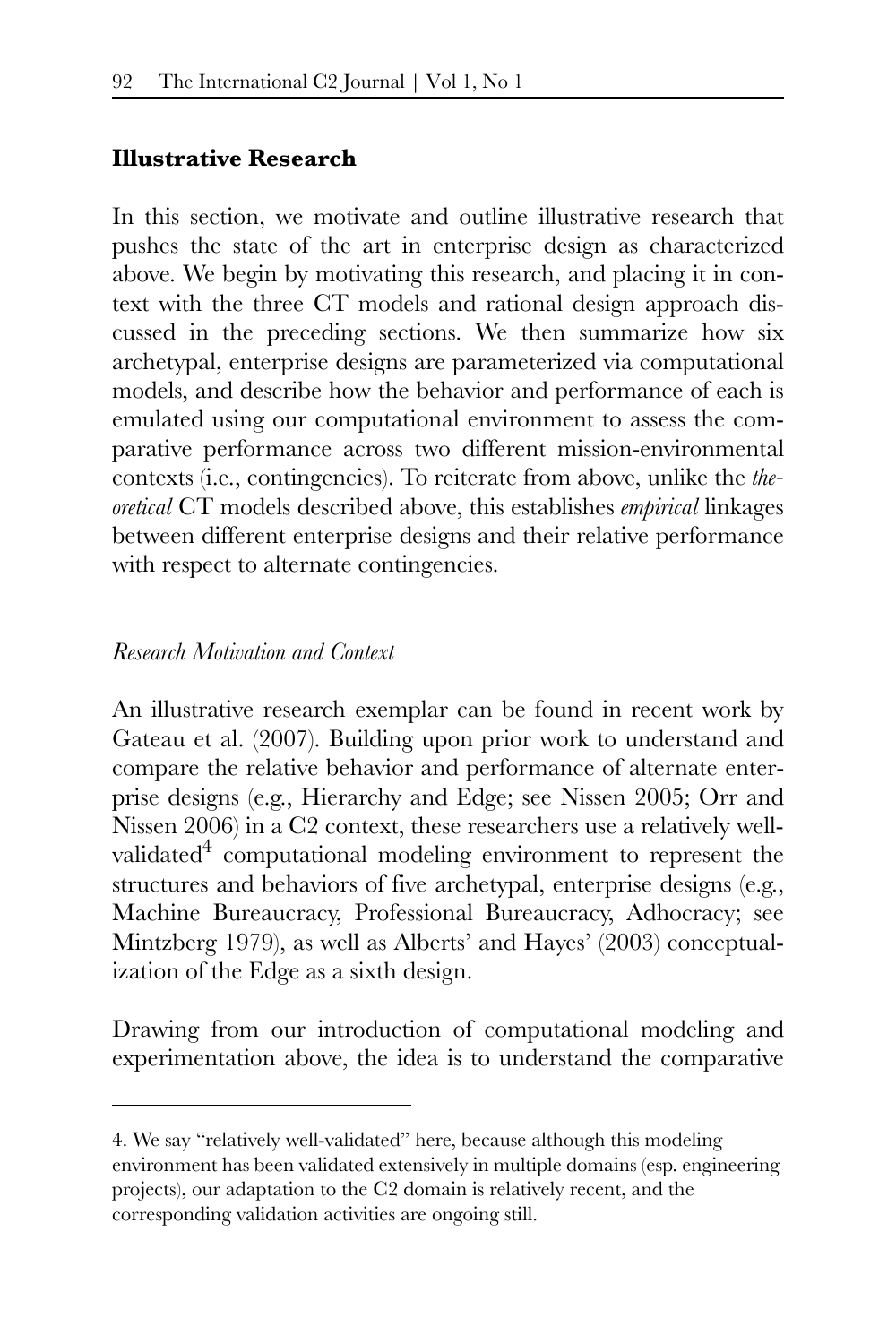performance of each enterprise design (i.e., as a class), across a variety of mission-environmental contexts (i.e., contingencies), and hence to map out the design space in terms of model parameters, enterprise performance, and contingencies. Notice that mapping the design space essentially *creates* a new CT model empirically. In a manner analogous to using the theoretical design knowledge embedded within the Perrow, Duncan and Burton models above, the enterprise leader or policy maker could refer to this empirical map of the design space to match the best enterprise design to a given—or shifting—set of contingencies. Hence this research builds directly upon and extends the kind of long- and well-established CT work described above, and it effectively integrates CT with a computational enterprise design approach.

Further, this illustrative research extends enterprise modeling considerably beyond even the 14 dimensions included in the Burton model. The computational modeling environment enables specification and analysis of enterprise designs and contingencies via roughly 100 different model parameters, which is equivalent to a 100-dimensional model. With this, we begin to overcome a lingering limitation of the CT models discussed above, and to enable much, much greater descriptiveness and fidelity for practical C2 application. Nonetheless, every model represents an abstraction of reality, so even with 100 dimensions, certain details of operational C2 practice must necessarily be excluded from any particular model—even a high-dimensional computational one. The key is to capture the *most important* details of C2 practice in such models, and to abstract away the ones that are less important. There is considerably more art than science to modeling and abstraction along these lines, and applying such art to the C2 domain remains at the edge of our state of the art at present, which is why the research described in this section is so illustrative.

As suggested above, in specifying the six enterprise designs, computational model parameters for each enterprise design are mapped explicitly to theoretical design dimensions conceptualized by Mintzberg (1979) and Alberts and Hayes (2003). The Mintzberg and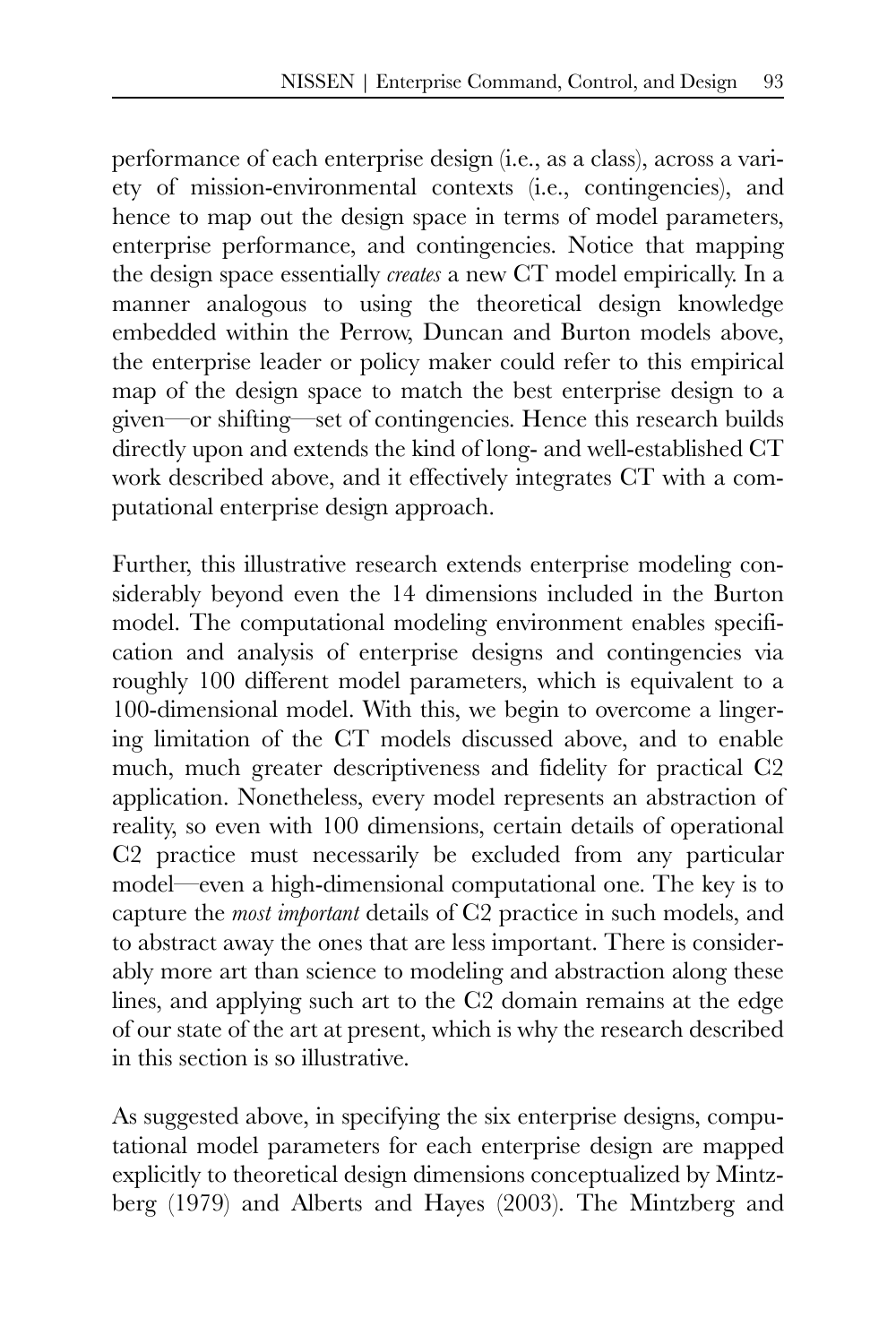Alberts and Hayes models offer an abundance of dimensions to use for representing operational C2 organizations and processes in practice, and the Mintzberg model in particular retains the kind of scholarly grounding in the management and organizations literatures that we identify as desirable for the CT models described above. Hence these latter models offer greater promise in terms of practical C2 application than any extant CT models do.

However, these latter models are largely descriptive, and hence lack the kind of prescriptive linkages between contingencies and designs that are prevalent in the CT models. In other words, although these latter models can be used to *describe* operational C2 organizations and processes better than the CT models above can, they do not contain the same kind of design knowledge embedded in them, and cannot be used to *prescribe* best-fitting contingent designs like the CT models do. Thus, we gain greater model descriptiveness and fidelity for representing C2 practice, but we lose theoretical guidance to inform the kind of rational and structured enterprise design method outlined above.

This helps to motivate the research illustrated here: it seeks to develop the kind of design knowledge embedded in extant CT models, and to articulate such design knowledge via descriptive, highfidelity, theoretically grounded, computational models based on research by Mintzberg and Alberts and Hayes. Because such computational models reflect very high dimensionality (e.g., 100 model parameters), the corresponding design spaces are enormous. For instance, consider including only "high," "medium," and "low" dimensional values for 100 model parameters: the design space would explode to  $3^{100}$  (i.e., 5.15 x  $10^{47}$ )! Our use of computational modeling and experimentation provides an approach to rendering even such enormous design spaces more tractable, and as we develop CT models from maps of such design spaces, we will be able increasingly to employ the kind of rational and structured enterprise design method outlined above. This represents the focus of research illustrated here.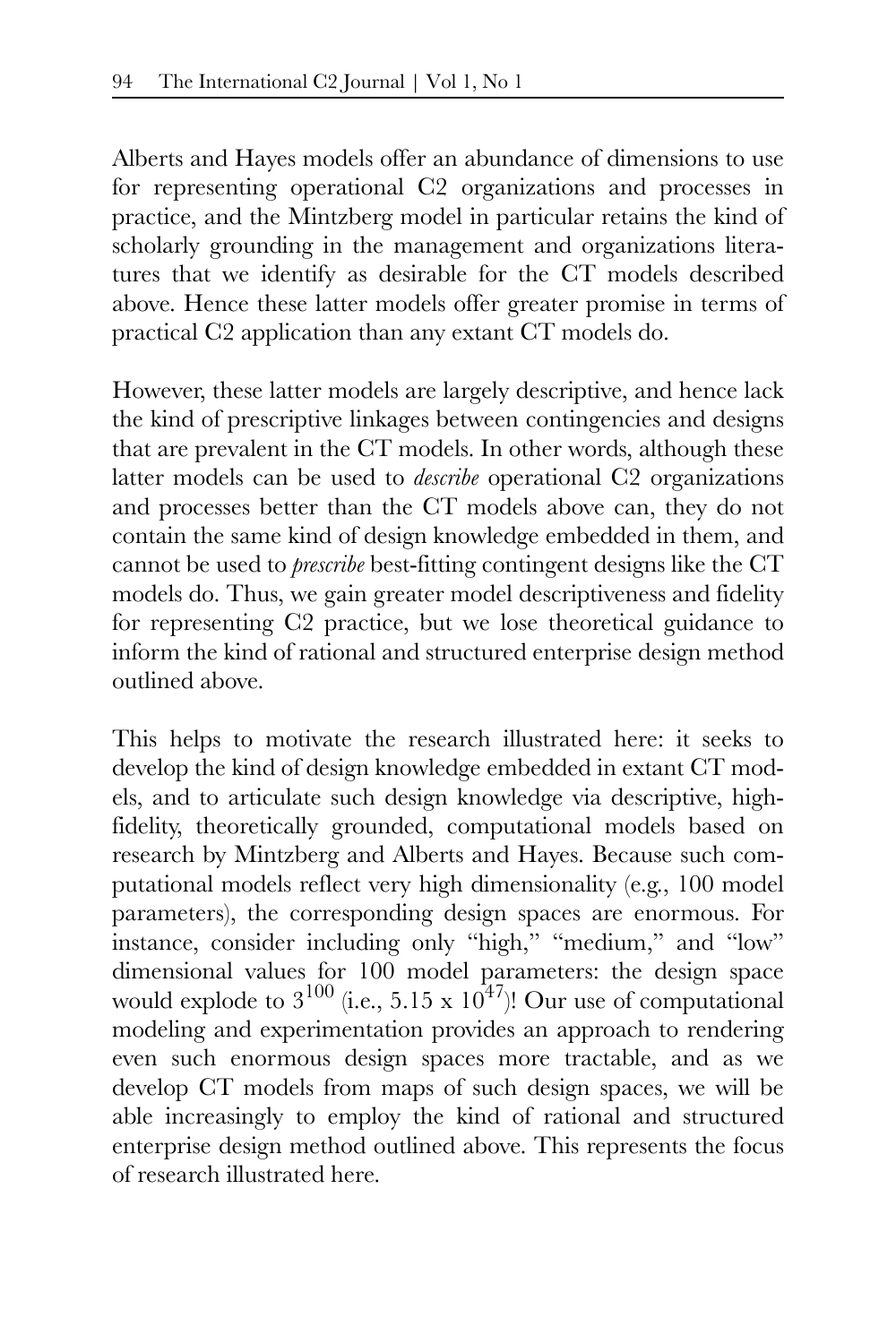#### *Computational Model Parameterization*

Parameterization of the six, archetypal models is summarized in Table 4 for discussion and reference. The three structural factors (i.e., *organization, communication, work*) in Column 1 derive directly from our prior computational experiments (i.e., Nissen 2005; Orr and Nissen 2006); the Mintzberg design parameters in Column 2 derive directly from Mintzberg (1979, 1980); and the model parameters in Column 3 serve to specify each of our computational models uniquely.

#### **Table 4. Model Parameterization – Archetypal Enterprise Designs.**

(adapted from Gateau et al. 2007)

| Structural<br>Factor                             | Mintzberg<br>Desian<br>Parameter     | Model<br>Parameter                                                                                                                                                        | Edge           | Machine<br><b>Bureacracy</b>                  | Simple<br><b>Structure</b>           | Prof.<br><b>Bureacracy</b>            | Divisional<br>Form                               | Adhocracv      |
|--------------------------------------------------|--------------------------------------|---------------------------------------------------------------------------------------------------------------------------------------------------------------------------|----------------|-----------------------------------------------|--------------------------------------|---------------------------------------|--------------------------------------------------|----------------|
| Decentralization<br>Organization                 |                                      | Centralization                                                                                                                                                            | I ow           | <b>High</b>                                   | High                                 | I ow                                  | Medium                                           | I ow           |
| Formalization of<br><b>Structure</b><br>hehavior | Formalization                        | Low                                                                                                                                                                       | High           | Low                                           | Low                                  | High                                  | Low                                              |                |
|                                                  | Vertical<br>specialization           | Hierarchy Set-Up                                                                                                                                                          | 1-level        | 3-level                                       | 2-level                              | 2-level                               | 4-level                                          | 1-level        |
|                                                  |                                      | Operating Core Role                                                                                                                                                       | <b>ST</b>      | <b>ST</b>                                     | <b>ST</b>                            | <b>ST</b>                             | <b>ST</b>                                        | ST             |
|                                                  |                                      | Holding Company (PM)                                                                                                                                                      | $\overline{0}$ | $\overline{0}$                                | $\overline{0}$                       | $\overline{0}$                        | 3                                                | $\overline{0}$ |
|                                                  | $\overline{a}$                       | Command Position (PM)                                                                                                                                                     | $\Omega$       | 3                                             | 3                                    | 3                                     | 3                                                | $\Omega$       |
|                                                  |                                      | Coordination Position (SL)                                                                                                                                                | $\Omega$       | 200                                           | 0                                    | $\Omega$                              | 225                                              | $\Omega$       |
|                                                  |                                      | Operations Position (ST)                                                                                                                                                  | 13.000         | 13.000                                        | 13.000                               | 13.000                                | 13.000                                           | 13.000         |
|                                                  | Size                                 | # of Total FTFs                                                                                                                                                           | 13.000         | 13,203                                        | 13.003                               | 13.003                                | 13.231                                           | 13.000         |
|                                                  | Unit Size                            | # of FTEs per Unit                                                                                                                                                        | 813            | 1650                                          | 2601                                 | 765                                   | 778                                              | 813            |
|                                                  | N/A                                  | # of Units                                                                                                                                                                | 16             | 8                                             | 5                                    | 17                                    | 17                                               | 16             |
|                                                  | Training                             | Skill Level                                                                                                                                                               | Med            | Med                                           | Med                                  | Med                                   | Med                                              | Med            |
|                                                  | Indoctrination                       | App. Experience <sup>1,2</sup>                                                                                                                                            | Med            | High                                          | Med                                  | High                                  | High                                             | I ow           |
|                                                  |                                      | Team experience                                                                                                                                                           | Med            | Low                                           | I ow                                 | Med                                   | Low                                              | Low            |
| Communication                                    | Liaison Devices                      | <b>Communication Links</b>                                                                                                                                                | Many           | Few                                           | Some                                 | Many                                  | Few                                              | Many           |
| <b>Structure</b>                                 |                                      | Information Exchange <sup>1</sup>                                                                                                                                         | 0.9            | 0.1                                           | 0.1                                  | 0.3                                   | 0.1                                              | 0.9            |
|                                                  |                                      |                                                                                                                                                                           |                |                                               |                                      |                                       | 2 hrs/day                                        |                |
|                                                  | Planning &<br><b>Control Systems</b> | Meetings                                                                                                                                                                  | No Meetings    | 2 hrs/dav<br>(s <sup>tan</sup> ) <sup>4</sup> | 2 hrs/week<br>$(10\% \text{ obs})^5$ | 2 hrs/month<br>$(10\% \text{ ops})^5$ | $(s\text{taff})^4$ .<br>2 hrs/week<br>(top mgmt) | No Meetings    |
|                                                  |                                      | Matrix Strength                                                                                                                                                           | High           | I ow                                          | I ow                                 | Med.                                  | Low                                              | High           |
|                                                  |                                      | App. Experience <sup>3</sup>                                                                                                                                              | Add 1 level    | Subt 1 level                                  | Same level                           | Same level                            | Subt 1 level                                     | Same level     |
|                                                  | N/A <sup>6</sup>                     | Number of Operational Tasks                                                                                                                                               | 16             | $\overline{4}$                                | 4                                    | 16                                    | 4                                                | 16             |
| Work                                             |                                      |                                                                                                                                                                           | Massive        | Sequential,                                   | Sequential,                          | Massive                               | Sequential,                                      | Massive        |
| <b>Structure</b>                                 |                                      | Degree of Concurrency                                                                                                                                                     | Concurrency    | 2 Phase                                       | 2 Phase                              | Concurrency                           | 2 Phase                                          | Concurrency    |
|                                                  |                                      | Interdependence                                                                                                                                                           | High           | I ow                                          | I ow                                 | High                                  | I ow                                             | High           |
|                                                  | $\overline{a}$                       | <b>Rework Links</b>                                                                                                                                                       | Many           | Some                                          | Some                                 | Many                                  | Some                                             | Many           |
|                                                  |                                      | <b>Rework Strength</b>                                                                                                                                                    | 0.1            | 0.3                                           | 0.3                                  | 0.1                                   | 0.3                                              | 0.1            |
|                                                  | Environment -<br>Complxity           | FEP/PEP                                                                                                                                                                   | 0.2            | 0.1                                           | 0.1                                  | 0.2                                   | 0.1                                              | 0.2            |
|                                                  |                                      | This parameter has two aspects: indoctrination and planning & control systems.                                                                                            |                |                                               |                                      |                                       |                                                  |                |
|                                                  |                                      | $2$ The indoctrination aspect of this parameter reflects the organization's familiarity with its environment.                                                             |                |                                               |                                      |                                       |                                                  |                |
|                                                  |                                      | <sup>3</sup> The planning & control systems aspect of this parameter reflects the organization's information processing environment; adjustment wrt indoctrination value. |                |                                               |                                      |                                       |                                                  |                |
|                                                  |                                      | These meetings are between the Commander and Staff members.                                                                                                               |                |                                               |                                      |                                       |                                                  |                |
|                                                  |                                      | <sup>5</sup> These meetings are between the Leader(s) and 10% of Operational Core members.                                                                                |                |                                               |                                      |                                       |                                                  |                |
|                                                  |                                      | <sup>6</sup> Mintzberg does not explicitly address "work structure" in his paper.                                                                                         |                |                                               |                                      |                                       |                                                  |                |
|                                                  |                                      |                                                                                                                                                                           |                |                                               |                                      |                                       |                                                  |                |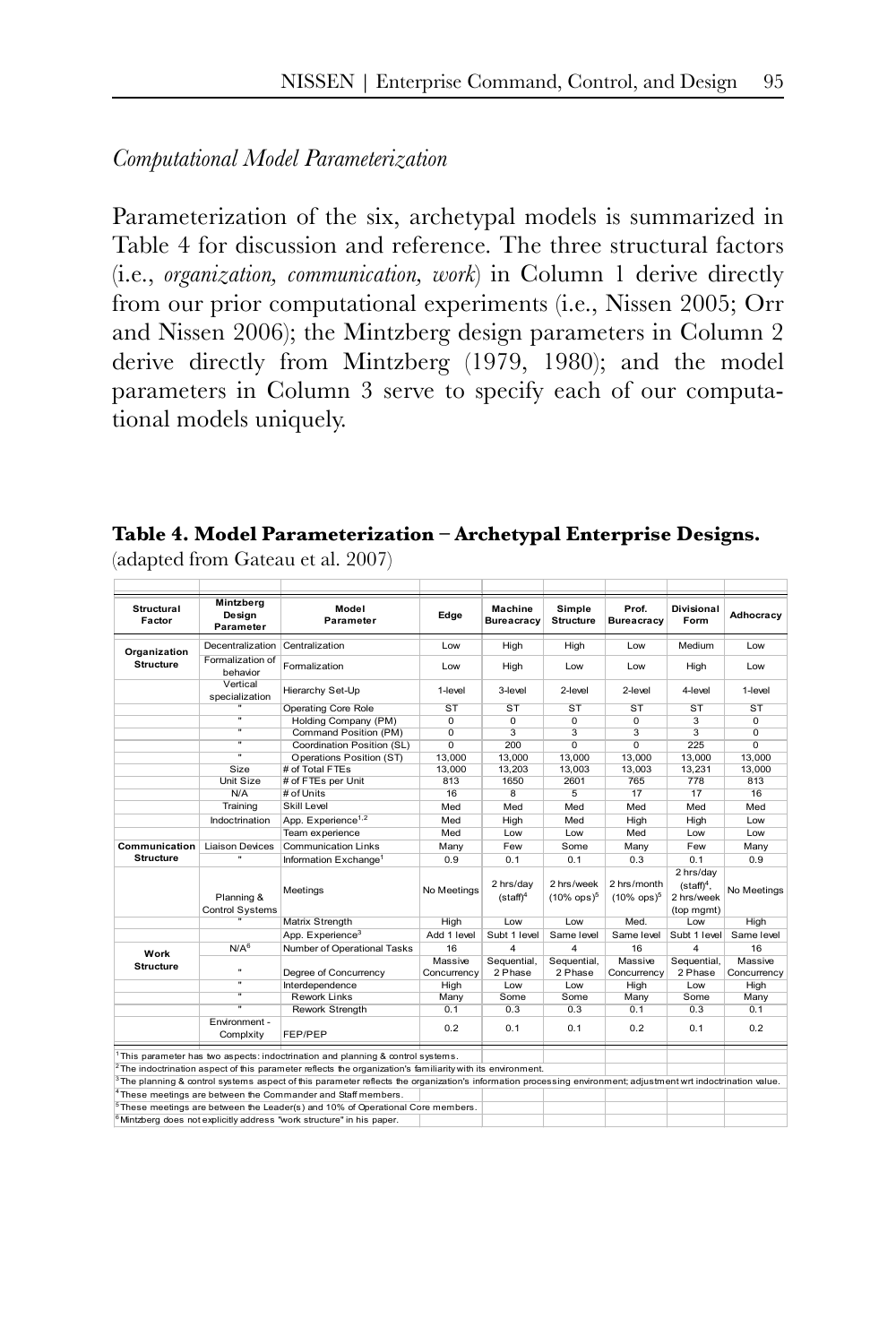For further comparison with the three CT models described above (i.e., as developed by Perrow, Duncan, and Burton et al.), notice that this model is specified in considerably greater detail. This enables one to represent any given enterprise via very fine-grain models, and with so many model parameters to work with, the many various details and idiosyncrasies of different operational enterprises in the field can be represented with considerable fidelity.

Returning to Table 4, the first Mintzberg design parameter is labeled "Decentralization" in Column 2, and corresponds to the computational model parameter labeled "Centralization" in Column 3. Column 4 summarizes the value of this parameter (i.e., "Low") specified for the Edge enterprise design, and contrasts with the value (i.e., "High") specified for the Machine Bureaucracy, the latter of which is shown to correspond very closely to the Hierarchy form described by Alberts and Hayes. Similarly, the second Mintzberg design parameter is labeled "Formalization of Behavior" in Column 2, and corresponds to the computational model parameter labeled "Formalization" in Column 3. Column 4 summarizes the value of this parameter (i.e., "Low") specified for the Edge enterprise archetype, and contrasts with the value (i.e., "High") specified for the Machine Bureaucracy. The same applies to the Edge and Machine Bureaucracy in terms of the other model parameters listed in the table, and the other four, archetypal, enterprise designs summarized in Columns 6–9. To preserve continuity for the non-modeler, we proceed now to discuss the comparative behavior and performance of these six designs. Please see Gateau et al. (2007) for model details.

#### *Behavior and Performance*

After specification of these six enterprise models, the behavior and performance of each is emulated using our computational environment to establish a baseline set of results. As controls, and as can be verified in Table 4 above, each model is specified with equivalent work tasks, difficulties, staff sizes, and capabilities across all six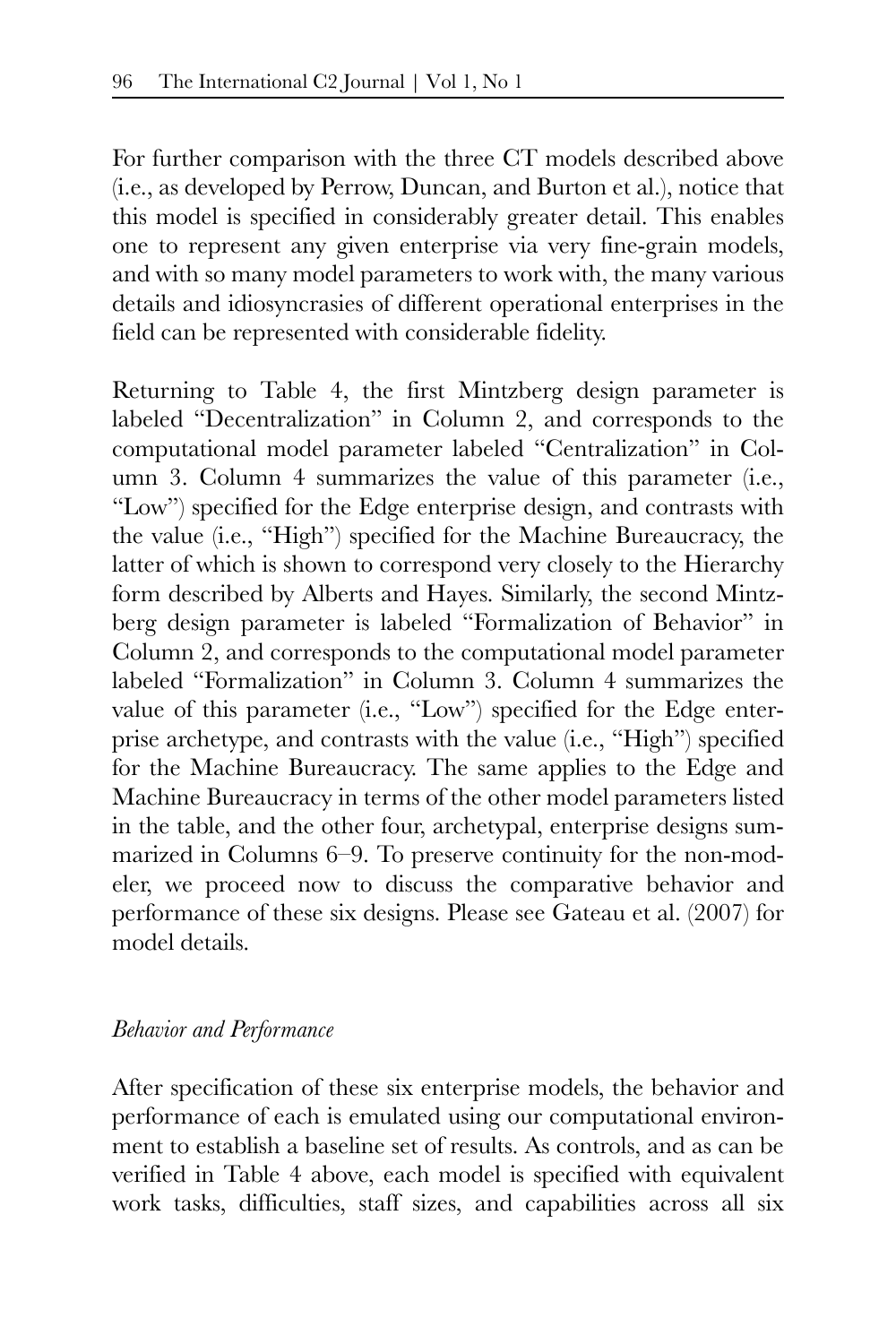enterprise archetypes. For instance, notice that the model parameter labeled "Operations Position (ST)" reflects a level of exactly 13,000 people across all six enterprise classes, and that the parameter labeled "Skill Level" reflects the level "Med" (i.e., average capability) across all six. Such controls enable us to concentrate only on the effect of different enterprise designs, and to avoid conflation of effects associated with the kinds of work and personnel involved. Indeed, the vast majority of various model parameters are held constant for control.

In addition to the controls summarized above, the mission-environmental context is held constant for all six enterprises as well. In this baseline case, we utilize some additional computational model parameters (i.e., not summarized in Table 4) to specify the missionenvironmental context as one corresponding generally to the kind of stable and predictable, industrial age, military environment associated with the Cold War era. Hence each of the six enterprise designs is assessed in terms of its performance—and thus fit—with respect to this industrial age, Cold War, mission-environmental context (i.e., contingency set). This enables us to evaluate the comparative fit of the alternate enterprise designs.

| Performance<br>Measure | Machine<br>Bureaucracy | Edge | Simple<br>Structure | Professional<br>Bureaucracy | Divisionalized<br>Structure | Adhocracy |
|------------------------|------------------------|------|---------------------|-----------------------------|-----------------------------|-----------|
| Cycle time<br>(days)   | 161                    | 150  | 168                 | 154                         | 157                         | 346       |
| Residual<br>Errors fr. | 0.39                   | 0.77 | 0.31                | 0.35                        | 0.47                        | 0.77      |

**Table 5. Performance Summary - Cold War Context.**

Table 5 summarizes the results for this Cold War mission-environmental context via two performance measures: *cycle time* and *residual*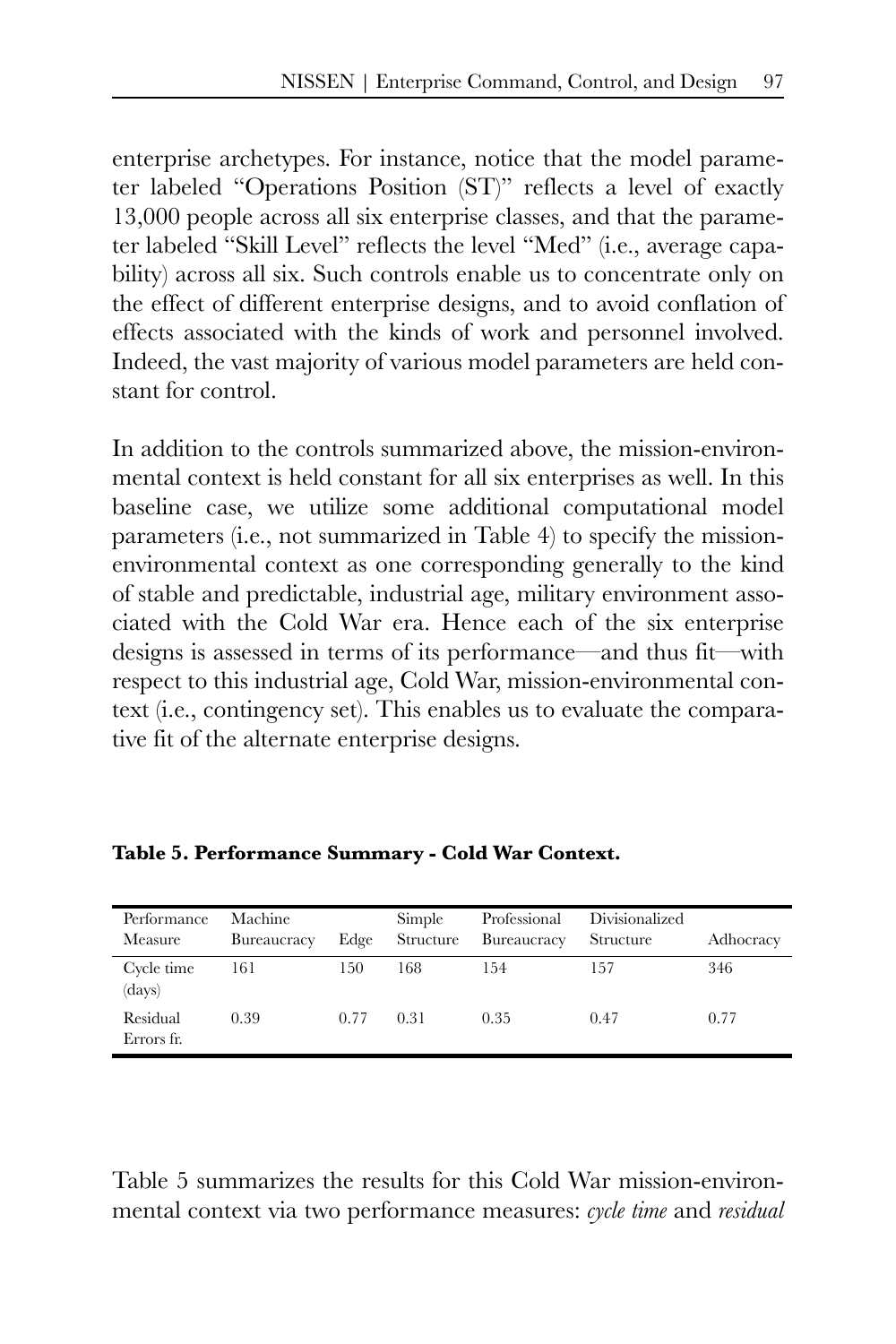*errors*. Cycle time pertains directly to the speed with which the enterprise is able to accomplish a given mission in this Cold War context. Residual errors pertain to one aspect of mission risk (i.e., the fraction of mission work performed with errors that remain uncorrected at mission completion); the idea is that the more errors that remain uncorrected, the greater the chances of one or more of them representing a critical error that jeopardizes the mission as a whole. Clearly, lower cycle time values (i.e., faster performance) are preferred to higher ones, and lower error values (i.e., fewer uncorrected errors) are preferred to higher ones. Notice that the Edge enterprise design has the best cycle time performance (150 days), and the Adhocracy has the worst (346 days). However, the Edge (and the Adhocracy) exhibits the worst residual errors performance (0.77), and the Simple Structure exhibits the best (0.31). Hence the Edge enterprise involves a tradeoff for leaders and policy makers: it is relatively fast but error-prone with respect to other enterprise designs. Where speed is important, and errors can be tolerated, then the Edge appears to represent an appropriate enterprise design, but where speed is less important, and errors need to be minimized, then a different design would be suggested by the results.

Notice that the venerable Machine Bureaucracy (i.e., Hierarchy), which characterizes current military C<sub>2</sub> organizations and processes well, offers a favorable combination of good performance across *both* measures (i.e., cycle time = 161, residual errors fraction  $= 0.39$ ). Although the residual errors fraction is somewhat higher than that of the Simple Structure, it remains much lower than that of the Edge design, and the Machine Bureaucracy is faster than the Simple Structure is. Hence, *in this Cold War mission-environmental context*, the classic Machine Bureaucracy appears to represent a relatively good enterprise design choice. Thus, the computational model results reinforce the prudence of longstanding military C2 practice via this enterprise design that has been employed throughout the Cold War era.

After running the models and collecting these performance results for the Cold War mission-environmental context, we then emulate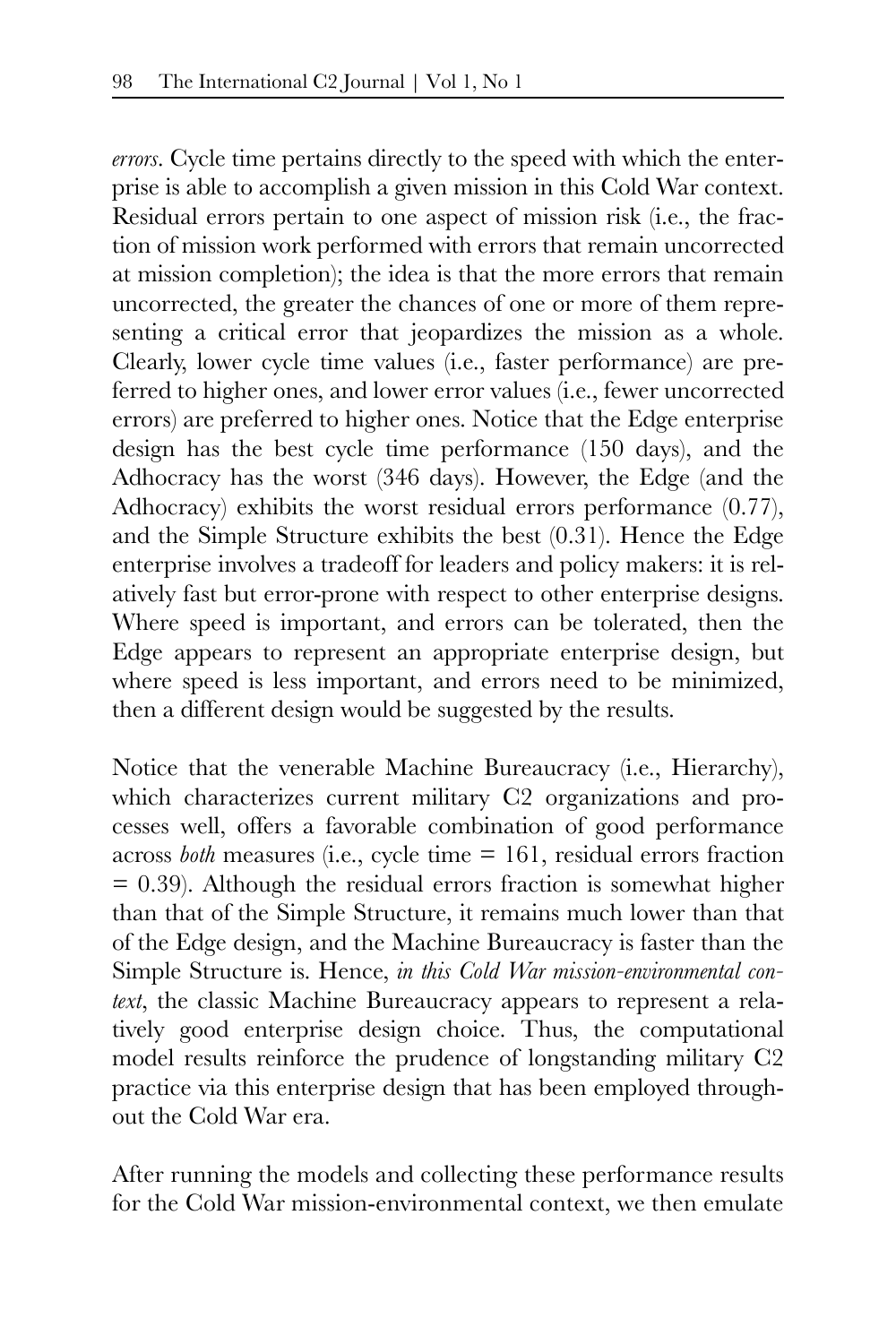the behavior and performance of the exact same, six enterprise designs in a less certain, less familiar, more demanding, twentyfirst century, Global War on Terror, mission-environmental context. This results in a second set of performance data, which can be compared both with the baseline set noted above and across the six enterprise designs. As above, the results enable us to identify the best fitting enterprise designs in terms of the more demanding twenty-first century context.

| Performance<br>Measure | Machine<br>Bureaucracy | Edge | Simple<br>Structure | Professional<br><b>Bureaucracy</b> | Divisionalized<br>Structure | Adhocracy |
|------------------------|------------------------|------|---------------------|------------------------------------|-----------------------------|-----------|
| Cycle time<br>(days)   | 313                    | 220  | 375                 | 342                                | 308                         | 446       |
| Residual<br>errors fr. | 0.36                   | 0.78 | 0.30                | 0.57                               | 0.45                        | 0.77      |

**Table 6. Performance Summary – Global War on Terror Context.**

Table 6 summarizes results for this Global War on Terror missionenvironmental context, and uses the same two performance measures as summarized in Table 5 above. Notice that the Edge design continues to exhibit the best cycle time performance (220 days), and in this mission-environmental context, it is much faster than the other enterprise designs are. Although such Edge cycle time performance is worse in this latter, more demanding mission-environmental context than it is in the former, Cold War context (i.e., 220 vs. 161 days), its performance degradation (47% increase) is nowhere near as severe as that experienced by the Machine Bureaucracy (94%), Simple Structure (123%), Professional Bureaucracy (122%), or Divisionalized Structure (96%). Hence the Edge design demonstrates that it is comparatively more robust to shifting mission-environmental contexts than these other enterprise designs are.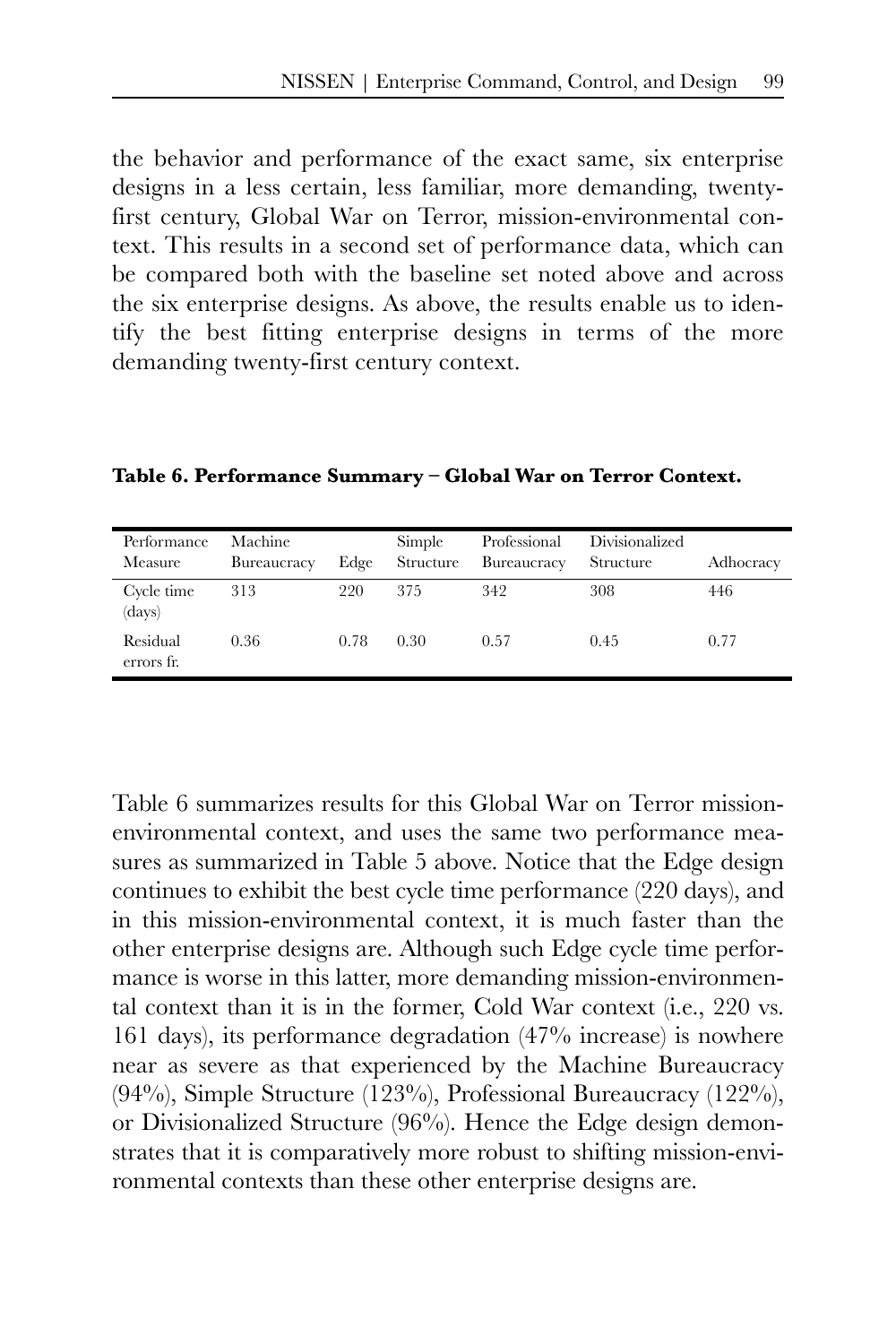Alternatively, notice that the Edge design continues to exhibit the worst residual errors performance (0.78) of all these enterprises. As above, the Simple Structure exhibits the lowest error fraction (0.30), and as above, the venerable Machine Bureaucracy offers a relatively balanced combination of cycle time (313) and residual errors (0.36) performance. Hence the decision regarding the most appropriate enterprise design to fit this Global War on Terror mission-environmental context is similar to the one above pertaining to its Cold War counterpart: where speed is important, and errors can be tolerated, then the Edge appears to represent an appropriate enterprise design, but where speed is less important, and errors need to be minimized, then a different design would be suggested by the results.

Notice, however, that although the Machine Bureaucracy continues to provide balanced performance in terms of both cycle time and residual errors, unlike the Cold War case above, here in the Global War on Terror context, its cycle time performance (313 vs. 220 days) is much worse than that of the Edge enterprise design. For the Machine Bureaucracy to represent the superior enterprise design in this context, speed (i.e., as measured by cycle time) would have to be considered very unimportant to leaders and policy makers. Where asymmetric threats remain elusive and dynamic, the prudence of such consideration would be questionable: in some mission-environmental contexts, an enterprise may be forced to move very quickly—even though making many errors—in order to be effective.

This offers directly applicable, CT design guidance for the enterprise leader or policy maker. Through examination of these computational model results, we gain considerable insight into the comparative performance of six distinct enterprise designs as they operate in two distinct mission-environmental contexts. Using relatively high-fidelity computational models of the enterprise designs, we provide representations with comparatively very good descriptive power for practical C2 application, which represents a noteworthy extension to extant CT models, and hence a contribution of the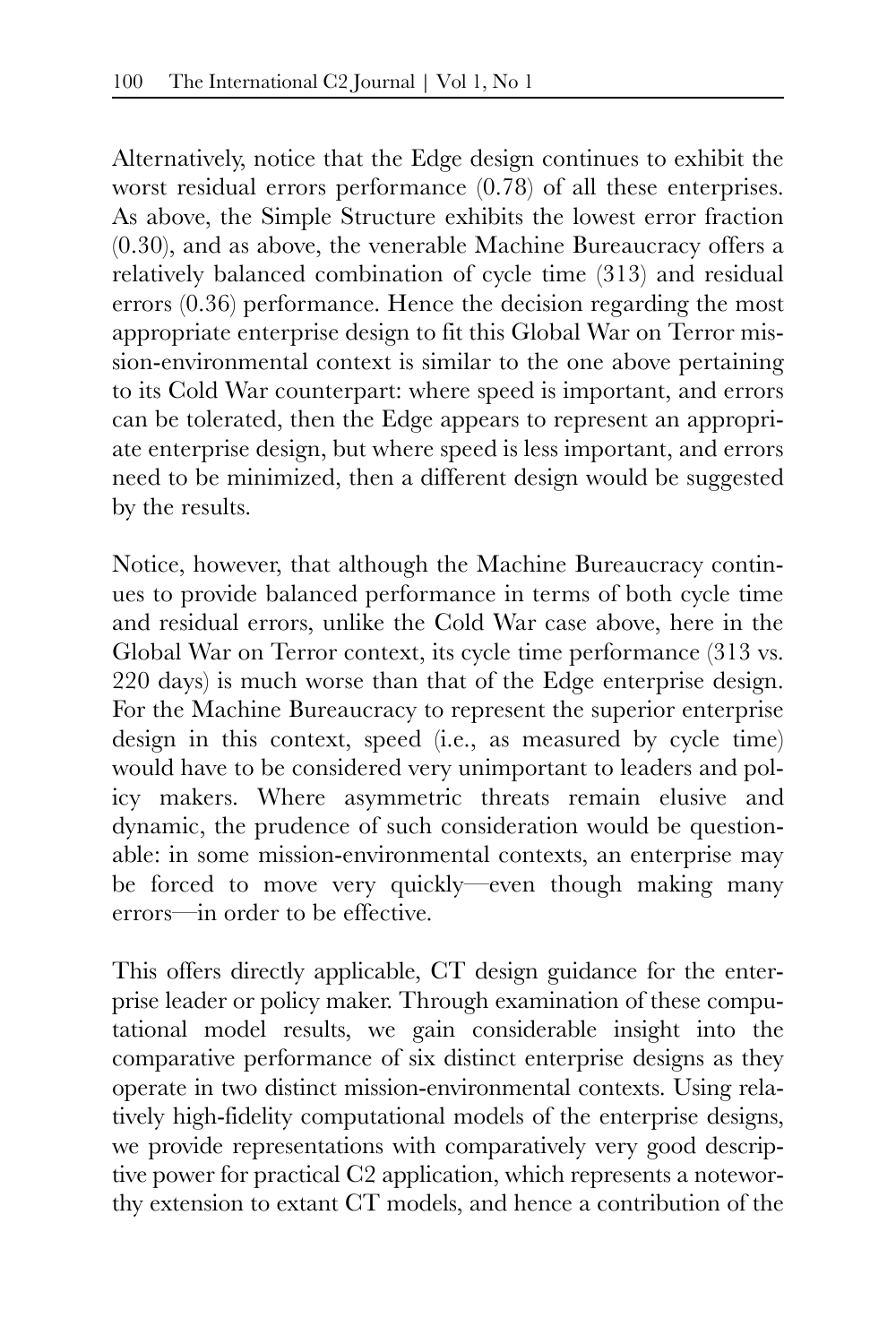present research. Further, by mapping the design space pertaining to these six archetypal enterprise designs and these two contrasting mission-environmental contexts, we develop new, empirical CT knowledge that can be used to identify the best enterprise design for a given—of shifting—set of contingencies.

Additionally, by measuring performance via two different metrics, the enterprise leader or policy maker gains new capability to select the most appropriate design, based not only on the contingent nature of the mission-environmental context, but also dependent upon the relative importance of mission speed versus residual errors. This represents a contribution of new CT-C2 design knowledge that emerges through computational modeling and experimentation. Such theoretically grounded—yet applied and empirical—enterprise design knowledge to inform the practice of C2 has never been published before the Gateau et al. (2007) article, and such capability to provide CT insight into important C2 practice is unprecedented in either "inside" or "outside" research.

#### **Conclusion**

As the metaphorical *mind* of the enterprise, command and control involves thinking, planning, sensing, responding, organizing, directing, and monitoring, and hence is comprised largely of activities in the cognitive and social domains. As such, C2 has represented a critical aspect of military planning and execution for millennia, and time-tested approaches to C2 in military organizations and processes remain prevalent in current practice. In contrast to these venerable approaches to military practice, however, scholarly research in the C2 domain remains divergent, and a noticeable chasm exists between well-established research and continuing C2 practice.

This is particularly the case with research in the area of long- and well-established Contingency Theory. Using terms appropriate for this audience, the central premise of CT is that no single enterprise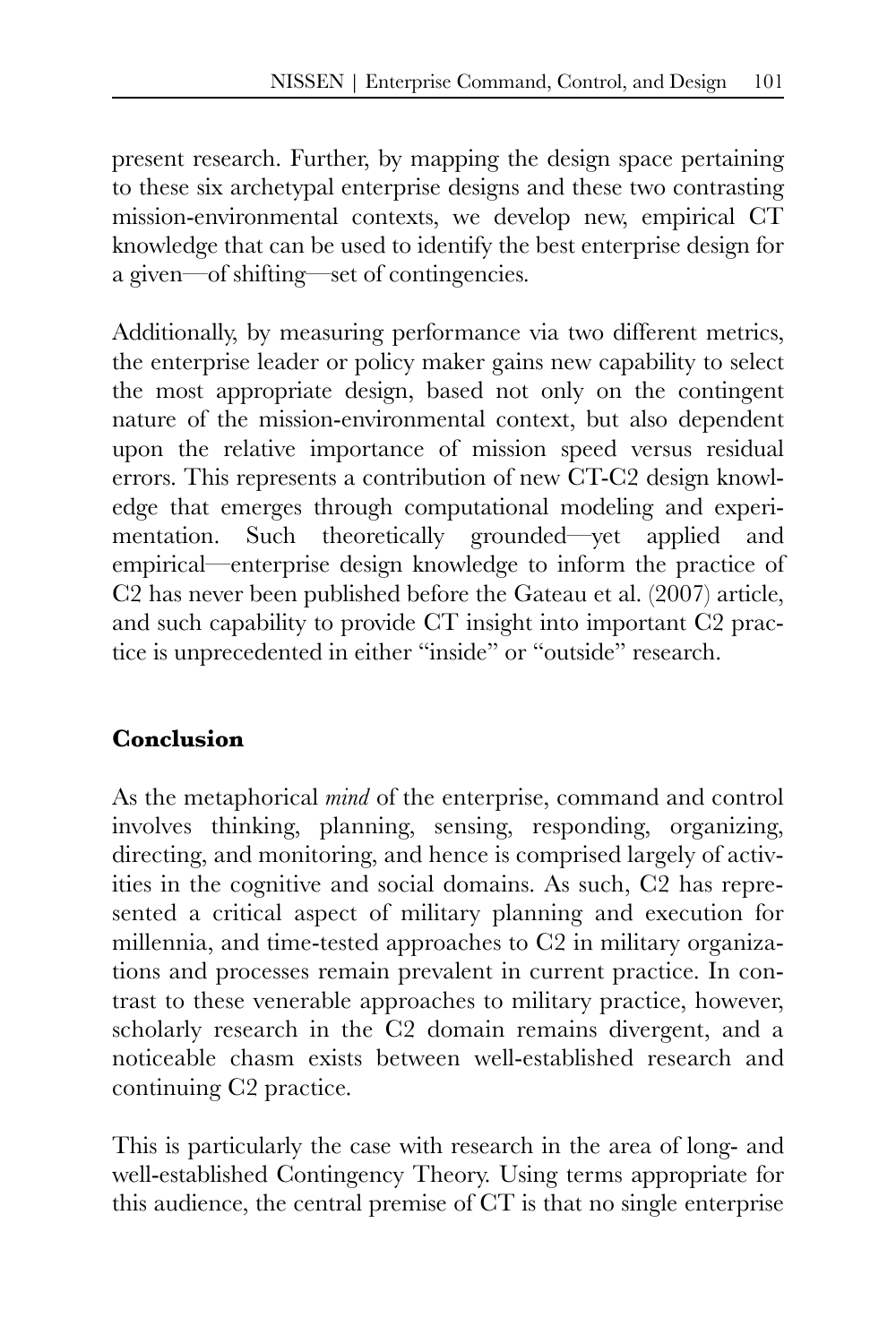design is ideal for all missions, environments, and contexts. Because military organizations have been and will continue to be required to undertake complex missions in a variety of diverse and challenging environments and contexts, one would expect to see C2 approaches that have, in the language of complexity, *requisite variety*, and that enable, in the language of C2 approaches, *enterprise agility*. At the very least, one would expect the military to be exploring non-traditional approaches to C2 vigorously, and one would expect for it to be making rapid progress.

Further, given the abundant theoretical and empirical CT research available for guidance, one would expect leaders and policy makers to *redesign* high-performance enterprises to fit shifting mission, environmental, and contextual circumstances better. Instead one sees that remarkably homogeneous, hierarchical, traditional, and often ill-fitting C2 approaches predominate the practice. The problem is that few CT scholars understand current C2 practice sufficiently well to apply such research directly, and few C2 researchers, analysts, leaders, and policy makers understand CT research sufficiently well to take advantage of the corresponding enterprise design opportunities. Even the fundamental terms used by members of the CT and C2 communities differ.

This expository article takes four important steps toward bridging the chasm between C2 practice and CT research. First, it summarizes the central tenets of CT in terms that can inform C2. Describing key background theoretical results from CT over the past half century, we illustrate how CT can inform enterprise design to address key contingencies such as *technology* (e.g., via the Perrow model) and *environment* (e.g., via the Duncan model), and we illustrate the extension through a 14-dimensional set of contingencies (e.g., via the Burton model).

Through this discussion, we explain how design knowledge embedded within theoretical models can be used to organize best for a particular contingency (i.e., to achieve the best fit), yet we highlight the limitations (esp. in terms of inadequate descriptiveness and fidel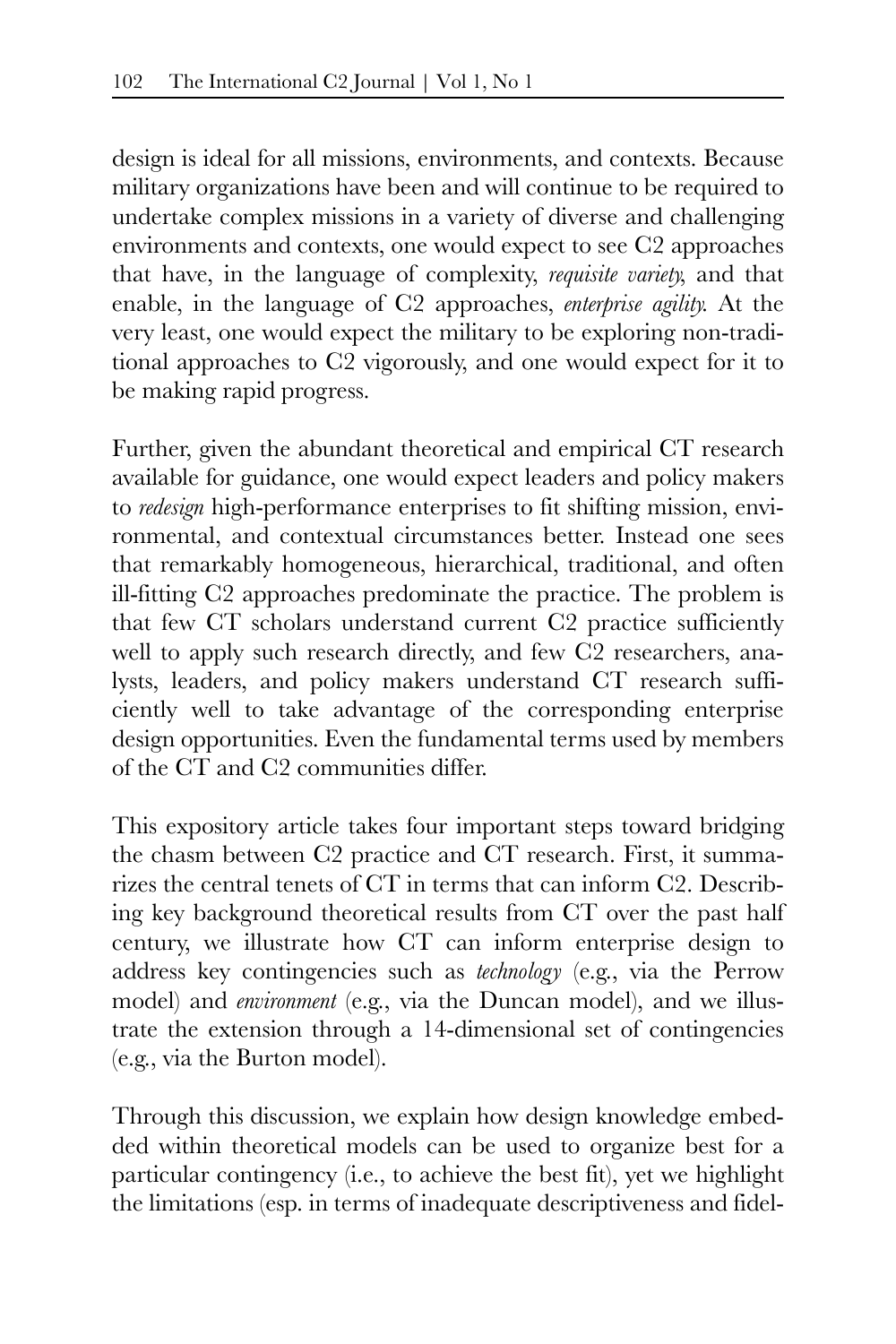ity of the two-dimensional models, unreasonably constrained the design space of the 14-dimensional model) of such relatively simplistic models. We also discuss the building blocks of enterprise design, and explain how computational modeling and experimentation can help to ameliorate the challenges of high-dimensional design spaces. This equips the C2 leader and policy maker to appreciate the power and applicability of CT to C2 practice, and it helps the CT scholar to appreciate some aspects of the C2 domain better.

Second, the article bridges several key terminological gaps between the CT and C2 communities. We reveal how concepts such as *sensemaking* and *situational awareness* are treated differently by researchers "inside" and "outside" of the military C2 domain, and we help to explain some of the historical and other bases for such differential treatment. We explain how the central premise of CT research can be applied to C2 practice, and articulate how the concept *fit* from the CT literature can be applied to C2 concepts such as *incremental improvement* and *transformational change*. This kind of linkage between literatures can help scholars from both "inside" and "outside" communities to enrich their dialog and enhance intercommunity research.

Further, we explain how C2 applies well beyond the military domain, and we establish some intercommunity research linkages between CT concepts such as *organizations* and *design* and rough C2 counterparts such as *enterprises* and *C2 approaches*, linkages that have not been made clear previously. We also draw from both the C2 and CT literatures to develop a definition for *enterprise* that itself helps to bridge the chasm, and we explain how understanding the implications of a rational design perspective can be helpful to the C2 leader and policy maker. Additionally, by introducing concepts such as *orthogonality* and *design space*, we help the C2 leader and policy maker to interpret the results of CT research studies better, and to appreciate both the power and complexity of enterprise design once highfidelity, high-dimensionality models are developed.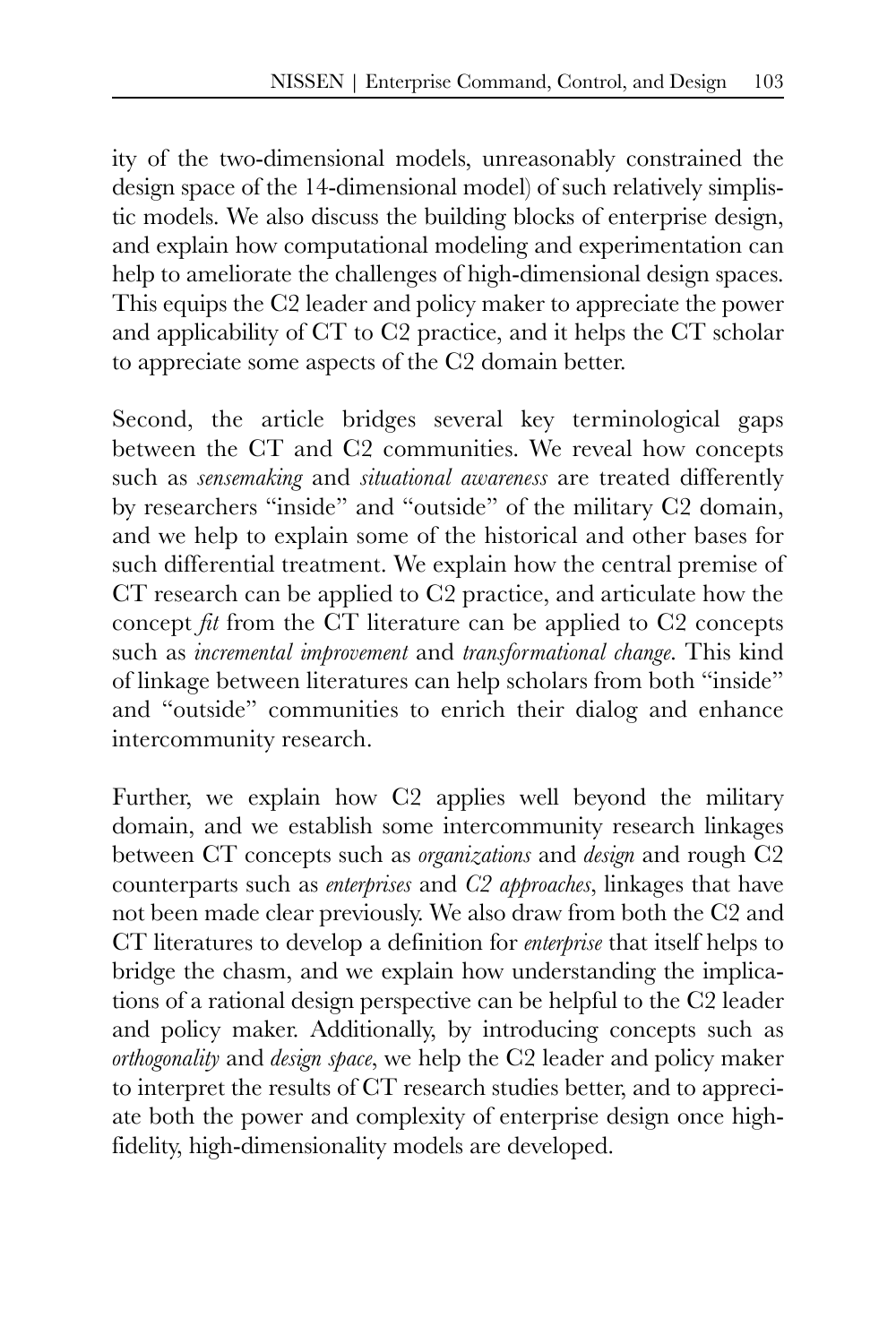Third, this article highlights state-of-the-art C2 research that develops new, empirical CT knowledge for enterprise design via computational modeling and experimentation. Summarizing current research to model and examine the behavior and performance of six archetypal enterprise designs across contrasting mission-environmental contexts, we illustrate how the corresponding computational models are rooted firmly in established theory, and how they provide great fidelity in terms of specifying and manipulating a diverse variety of enterprise designs. For instance, we summarize a set drawn from over 100 model parameters used to specify the six enterprise designs, and we show both how they draw directly from theory and how they are varied across each different design. This provides sufficient detail for the CT scholar to understand how theoretical concepts are being operationalized to specify computational enterprise models, and for the C2 leader or policy maker to understand the kinds of design elements that affect enterprise behavior and performance.

Additionally, we describe how a computational experiment is set up to compare the multidimensional performance of all six enterprise designs across a contrasting set of mission-environmental contexts: one associated with the Cold War era, another representing the Global War on Terror. Results of this computational experiment map out some key regions of the enterprise design space. They indicate how the most appropriate enterprise designs depend upon which measures of performance are deemed most important by leaders, policy makers, and other stakeholders, in addition to how well any particular enterprise design fits a given—or shifting—set of contingencies. This offers directly applicable CT design guidance for the enterprise leader or policy maker, in addition to the contribution of new CT-C2 design knowledge that emerges through such computational modeling and experimentation.

Fourth, this article outlines a research agenda that can guide both established and emerging scholars toward effective application to address practical C2 issues. Now that we have the computational modeling tools available, substantial effort is required to represent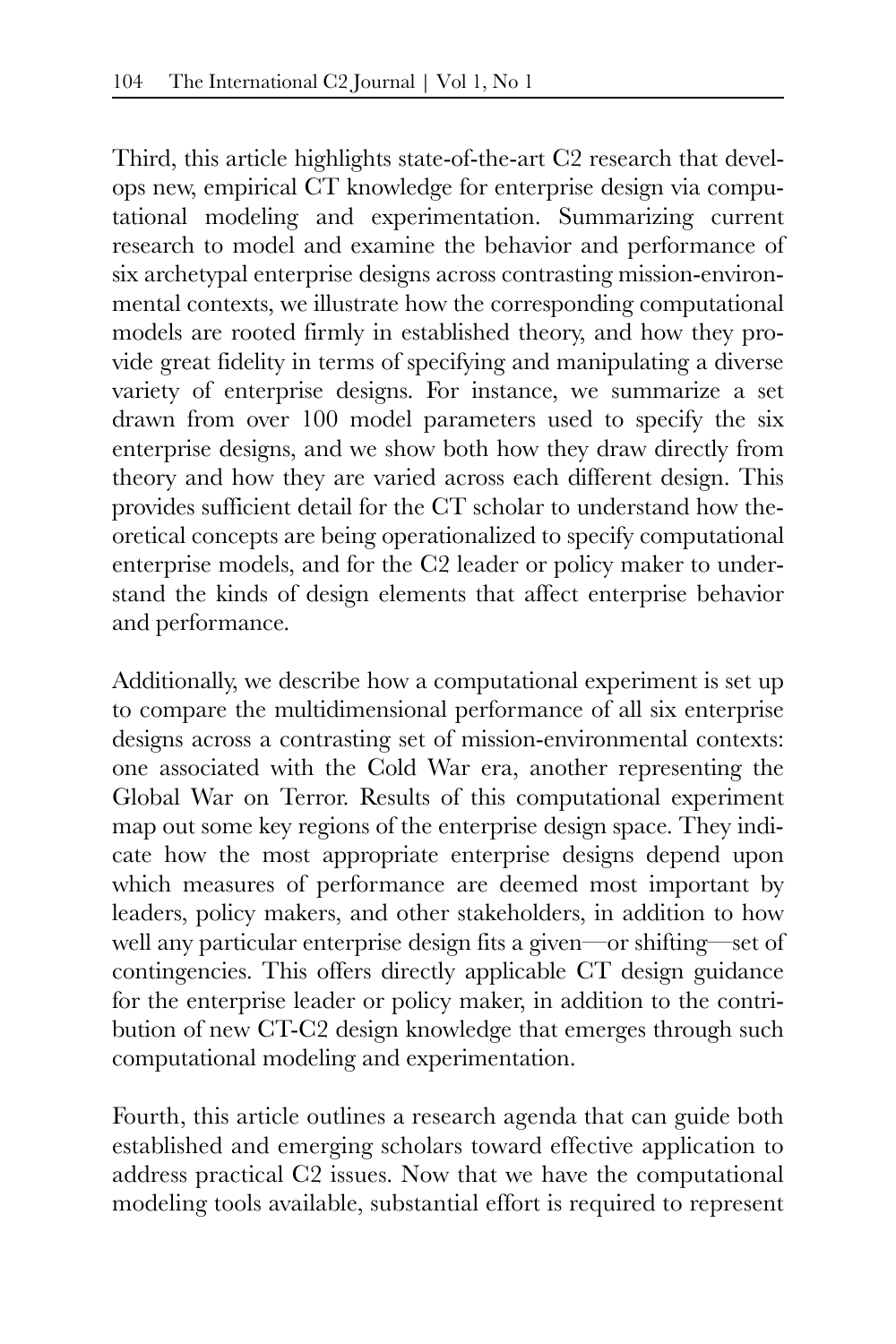the structures and emulate the behaviors of diverse enterprises in the field. This will be important to calibrate models to mirror details of the myriad different enterprise designs reflecting practice in the field, and can be used to assemble, analyze, and catalog an array of diverse enterprise designs. Each such detailed design can be examined within the perspective of its corresponding class (e.g., design archetype) in the enterprise design space, and the cumulative learning attainable via such examination should be highly informative in terms of refining enterprise design as a rational and structured method.

Further, given the mixed results from our computational models in terms of comparative performance with respect to cycle time and residual errors, research is needed to understand better why the Edge design exhibits much greater error levels than many of the other enterprise designs do, as well as why the Edge is able to operate with greater speed—particularly in more demanding missionenvironmental contexts—than the others are. With such understanding, the CT researcher will be able to explain comparative performance differences better, and the C2 leader and policy maker will be able to decide more prudently upon the most appropriate enterprise design for a particular mission-environmental context. Other performance measures (e.g., rework, coordination, backlog) are available for comparison across different enterprise designs and mission-environmental contexts as well.

Moreover, these performance results suggest that some kinds of hybrid enterprise designs (e.g., part Edge, part Machine Bureaucracy) may serve well to capitalize on the inherent speed of the Edge design while ameliorating the negative effects of its high error levels. Building upon the present research, for instance, one could experiment with hybrid computational models to examine their relative performance, and to identify which model parameters contribute toward *both* high-speed and low-error enterprise performance. The enterprise leader or policy maker could then test such hybrid design—perhaps on a small scale or in a training environment—in the field to assess its promise for large-scale implementation.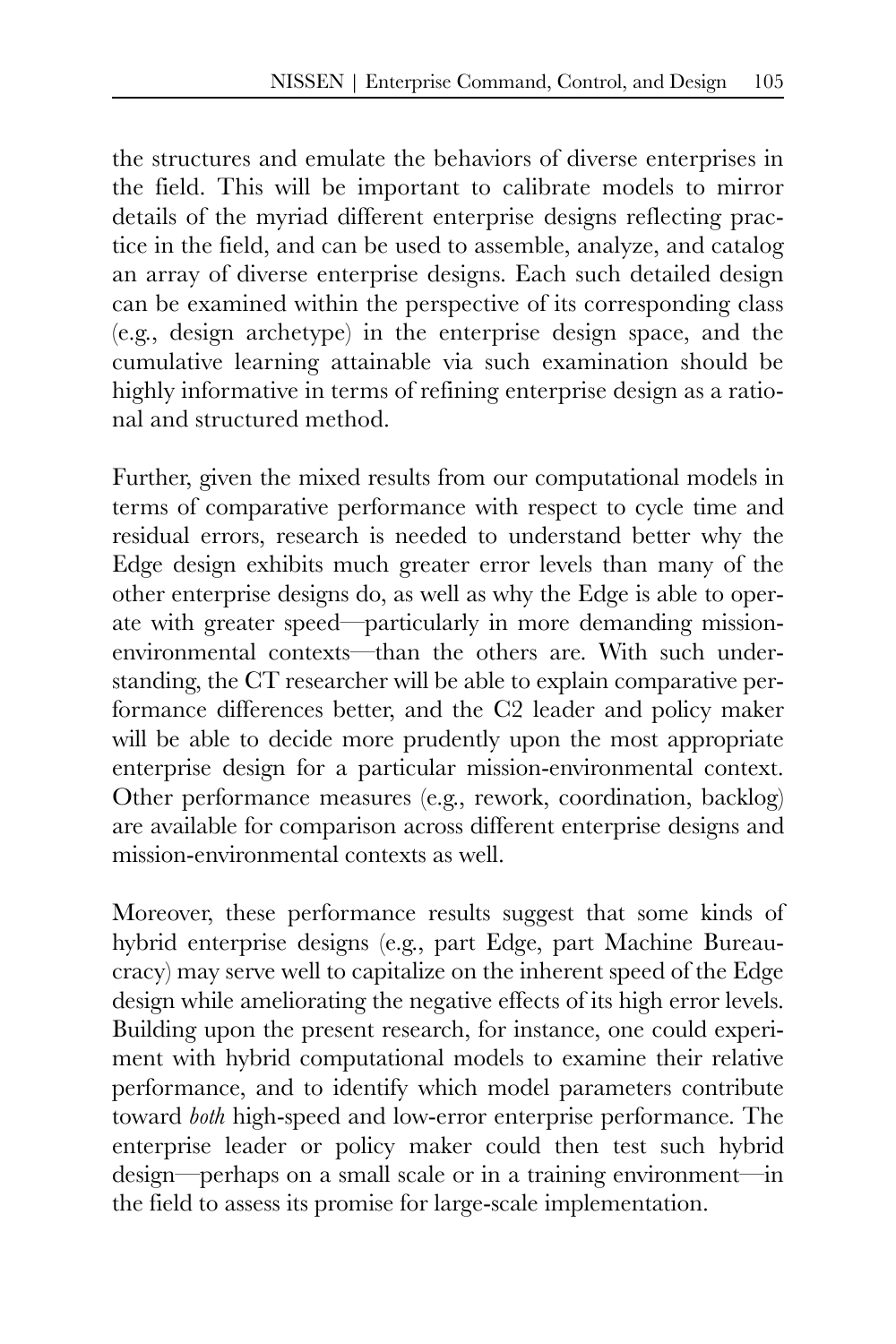Additionally, substantial hypothesis testing of propositions developed by the computational models can be conducted on the operational enterprises that such models represent. Where a particular enterprise is performing relatively poorly in some mission-environmental context, for instance, enterprise leaders can strive to transform the enterprise to reflect a different design—in particular, a design identified via analysis of virtual prototypes. Performance of the resulting enterprise design can then be compared both with that of its operational predecessor in the field and with its virtual counterparts represented by computational models. This can provide a rich, cross-validated set of virtual and operational prototypes for analysis.

Further, this enterprise design research suggests rich potential for extension to focus on the process of *enterprise change*. That is, similar to the manner in which this present research uses computational models via *virtual prototypes* to identify the best fitting enterprise *design*, an extension to this work can use computational models *of enterprise change processes* to identify the best fitting approach to enterprise *transformation*. In other words, after using computational models to identify the best enterprise design for a particular context, such models may prove useful also to identify the best approach to changing from one enterprise design to another. This lies currently beyond the state of the art, yet it represents an exciting and active avenue for continued research along these lines.

Finally, even the basics of enterprise design—much less as informed and enabled by computational modeling and experimentation remain confined largely to the research university and laboratory at present. To get the associated knowledge into the repertoires of enterprise leaders and policy makers, researchers need to adjust their classroom curricula and pedagogy to incorporate the principles and tools associated with enterprise design as a rational, integrated design problem. This suggests that curricula across several different professional schools (esp. Business and Engineering) will require re-examination, and that the bases of courses taught within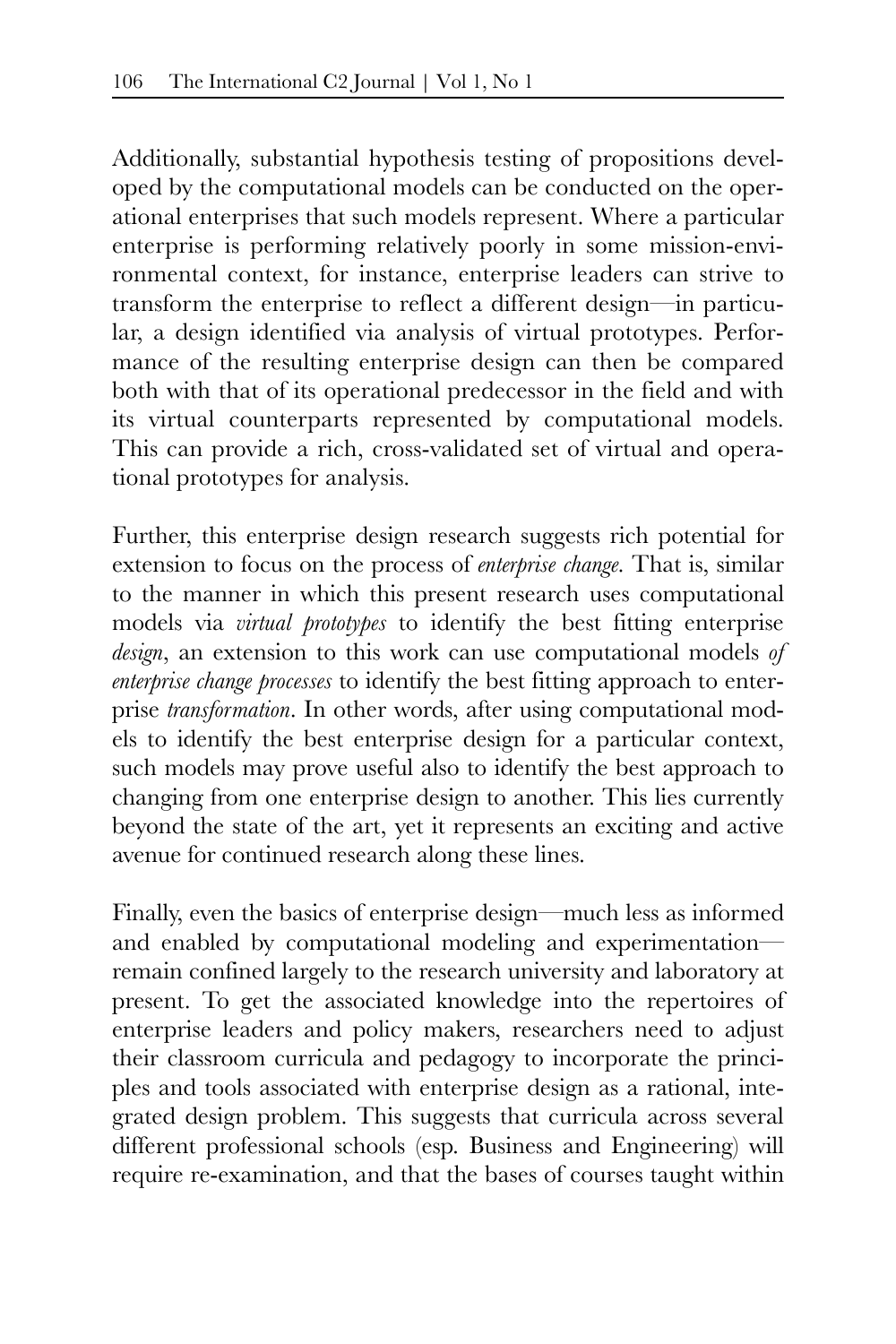such curricula will benefit through inclusion of the kinds of state-ofthe-art knowledge and tools described in this article.

Despite these multiple contributions to new knowledge—particularly this substantial effort to bridge the chasm between CT research and C2 practice—there are limits to the amount of progress that can be made through a single article such as this, and hence limits to how much of the chasm can be bridged via this single study. It remains for other researchers—both "inside" and "outside" the military C2 community—to build upon the progress made through this present study, and to publish related articles that continue bridging the chasm.

For those on the "inside," it is particularly important to embrace the theoretical models that have been developed and refined over the decades. It is all too common—and ignorant—for some C2 leader or policy maker to use his or her practical experience (yes, coupled often with substantial education as well) to "brainstorm" models, often with myriad, non-orthogonal variables and dimensions that are either redundant with or inferior to well-established models, variables, and dimensions that have been developed and refined through cumulative, peer-reviewed research recorded in the academic literature. Developing redundant models is arguably a waste of time and energy, particularly where such models are inferior to those articulated clearly in the extant academic literature. The C2 leader or policy maker needs only to consult such literature to become informed. The exposition of this article—coupled with the list of references below—provides excellent pointers to important places in the literature to begin.

For those on the "outside," it is particularly important to embrace the practice of C2, including the messy details that defy descriptive and fidelity representation via simplistic models. It is all too common—and ignorant—for some CT researcher or other academic to use his or her scholarship (yes, coupled often with substantial practical experience as well) in attempts to apply models, often with unrealistic, theoretical assumptions and relationships that are either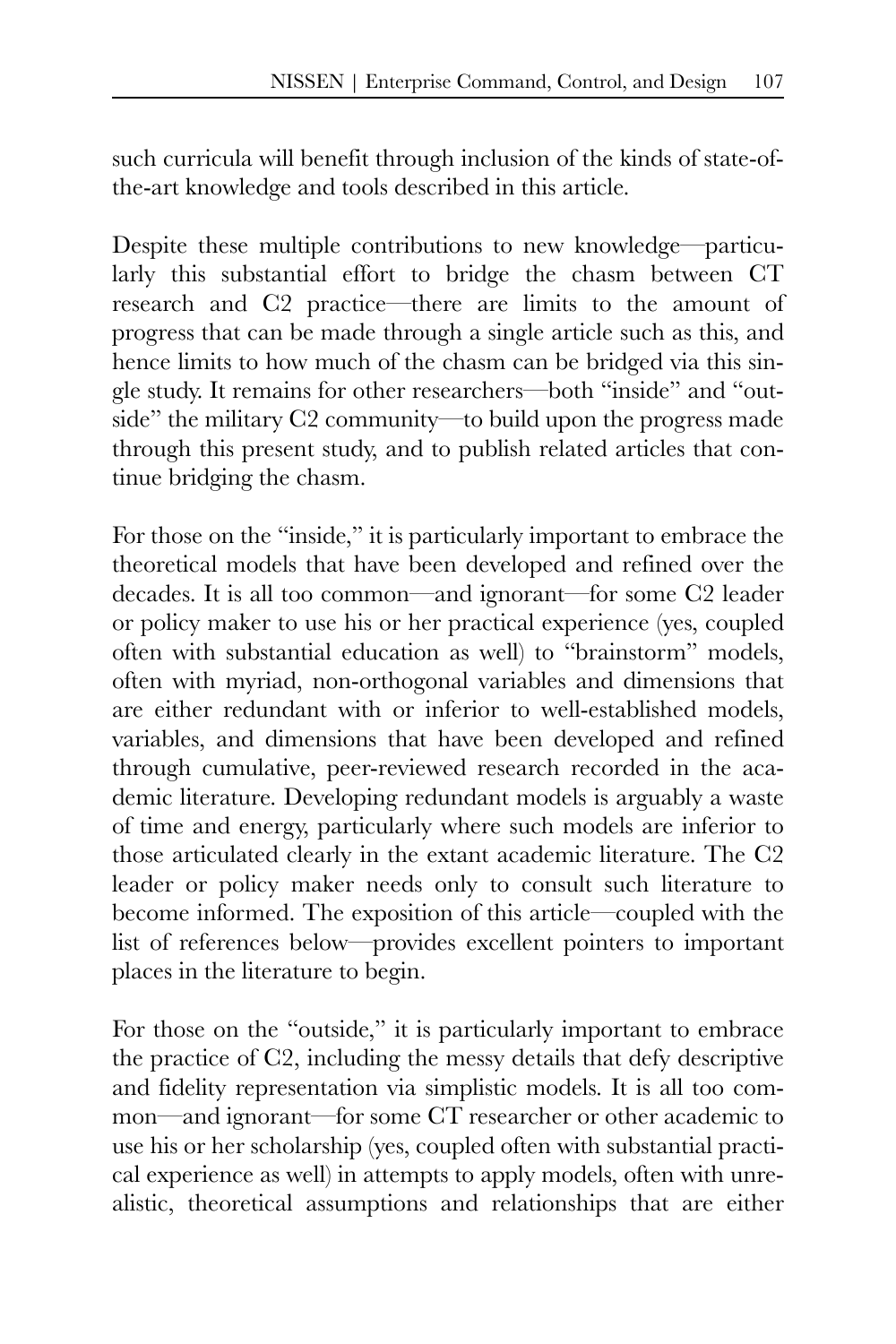irrelevant to or incorrect for established practice in the field. Attempting to apply irrelevant models is arguably a waste of time and energy, particularly where such models are incorrect in terms of characterizing the structure, behavior, or performance of real-world C2 in practice. The CT researcher or other academic needs only to get out of the office and into the field to observe C2 organizations and processes, and into joint academic-practitioner symposia to interact with C2 leaders, policy makers, and professionals directly in order to become informed. The exposition of this article—coupled with the theoretically grounded models above—provides an excellent basis for such field research and joint interaction to begin. This represents an exciting time to be involved with enterprise design.

#### **References**

- Alberts, D.S. personal communication, April 25, 2007.
- Alberts, D.S., J.J. Garstka, R.E. Hayes, and D.T. Signori. 2001. *Understanding information age warfare.* Washington: CCRP.
- Alberts, D.S., and R.E. Hayes. 2003. *Power to the edge: Command ... control ... in the information age*. Washington: CCRP.
- Alberts, D.S., and R.E. Hayes. 2006. *Understanding command and control*. Washington: CCRP.
- Alberts, D.S., and R.E. Hayes. 2007. *Planning: Complex endeavors*. Washington: CCRP.
- Aldrich, H.E. 1979. *Organizations and environments.* Upper Saddle River, NJ: Prentice Hall.
- Argote, L. 1982. Input uncertainty and organizational coordination in hospital emergency units. *Administrative Science Quarterly* 27(3): 420-434.
- Ashby, W.R. 1960. *An introduction to cybernetics*. London: Chapman & Hall.
- Burns, T., and G.M. Stalker. 1961. *The management of innovation*. London: Havistock.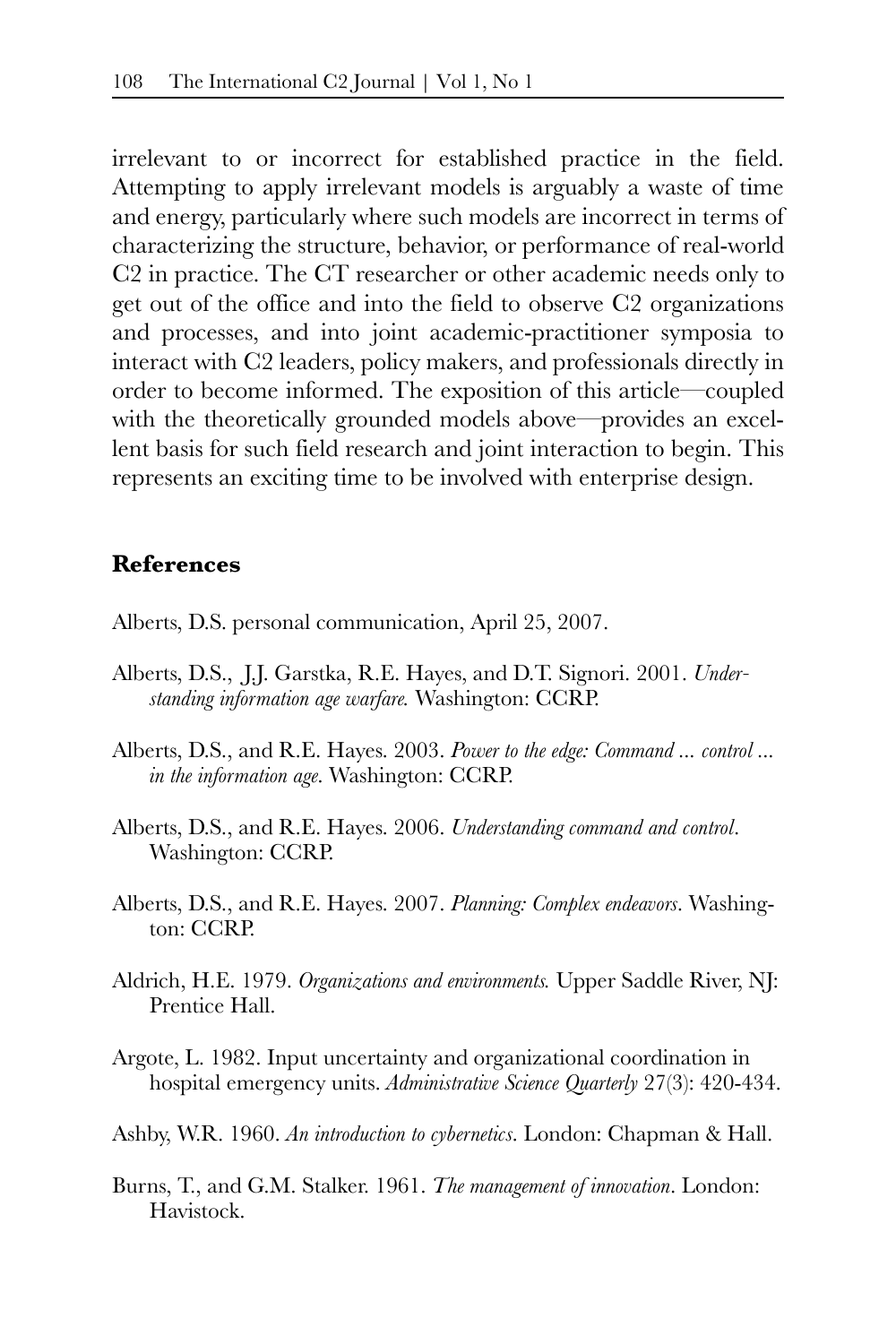- Burton, R.M., G. DeSanctis, and B. Obel. 2006. *Organizational design: A step-by-step approach.* Cambridge, UK: Cambridge University Press.
- Burton, R.M., and B. Obel. 1998. *Strategic organizational diagnosis and design: Developing theory for application*, 2nd ed*.* Boston: Kluwer.
- Chandler Jr., A.D. 1962. *Strategy and structure: Chapters in the history of the American industrial enterprise*. Cambridge, MA: MIT Press.
- CCRP, Command and Control Research Program. 2007. http://www.dodccrp.org/index.html (accessed 29 April 2007)
- Ciborra, C.U. 1996. The platform organization: Recombining strategies, structures, and surprises. *Organization Science* 7(2): 103-118.
- Davidow, W.H., and M.S. Malone. 1992. *The virtual corporation*. New York: Harper Business.
- DoD JCS. U.S. Department of Defense Dictionary of Military Terms. http://www.dtic.mil/doctrine/jel/doddict/ (accessed March 2007)
- Donaldson, L. 1987. Strategy and structural adjustment to regain fit and performance in defence of contingency theory. *Journal of Management Studies* 24(1): 1-24.

———. 2001. *The contingency theory of organizations*. Thousand Oaks, CA: SAGE Publications.

- DSB, United States. 1978. Defense Science Board, Task Force on Command and Control Systems. *Report of defense science board task force on command and control systems.* Washington: Office of the Under Secretary of Defense Research and Engineering.
- Duncan, R.B. 1979. What is the right organization structure? *Organizational Dynamics* Winter 1979: 59-79.
- Galbraith, J.R. 1973. *Designing complex organizations*. Boston: Addison-Wesley Longman Publishing Co., Inc.

———. 1977. *Organization design*. Reading, MA: Addison-Wesley Publishing.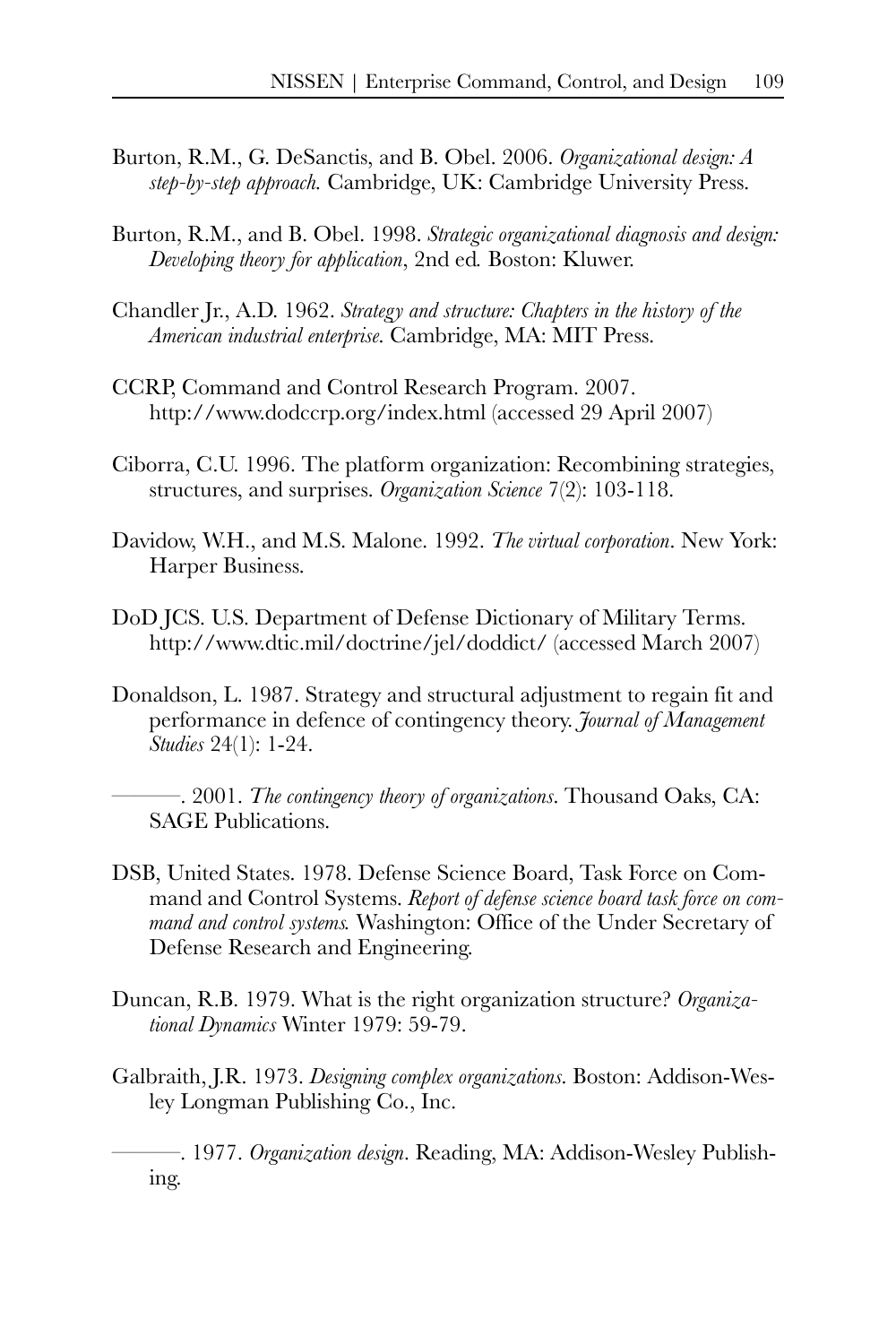- Gateau, J.B., T.A. Leweling, J.P. Looney, and M.E. Nissen. 2007. Hypothesis testing of edge organizations: Modeling the C2 organization design space. Paper presented at the 12th International Command & Control Research & Technology Symposium in Newport, RI.
- Hamilton, R.T., and G.S. Shergill. 1992. The relationship between strategy-structure fit and financial performance in new zealand: Evidence of generality and validity with enhanced controls. *Journal of Management Studies* 29(1): 95-113.
	- ———. 1993. *The logic of New Zealand business: Strategy, structure and performance*. Auckland, New Zealand: Oxford University Press.
- Hannan, M.T., and J. Freeman. 1977. The population ecology of organizations. *American Journal of Sociology* 82: 929-964.
- Harvey, E. 1968. Technology and the structure of organizations. *American Sociological Review* 33(2): 247-259.
- Hevner, A.R., S.T. March, J. Park, and S. Ram. 2004. Design science in information systems research. *MIS Quarterly* 28(1): 75-105.
- Hutchins, E. 1995. *Cognition in the wild*. Cambridge, MA: MIT Press.
- Keller, R.T. 1994. Technology-information processing fit and the performance of R&D project groups: A test of contingency theory. *The Academy of Management Journal* 37(1): 167-179.
- Lawrence, P.R., and J.W. Lorsch. 1967. *Organization and environment: Managing differentiation and integration*. Boston: Harvard Business School Press.
- Leavitt, H.J. 1965. Applying organizational change in industry: structural, technological and humanistic approaches. In *Handbook of organizations,* ed. J. March, 1144-1170. Chicago: Rand McNally.
- Levchuk, Y.N., K.R. Pattipati, and D.L. Kleinman. 1999. Analytic model driven organizational design and experimentation in adaptive command and control. Paper presented at the 12th International Command & Control Research & Technology Symposium in Newport, RI.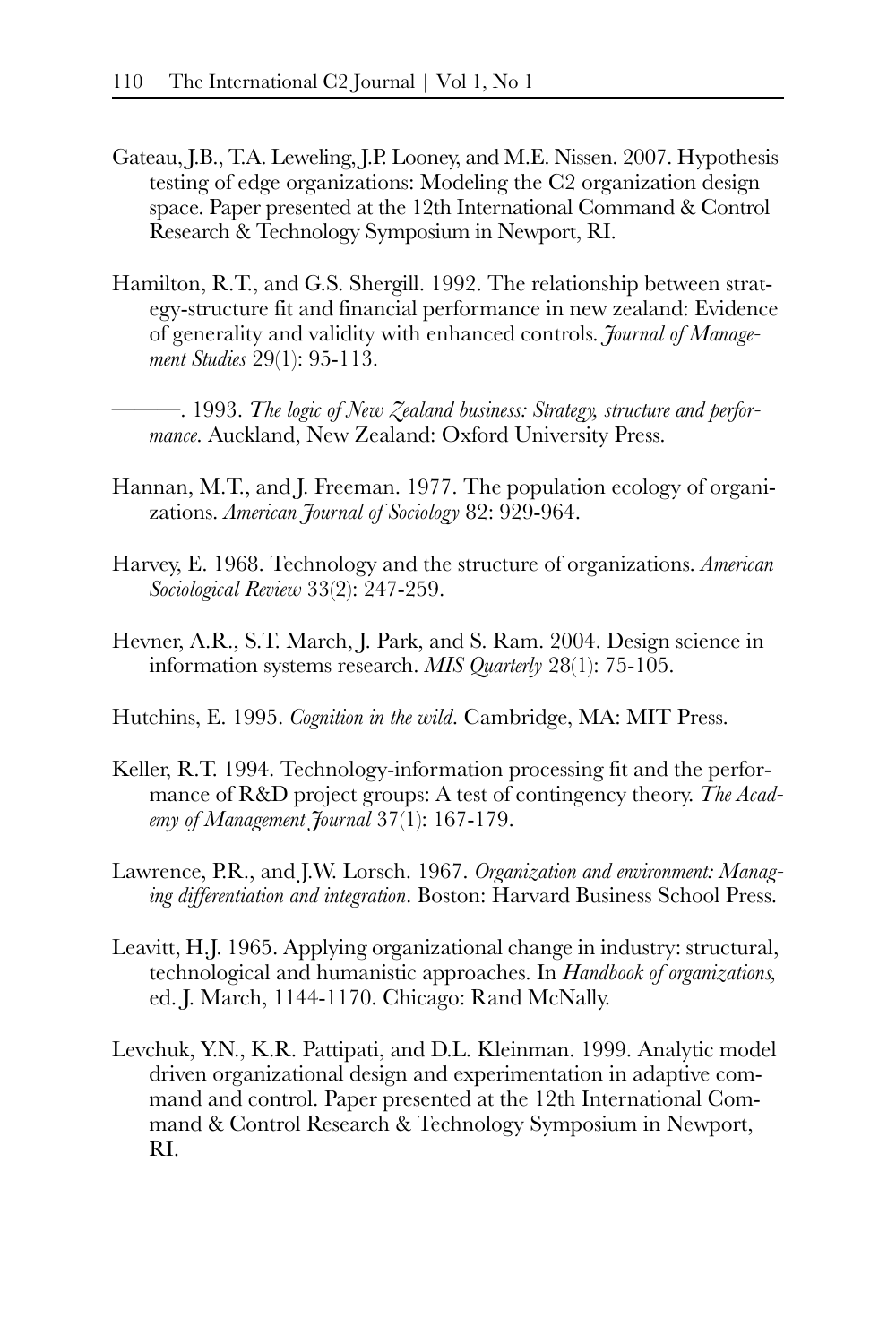- Leweling, Tara A., and Mark E. Nissen. 2007. Defining and exploring the terrorism field: Toward an intertheoretic, agent-based approach. *Journal of Technology Forecasting and Social Change* 74: 165-192.
- Miles, R.E., and C.C. Snow. 1978. *Organizational strategy, structure, and process*. New York: McGraw-Hill.
- Mintzberg, H. 1979. *The structuring of organizations*. Englewood Cliffs, NJ: Prentice-Hall.
	- ———. 1980. Structure in 5's: A synthesis of the research on organization design. *Management Science* 26(3): 322-341.
- Mohr, L.B. 1971. Organizational technology and organizational structure. *Administrative Science Quarterly* 16(4): 444-459.
- Nissen, M.E. 2005. Hypothesis testing of edge organizations: Specifying computational C2 models for experimentation. Paper presented at the 10th International Command & Control Research Symposium, in McLean, VA.
- Nissen, M.E., and R. Buettner. 2004. Computational experimentation: Bridging the chasm between laboratory and field research in C2. Paper presented at the 2004 Command and Control Research and Technology Symposium in San Diego, CA.
- Orr, R.J., and M.E. Nissen. 2006. Hypothesis testing of edge organizations: Simulating performance under industrial era and 21st century conditions. Paper presented at the 11th International Command and Control Research and Technology Symposium in Cambridge, UK.
- Ouchi, W.G. 1981. *Theory Z: How American business can meet the Japanese challenge*. Reading, MA: Addison-Wesley.
- Pennings, J.M. 1975. The relevance of the structural-contingency model for organizational effectiveness. *Administrative Science Quarterly* 20(3): 393-410.
- Perrow, C. 1967. A framework for comparative analysis of organizations. *American Sociological Review* 32: 194-208.